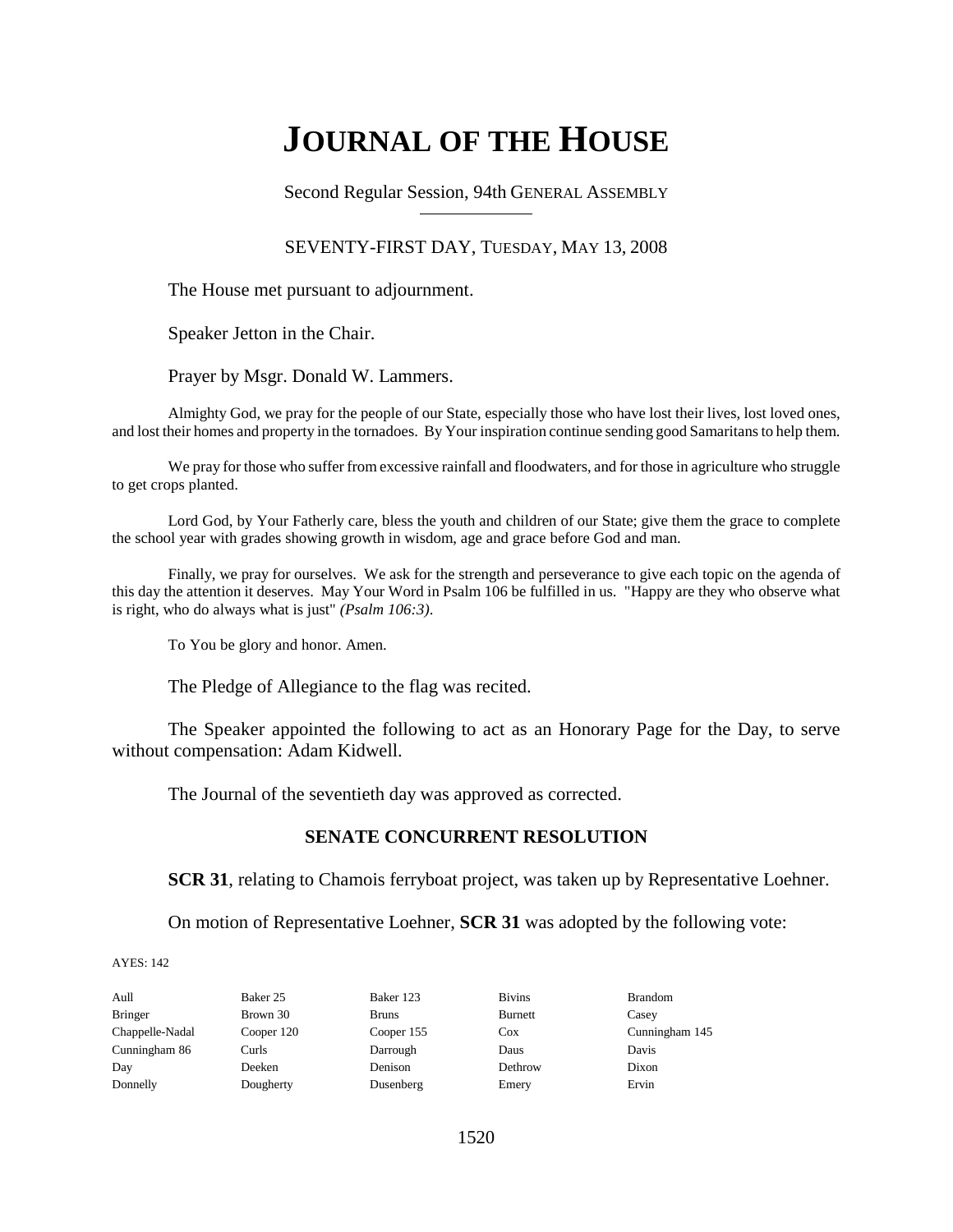| Faith              | Fallert    | Fares      | Fisher     | Flook     |
|--------------------|------------|------------|------------|-----------|
| Frame              | Franz      | Funderburk | George     | Grill     |
| Grisamore          | Guest      | Harris 110 | Hobbs      | Hodges    |
| Holsman            | Hoskins    | Hubbard    | Hughes     | Icet      |
| Johnson            | Jones 89   | Jones 117  | Kelly      | Kingery   |
| Komo               | Kratky     | Kraus      | Kuessner   | Lampe     |
| Lembke             | LeVota     | Liese      | Lipke      | Loehner   |
| Low 39             | Lowe 44    | May        | McClanahan | McGhee    |
| <b>Meadows</b>     | Meiners    | Munzlinger | Nance      | Nasheed   |
| <b>Nieves</b>      | Nolte      | Norr       | Onder      | Oxford    |
| Parkinson          | Parson     | Pearce     | Pollock    | Portwood  |
| Pratt              | Quinn 7    | Richard    | Robb       | Robinson  |
| Roorda             | Rucker     | Ruestman   | Ruzicka    | Salva     |
| Sander             | Sater      | Scavuzzo   | Schaaf     | Schad     |
| <b>Scharnhorst</b> | Schieffer  | Schlottach | Schneider  | Schoeller |
| Schoemehl          | Self       | Shively    | Silvey     | Skaggs    |
| Smith 14           | Smith 150  | Stevenson  | St. Onge   | Storch    |
| Stream             | Sutherland | Swinger    | Thomson    | Threlkeld |
| Tilley             | Todd       | Viebrock   | Villa      | Vogt      |
| Wallace            | Walsh      | Wasson     | Wells      | Weter     |
| Wildberger         | Wilson 119 | Wilson 130 | Witte      | Wood      |
| Wright 159         | Yaeger     | Yates      | Young      | Zimmerman |
| Zweifel            | Mr Speaker |            |            |           |

NOES: 001

Talboy

PRESENT: 000

#### ABSENT WITH LEAVE: 018

| Avery     | Bland    | Brown 50     | Corcoran | El-Amin |
|-----------|----------|--------------|----------|---------|
| Harris 23 | Haywood  | Hunter       | Kasten   | Marsh   |
| Moore     | Muschany | Page         | Ouinn 9  | Spreng  |
| Walton    | Whorton  | Wright-Jones |          |         |

VACANCIES: 002

## **HOUSE RESOLUTION**

**HR 185**, relating to house employees, was taken up by Representative Jones (117).

On motion of Representative Jones (117), **HR 185** was adopted by the following vote:

| Aull            | Baker 123  | <b>Bivins</b> | <b>Brandom</b> | <b>Bringer</b> |
|-----------------|------------|---------------|----------------|----------------|
| Brown 30        | Brown 50   | <b>Bruns</b>  | Burnett        | Casey          |
| Chappelle-Nadal | Cooper 120 | Cooper 155    | Cox            | Cunningham 145 |
| Cunningham 86   | Curls      | Darrough      | Daus           | Davis          |
| Day             | Deeken     | Denison       | Dethrow        | Dixon          |
| Donnelly        | Dougherty  | Dusenberg     | Emery          | Ervin          |
| Faith           | Fallert    | Fares         | Fisher         | Flook          |
| Funderburk      | George     | Grill         | Grisamore      | Guest          |
| Harris 110      | Hobbs      | Hodges        | Holsman        | Hoskins        |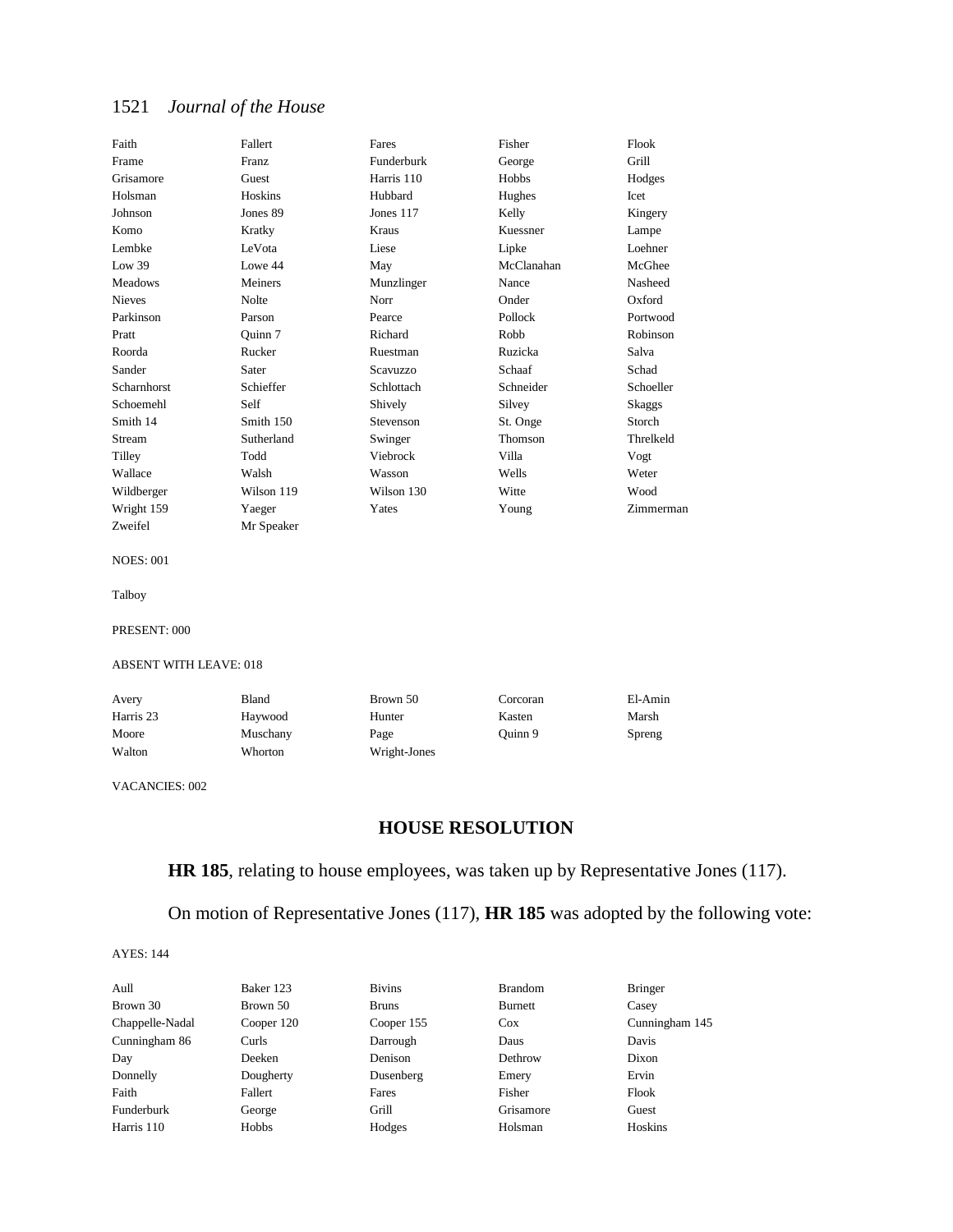## *Seventy-first Day–Tuesday, May 13, 2008* 1522

| Hubbard   | Hughes        | Hunter     | Icet       | Johnson    |
|-----------|---------------|------------|------------|------------|
| Jones 89  | Jones $117$   | Kasten     | Kelly      | Kingery    |
| Komo      | Kratky        | Kraus      | Kuessner   | Lampe      |
| LeVota    | Liese         | Lipke      | Loehner    | Low $39$   |
| Lowe 44   | May           | McClanahan | McGhee     | Meadows    |
| Meiners   | Moore         | Munzlinger | Muschany   | Nance      |
| Nasheed   | <b>Nieves</b> | Nolte      | Norr       | Onder      |
| Oxford    | Parkinson     | Parson     | Pearce     | Pollock    |
| Portwood  | Pratt         | Quinn 7    | Richard    | Robb       |
| Robinson  | Roorda        | Rucker     | Ruestman   | Ruzicka    |
| Salva     | Sander        | Sater      | Scavuzzo   | Schaaf     |
| Schad     | Scharnhorst   | Schieffer  | Schlottach | Schneider  |
| Schoeller | Schoemehl     | Self       | Shively    | Silvey     |
| Skaggs    | Smith 14      | Smith 150  | Stevenson  | St. Onge   |
| Storch    | Stream        | Sutherland | Swinger    | Talboy     |
| Thomson   | Threlkeld     | Todd       | Viebrock   | Villa      |
| Vogt      | Wallace       | Walsh      | Wasson     | Wells      |
| Weter     | Whorton       | Wildberger | Wilson 119 | Wilson 130 |
| Witte     | Wood          | Wright 159 | Yaeger     | Yates      |
| Young     | Zimmerman     | Zweifel    | Mr Speaker |            |

NOES: 000

PRESENT: 000

ABSENT WITH LEAVE: 017

| Avery  | Baker 25     | Bland     | Corcoran | El-Amin |
|--------|--------------|-----------|----------|---------|
| Frame  | Franz        | Harris 23 | Haywood  | Lembke  |
| Marsh  | Page         | Ouinn 9   | Spreng   | Tilley  |
| Walton | Wright-Jones |           |          |         |

VACANCIES: 002

## **APPOINTMENT OF CONFERENCE COMMITTEE**

The Speaker appointed the following Conference Committee to act with a like Committee from the Senate on the following bill:

**SCS HCS HB 2279**: Representatives Wright, Schoeller, Emery, Walsh and Skaggs

## **THIRD READING OF SENATE BILLS - INFORMAL**

**HCS SCS SB 720, as amended**, relating to utility regulation and scrap metal, was taken up by Representative Smith (150).

Representative Cooper (120) offered **House Amendment No. 5**.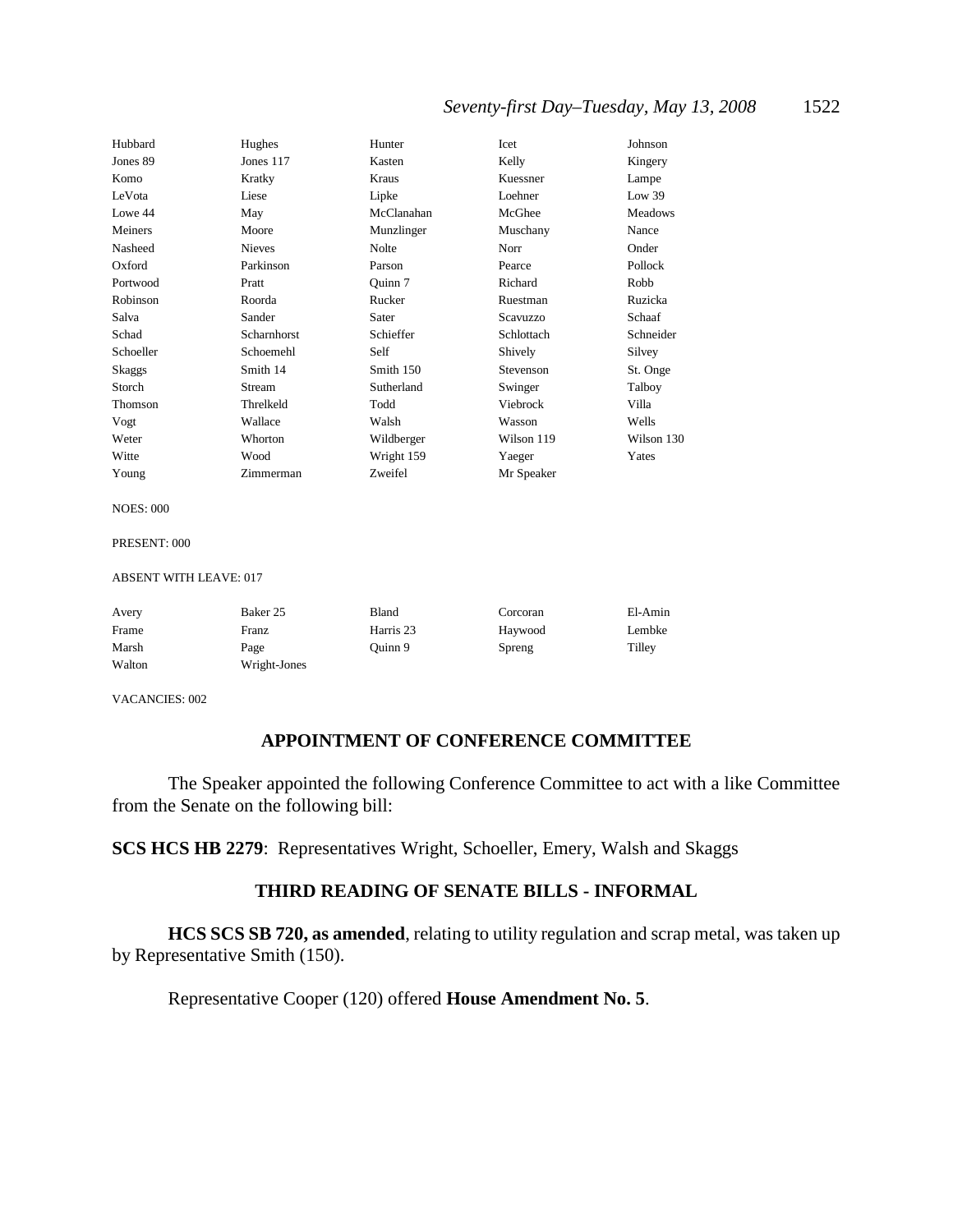#### *House Amendment No. 5*

AMEND House Committee Substitute for Senate Committee Substitute for Senate Bill No. 720, Page 1, Section A, Line 4, by inserting after said line the following:

"**260.1050. Sections 260.1050 to 260.1101 may be cited as the "Manufacturer Responsibility and Consumer Convenience Equipment Collection and Recovery Act".**

**260.1053. As used in sections 260.1050 to 260.1101, the following terms mean:**

**(1) "Brand", the name, symbol, logo, trademark, or other information that identifies a product rather than the components of the product;**

**(2) "Computer materials", a desktop or notebook computer and includes a computer monitor or other display device that does not contain a tuner;**

**(3) "Consumer", an individual who uses equipment that is purchased primarily for personal or home business use;**

**(4) "Department", department of natural resources;**

**(5) "Equipment", computer materials;**

**(6) "Manufacturer", a person:**

**(a) Who manufactures or manufactured equipment under a brand that:**

**a. The person owns or owned; or**

**b. The person is or was licensed to use, other than under a license to manufacture equipment for delivery exclusively to or at the order of the licensor;**

**(b) Who sells or sold equipment manufactured by others under a brand that:**

**a. The person owns or owned; or**

**b. The person is or was licensed to use, other than under a license to manufacture equipment for delivery exclusively to or at the order of the licensor;**

**(c) Who manufactures or manufactured equipment without affixing a brand;**

**(d) Who manufactures or manufactured equipment to which the person affixes or affixed a brand that:**

**a. The person does not or has not owned; or**

**b. The person is not or was not licensed to use; or**

**(e) Who imports or imported equipment manufactured outside the United States into the United States unless at the time of importation the company or licensee that sells or sold the equipment to the importer has or had assets or a presence in the United States sufficient to be considered the manufacturer.**

**260.1059. 1. The collection, recycling, and reuse provisions of sections 260.1050 to 260.1101 apply to equipment used and returned to the manufacturer by a consumer in this state and do not impose any obligation on an owner or operator of a solid waste facility.**

**2. Sections 260.1050 to 260.1101 do not apply to:**

**(1) Any part of a motor vehicle, a personal digital assistant, or a telephone, including wireless devices;**

**(2) A consumer's lease of equipment or a consumer's use of equipment under a lease agreement; or**

**(3) The sale or lease of equipment to an entity when the manufacturer and the entity enter into a contract that effectively addresses the collection, recycling, and reuse of equipment that has reached the end of its useful life.**

**260.1062. 1. Before a manufacturer may offer equipment for sale in this state, the manufacturer shall:**

**(1) Adopt and implement a recovery plan;**

**(2) Submit a written copy of the recovery plan to the department; and**

**(3) Affix a permanent, readily visible label to the equipment with the manufacturer's brand.**

**2. The recovery plan shall enable a consumer to recycle equipment without paying a separate fee at the time of recycling and shall include provisions for:**

**(1) The manufacturer's collection from a consumer of any equipment that has reached the end of its useful life and is labeled with the manufacturer's brand; and**

**(2) Recycling or reuse of equipment collected under subdivision (1) of this subsection.**

**3. The collection of equipment provided under the recovery plan shall be:**

**(1) Reasonably convenient and available to consumers in this state; and**

**(2) Designed to meet the collection needs of consumers in this state.**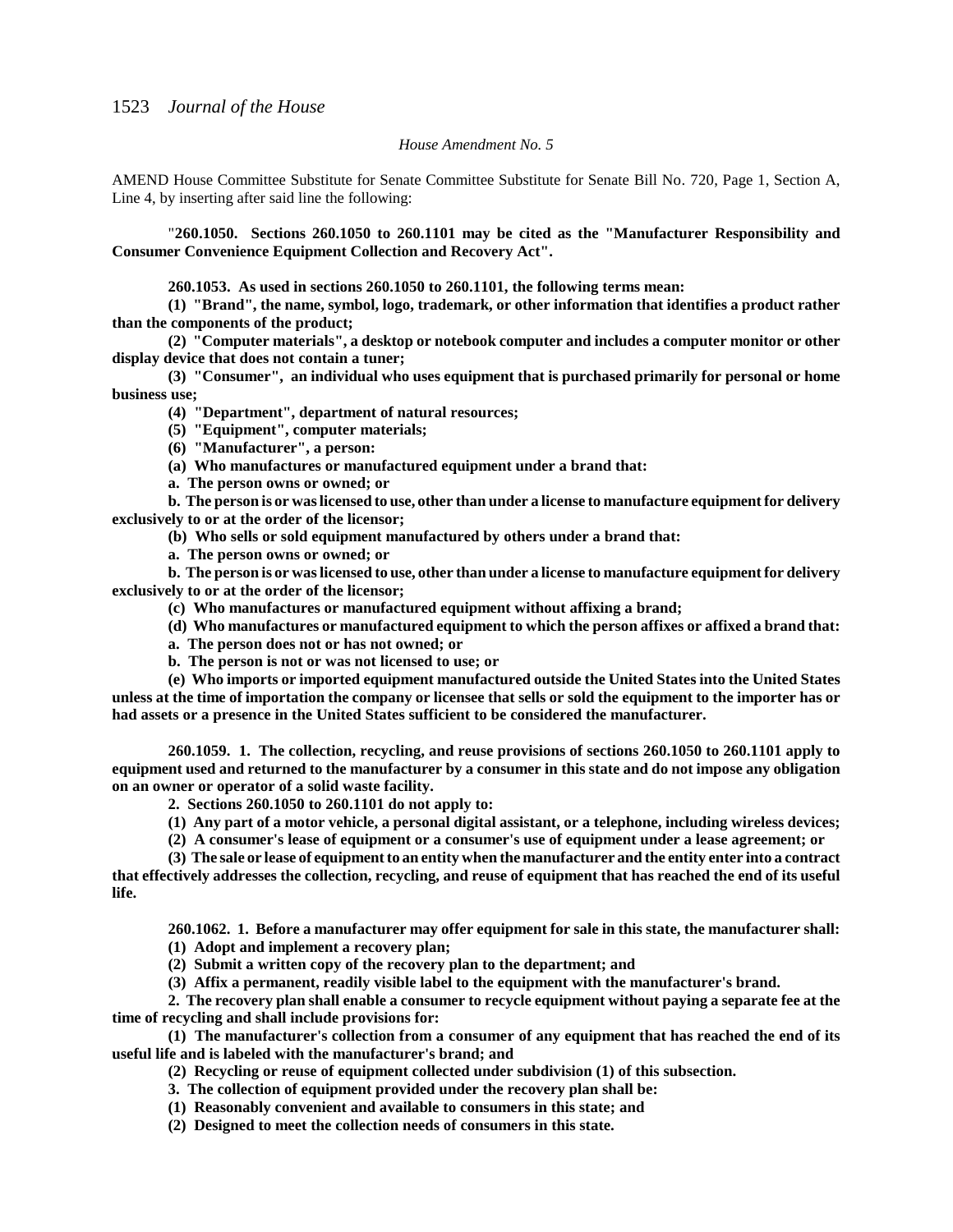**4. Examples of collection methods that alone or combined meet the convenience requirements of this section include a system:**

**(1) By which the manufacturer or the manufacturer's designee offers the consumer an option for returning equipment by mail at no charge to the consumer;**

**(2) Using a physical collection site that the manufacturer or the manufacturer's designee keeps open and staffed and to which the consumer may return equipment; and**

**(3) Using a collection event held by the manufacturer or the manufacturer's designee at which the consumer may return equipment.**

**5. Collection services under this section may use existing collection and consolidation infrastructure for handling equipment and may include systems jointly managed by a group of manufacturers, electronic recyclers and repair shops, recyclers of other commodities, reuse organizations, not-for-profit corporations, retailers, recyclers, and other suitable operations. If a manufacturer or its designee offers a mail-back system as described in subsection 4 of this section, either individually or by working together with a group of manufacturers or by working with others, it shall be deemed to meet the convenience requirements of this section.** 

**6. The recovery plan shall include information for the consumer on how and where to return the manufacturer's equipment. The manufacturer:**

**(1) Shall include collection, recycling, and reuse information on the manufacturer's publicly available Internet site;**

**(2) Shall provide collection, recycling, and reuse information to the department; and**

**(3) May include collection, recycling, and reuse information in the packaging for or in other materials that accompany the manufacturer's equipment when the equipment is sold.**

**7. Information about collection, recycling, and reuse on a manufacturer's publicly available Internet site does not constitute a determination by the department that the manufacturer's recovery plan or actual practices are in compliance with sections 260.1050 to 260.1101 or other state or federal law.**

**8. Each manufacturer shall submit a report to the department not later than January thirty-first of each year that includes:**

**(1) The weight of equipment collected, recycled, and reused during the preceding calendar year; and**

**(2) Documentation certifying that the collection, recycling, and reuse of equipment during the preceding calendar year was conducted in a manner that complies with section 260.1089 regarding sound environmental management.**

**9. If more than one person is a manufacturer of a certain brand of equipment as defined by section 260.1053, any of those persons may assume responsibility for and satisfy the obligations of a manufacturer under sections 260.1050 to 260.1101 for that brand. If none of those persons assumes responsibility or satisfies the obligations of a manufacturer for the equipment of that brand, the department may consider any of those persons to be the responsible manufacturer for purposes of sections 260.1050 to 260.1101.**

**10. The obligations under sections 260.1050 to 260.1101 of a manufacturer who manufactures or manufactured equipment, or sells or sold equipment manufactured by others, under a brand that was previously used by a different person in the manufacture of the equipment extends to all equipment bearing that brand regardless of its date of manufacture.**

**260.1065. 1. A person who is a retailer of equipment shall not sell or offer to sell new equipment in this state unless the equipment is labeled with the manufacturer's label and the manufacturer is included on the department's list of manufacturers that have recovery plans.**

**2. Retailers can go to the department's Internet site as outlined in section 260.1071 and view all manufacturers that are listed as having registered a collection program. Covered electronic products from manufacturers on that list may be sold in or into this state.**

**3. A retailer is not required to collect equipment for recycling or reuse under sections 260.1050 to 260.1101.**

**260.1068. 1. A manufacturer or retailer of equipment is not liable in any way for information in any form that a consumer leaves on computer materials that are collected, recycled, or reused under sections 260.1050 to 260.1101.**

**2. The consumer is responsible for any information in any form left on the consumer's computer materials that are collected, recycled, or reused.**

**3. Compliance with sections 260.1050 to 260.1101 does not exempt a person from liability under other law.**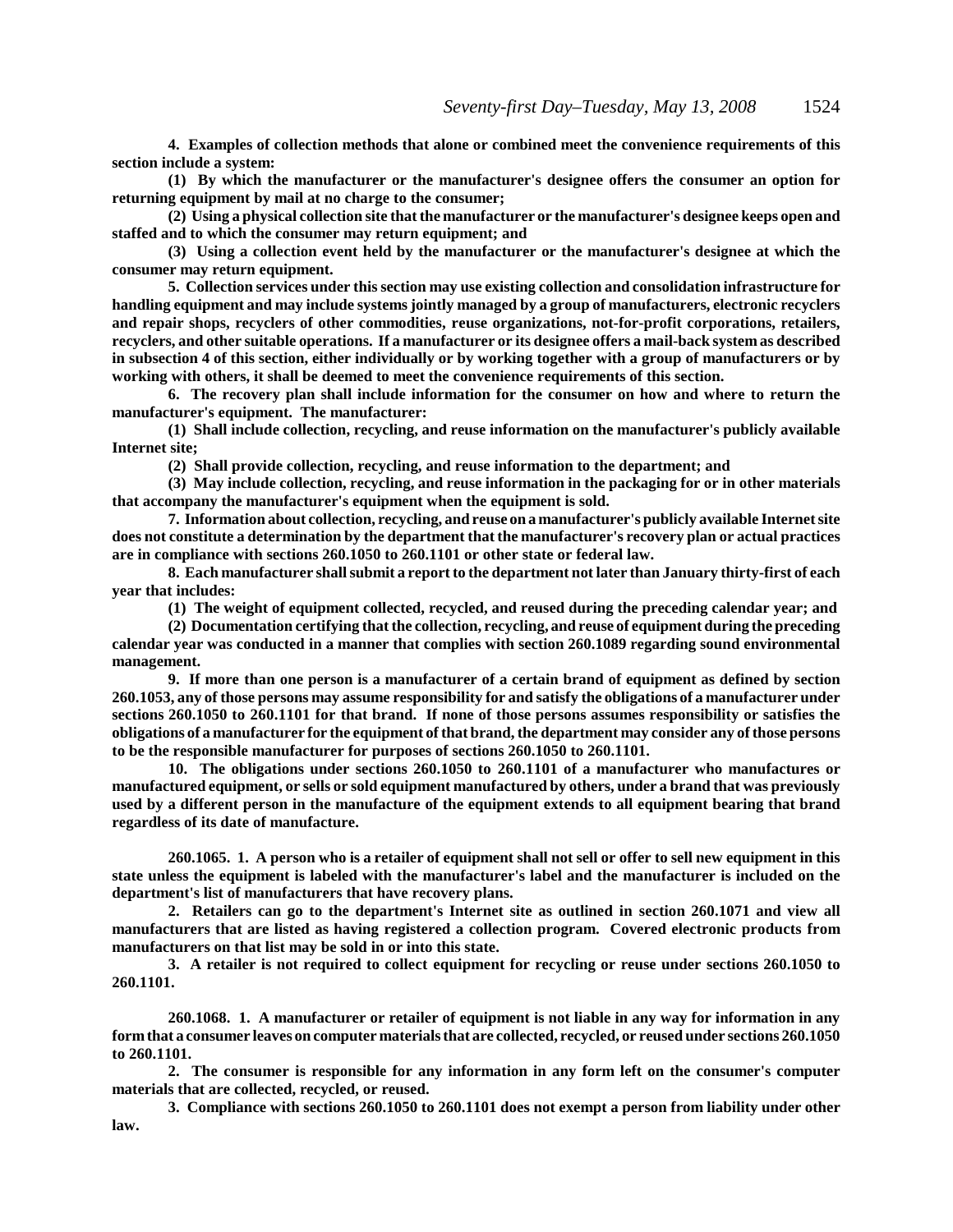**260.1071. 1. The department shall educate consumers regarding the collection, recycling, and reuse of equipment.**

**2. The department shall host or designate another person to host an Internet site providing consumers with information about the recycling and reuse of equipment, including best management practices and information about and links to information on:**

**(1) Manufacturers' collection, recycling, and reuse programs, including manufacturers' recovery plans; and**

**(2) Equipment collection events, collection sites, and community equipment recycling and reuse programs.**

**260.1074. 1. The department may conduct audits and inspections to determine compliance with sections 260.1050 to 260.1101.**

**2. The department and the attorney general, as appropriate, shall enforce sections 260.1050 to 260.1101 and, except as provided by subsections 4 and 5 of this section, take enforcement action against any manufacturer, retailer, or person who recycles or reuses equipment for failure to comply with sections 260.1050 to 260.1101.**

**3. The attorney general may file suit to enjoin an activity related to the sale of equipment in violation of sections 260.1050 to 260.1101.**

**4. The department shall issue a written warning notice to a person upon the person's first violation of sections 260.1050 to 260.1101. The person shall comply with sections 260.1050 to 260.1101 not later than the sixtieth day after the date the warning notice is issued.**

**5. A retailer who receives a warning notice from the department that the retailer's inventory violates sections 260.1050 to 260.1101 because it includes equipment from a manufacturer that has not submitted the recovery plan required by section 260.1062 shall bring the inventory into compliance with sections 260.1050 to 260.1101 not later than the sixtieth day after the date the warning notice is issued.**

**6. (1) The department may assess a penalty against a manufacturer that does not label its equipment or adopt, implement, or submit a recovery plan as required by section 260.1062. No penalty shall be assessed for a first violation and the amount of the penalty shall not exceed ten thousand dollars for the second violation or twenty-five thousand dollars for each subsequent violation.**

**(2) Any penalty collected under this section shall be credited to the "Equipment Recycling Subaccount", which is hereby created, in the hazardous waste fund. Moneys in the subaccount shall be used for the purpose of administering the provisions of sections 260.1050 to 260.1101. The state treasurer shall be custodian of the subaccount and may approve disbursements from the fund in accordance with sections 30.170 and 30.180, RSMo. Upon appropriation, money in the subaccount shall be used solely for the administration of sections 260.1050 to 260.1101. Any moneys remaining in the subaccount at the end of the biennium shall revert to the credit of the general revenue fund. The state treasurer shall invest moneys in the fund in the same manner as other funds are invested. Any interest and moneys earned on such investments shall be credited to the subaccount.**

**260.1077. Financial or proprietary information submitted to the department under sections 260.1050 to 260.1101 shall not be considered a public record under chapter 610, RSMo.**

**260.1080. The department shall compile information from manufacturers and issue an electronic report to the committee in each house of the general assembly having primary jurisdiction over environmental matters not later than March first of each year.**

**260.1083. Sections 260.1050 to 260.1101 do not authorize the department to impose a fee, including a recycling fee or registration fee, on a consumer, manufacturer, retailer, or person who recycles or reuses equipment.**

**260.1089. 1. All equipment collected under sections 260.1050 to 260.1101 shall be recycled or reused in a manner that complies with federal, state, and local law.**

**2. The department shall, by rule, adopt as mandatory standards for recycling or reuse of equipment in this state the standards provided by "Electronics Recycling Operating Practices" as approved by the board of directors of the Institute of Scrap Recycling Industries, Inc., April 25, 2006, or other standards issued from the U.S. Environmental Protection Agency, if available.**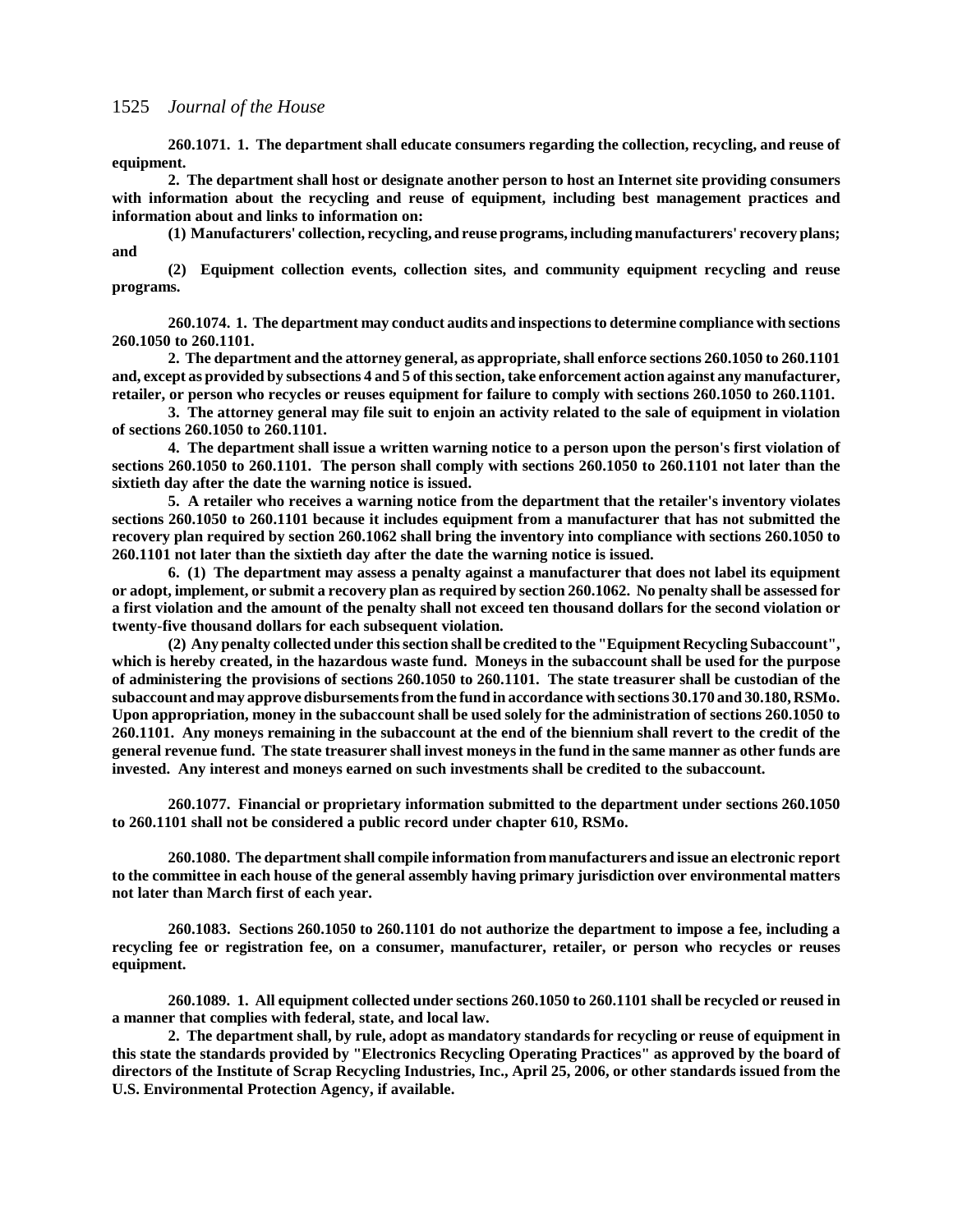**260.1092. 1. If federal law establishes a national program for the collection and recycling of equipment and the department determines that the federal law substantially meets the purposes of sections 260.1050 to 260.1101, the department may adopt an agency statement that interprets the federal law as preemptive of sections 260.1050 to 260.1101.**

**2. Sections 260.1050 to 260.1101 shall expire on the date the department issues a statement under this section.**

**260.1101. 1. The department shall adopt any rules required to implement sections 260.1050 to 260.1101 not later than July 1, 2009. Any rule or portion of a rule, as that term is defined in section 536.010, RSMo, that is created under the authority delegated in this section shall become effective only if it complies with and is subject to all of the provisions of chapter 536, RSMo, and, if applicable, section 536.028, RSMo. This section and chapter 536, RSMo, are nonseverable and if any of the powers vested with the general assembly pursuant to chapter 536, RSMo, to review, to delay the effective date, or to disapprove and annul a rule are subsequently held unconstitutional, then the grant of rulemaking authority and any rule proposed or adopted after August 28, 2008, shall be invalid and void.**

**2. Sections 260.1050 to 260.1101 shall not be enforced before rules developed under this section are promulgated.**

**3. It shall not be considered a violation of sections 260.1050 to 260.1101 for a retailer to sell any inventory accrued before the effective date of sections 260.1050 to 260.1101.**

**260.1104. Sections 260.1050 to 260.1101 shall not apply to:**

**(1) Any computer material that is an electronic device that is a part of a motor vehicle or any part of a motor vehicle assembled by, or for, a vehicle manufacturer or franchised dealer, including replacement parts for use in a motor vehicle;**

**(2) Any electronic device that is functionally or physically a part of, connected to or integrated within a larger piece of equipment designed and intended for use in an industrial, governmental, commercial, research and development, or medical setting, including diagnostic, monitoring, or other medical products as that term is defined under the federal Food, Drug, and Cosmetic Act or equipment used for security, sensing, monitoring, or anti-terrorism purposes;**

**(3) A covered electronic device that is contained within a clothes washer, clothes dryer, refrigerator and freezer, microwave oven, conventional oven or range, dishwasher, room air conditioner, dehumidifier, or air purifier;**

- **(4) Telephone of any type, including mobile telephones; or**
- **(5) A personal digital assistant or P.D.A.**"; and

Further amend said bill by amending the title, enacting clause, and intersectional references accordingly.

On motion of Representative Cooper (120), **House Amendment No. 5** was adopted.

Representative Zimmerman requested a division of the question on **HCS SCS SB 720, as amended**.

On motion of Representative Smith (150), **Part I of HCS SCS SB 720, as amended**, was adopted by the following vote:

| Aull           | Baker 25       | Baker 123       | <b>Bivins</b> | Bland        |
|----------------|----------------|-----------------|---------------|--------------|
| <b>Brandom</b> | <b>Bringer</b> | Brown 30        | Brown 50      | <b>Bruns</b> |
| <b>Burnett</b> | Casey          | Chappelle-Nadal | Cooper 120    | Cooper 155   |
| Corcoran       | $\cos$         | Cunningham 145  | Cunningham 86 | Curls        |
| Darrough       | Daus           | Davis           | Day           | Deeken       |
| Denison        | Dethrow        | Dixon           | Donnelly      | Dougherty    |
| Dusenberg      | Emery          | Ervin           | Faith         | Fallert      |
| Fares          | Fisher         | Flook           | Frame         | Franz        |
|                |                |                 |               |              |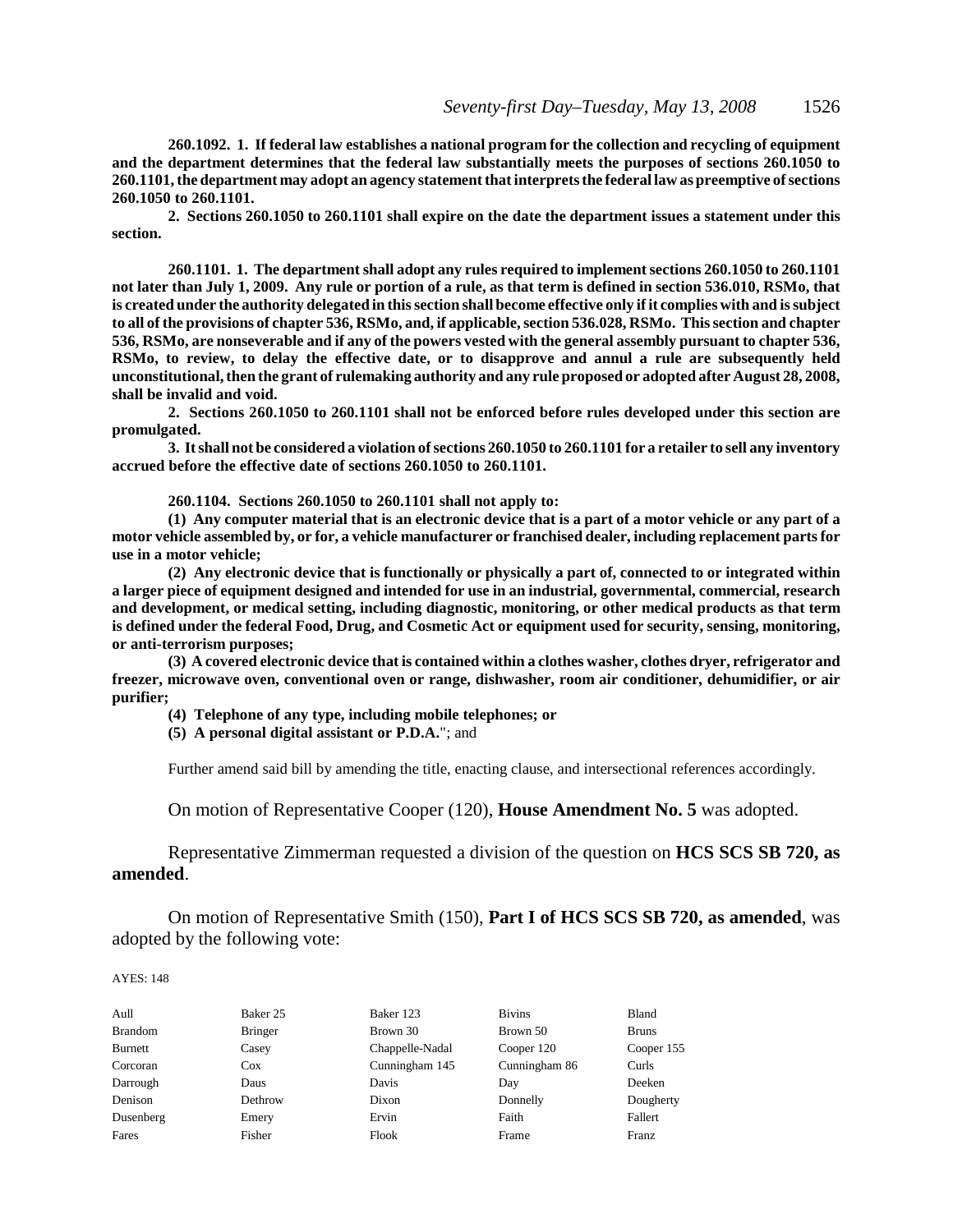| Funderburk       | George        | Grill       | Grisamore | Guest          |
|------------------|---------------|-------------|-----------|----------------|
| Harris 110       | Hodges        | Holsman     | Hoskins   | Hubbard        |
| Hughes           | Icet          | Johnson     | Jones 89  | Jones 117      |
| Kasten           | Kelly         | Kingery     | Komo      | Kratky         |
| Kraus            | Kuessner      | Lampe       | Lembke    | LeVota         |
| Liese            | Lipke         | Loehner     | Low 39    | Lowe 44        |
| Marsh            | May           | McClanahan  | McGhee    | <b>Meadows</b> |
| Meiners          | Moore         | Munzlinger  | Muschany  | Nance          |
| Nasheed          | <b>Nieves</b> | Nolte       | Norr      | Onder          |
| Oxford           | Parkinson     | Parson      | Pearce    | Pollock        |
| Portwood         | Pratt         | Quinn 7     | Ouinn 9   | Richard        |
| Robb             | Robinson      | Roorda      | Rucker    | Ruestman       |
| Ruzicka          | Salva         | Sander      | Sater     | Scavuzzo       |
| Schaaf           | Schad         | Scharnhorst | Schieffer | Schlottach     |
| Schoeller        | Schoemehl     | Self        | Shively   | Silvey         |
| Skaggs           | Smith 14      | Smith 150   | Stevenson | St. Onge       |
| Storch           | Stream        | Sutherland  | Swinger   | Talboy         |
| Thomson          | Threlkeld     | Tilley      | Todd      | Viebrock       |
| Villa            | Vogt          | Wallace     | Walsh     | Walton         |
| Wasson           | Wells         | Weter       | Whorton   | Wilson 119     |
| Witte            | Wood          | Wright 159  | Yaeger    | Yates          |
| Zimmerman        | Zweifel       | Mr Speaker  |           |                |
| <b>NOES: 000</b> |               |             |           |                |

## PRESENT: 001

Wilson 130

#### ABSENT WITH LEAVE: 012

| Avery        | El-Amin | Harris 23 | Havwood | <b>Hobbs</b> |
|--------------|---------|-----------|---------|--------------|
| Hunter       | Page    | Schneider | Spreng  | Wildberger   |
| Wright-Jones | Young   |           |         |              |

#### VACANCIES: 002

## On motion of Representative Smith (150), **Part II of HCS SCS SB 720, as amended**, was adopted by the following vote:

| Aull           | <b>Bivins</b> | Bland      | <b>Brandom</b> | Brown 50    |
|----------------|---------------|------------|----------------|-------------|
| <b>Bruns</b>   | Casey         | Cooper 120 | Cooper 155     | $\cos$      |
| Cunningham 145 | Cunningham 86 | Davis      | Day            | Deeken      |
| Denison        | Dethrow       | Dixon      | Dougherty      | Dusenberg   |
| Emery          | Faith         | Fares      | Fisher         | Franz       |
| Funderburk     | Grill         | Grisamore  | Guest          | Hoskins     |
| Hubbard        | Hughes        | Icet       | Jones 89       | Jones $117$ |
| Kasten         | Kelly         | Kingery    | Kraus          | Lampe       |
| Lembke         | Loehner       | Marsh      | May            | McGhee      |
| Meiners        | Moore         | Munzlinger | Muschany       | Nance       |
| Nasheed        | <b>Nieves</b> | Nolte      | Onder          | Parkinson   |
| Parson         | Pollock       | Portwood   | Pratt          | Ouinn 7     |
| Richard        | Robb          | Rucker     | Ruestman       | Ruzicka     |
| Salva          | Sander        | Sater      | Schaaf         | Schad       |
| Scharnhorst    | Schlottach    | Schneider  | Schoeller      | Self        |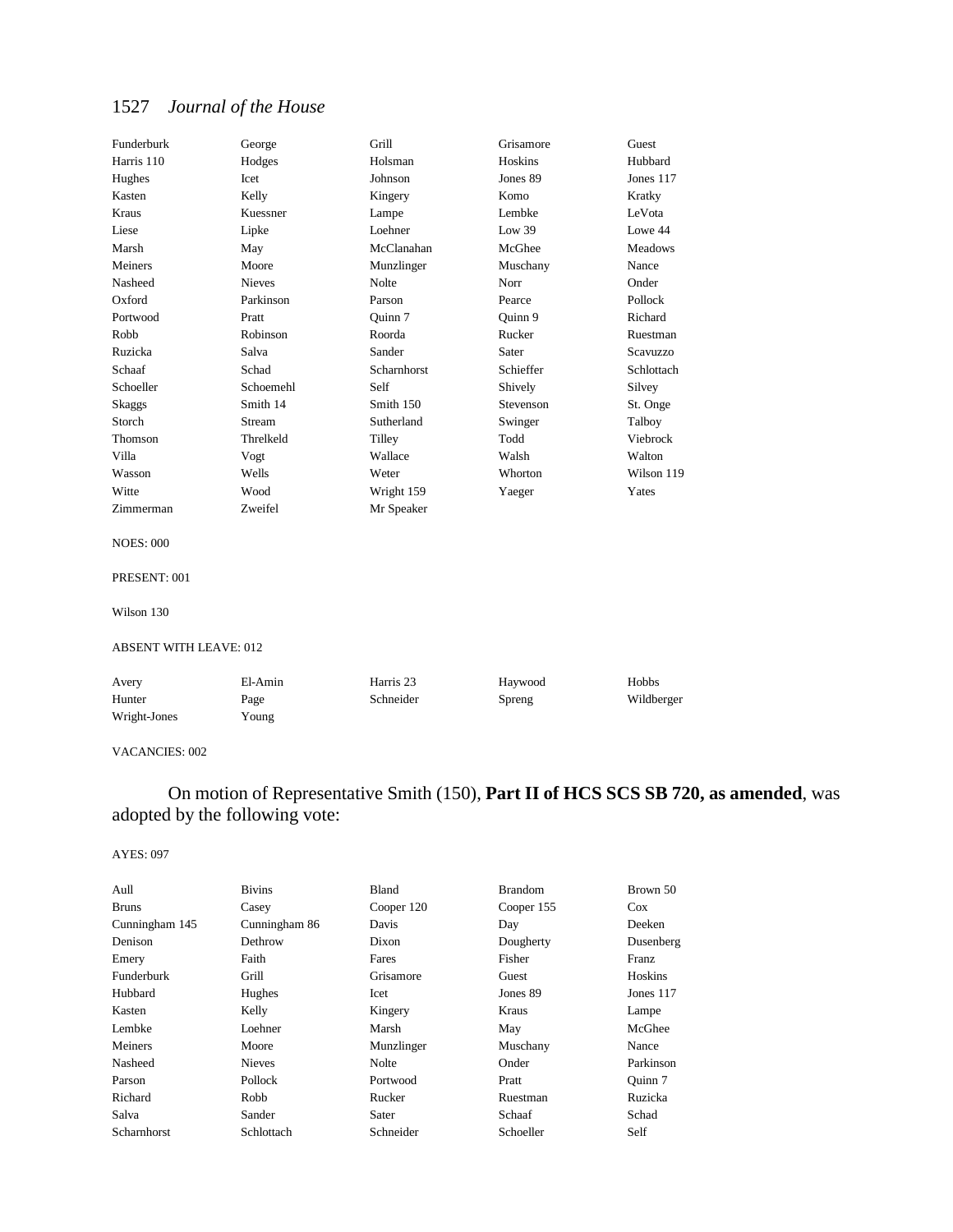## *Seventy-first Day–Tuesday, May 13, 2008* 1528

| Silvey                        | Skaggs     | Smith 14       | Smith 150  | Stevenson      |
|-------------------------------|------------|----------------|------------|----------------|
| St. Onge                      | Stream     | Sutherland     | Swinger    | Thomson        |
| Threlkeld                     | Tilley     | Viebrock       | Wallace    | Walton         |
| Wells                         | Weter      | Wilson 119     | Wood       | Wright 159     |
| Yates                         | Mr Speaker |                |            |                |
| <b>NOES: 052</b>              |            |                |            |                |
| Baker 25                      | Baker 123  | <b>Bringer</b> | Brown 30   | Burnett        |
| Chappelle-Nadal               | Corcoran   | Curls          | Darrough   | Daus           |
| Donnelly                      | Ervin      | Fallert        | Flook      | Frame          |
| George                        | Harris 23  | Harris 110     | Hodges     | Holsman        |
| Johnson                       | Komo       | Kratky         | Kuessner   | LeVota         |
| Liese                         | Lipke      | Low 39         | McClanahan | <b>Meadows</b> |
| Norr                          | Oxford     | Page           | Ouinn 9    | Roorda         |
| Scavuzzo                      | Schieffer  | Schoemehl      | Shively    | Storch         |
| Talboy                        | Todd       | Villa          | Vogt       | Walsh          |
| Whorton                       | Wildberger | Witte          | Yaeger     | Young          |
| Zimmerman                     | Zweifel    |                |            |                |
| PRESENT: 001                  |            |                |            |                |
| Wilson 130                    |            |                |            |                |
| <b>ABSENT WITH LEAVE: 011</b> |            |                |            |                |
|                               |            |                |            |                |

| Avery        | El-Amin | Haywood  | Hobbs  | Hunter |
|--------------|---------|----------|--------|--------|
| Lowe 44      | Pearce  | Robinson | Spreng | Wasson |
| Wright-Jones |         |          |        |        |

#### VACANCIES: 002

On motion of Representative Smith (150), **Part III of HCS SCS SB 720, as amended**, was adopted by the following vote:

| <b>Bivins</b> | Bland      | <b>Brandom</b> | Brown 30  | <b>Bruns</b>   |
|---------------|------------|----------------|-----------|----------------|
| Cooper 120    | Cooper 155 | Corcoran       | $\cos$    | Cunningham 145 |
| Cunningham 86 | Curls      | Davis          | Day       | Deeken         |
| Denison       | Dethrow    | Dixon          | Dougherty | Dusenberg      |
| Emery         | Faith      | Fares          | Fisher    | Franz          |
| Funderburk    | George     | Grill          | Grisamore | Guest          |
| Hobbs         | Hoskins    | Hubbard        | Hughes    | Icet           |
| Jones 89      | Jones 117  | Kasten         | Kelly     | Kingery        |
| Kraus         | Lampe      | Lembke         | Liese     | Lipke          |
| Loehner       | Marsh      | May            | McGhee    | <b>Meadows</b> |
| Meiners       | Moore      | Munzlinger     | Muschany  | Nance          |
| <b>Nieves</b> | Nolte      | Norr           | Onder     | Parkinson      |
| Pollock       | Pratt      | Ouinn 7        | Richard   | Robb           |
| Rucker        | Ruestman   | Ruzicka        | Sater     | Schaaf         |
| Scharnhorst   | Schlottach | Schneider      | Schoeller | Self           |
| Silvey        | Skaggs     | Smith 14       | Smith 150 | Stevenson      |
| St. Onge      | Stream     | Sutherland     | Thomson   | Tilley         |
| Viebrock      | Walsh      | Wells          | Weter     | Whorton        |
| Wilson 119    | Wood       | Wright 159     | Yates     | Mr Speaker     |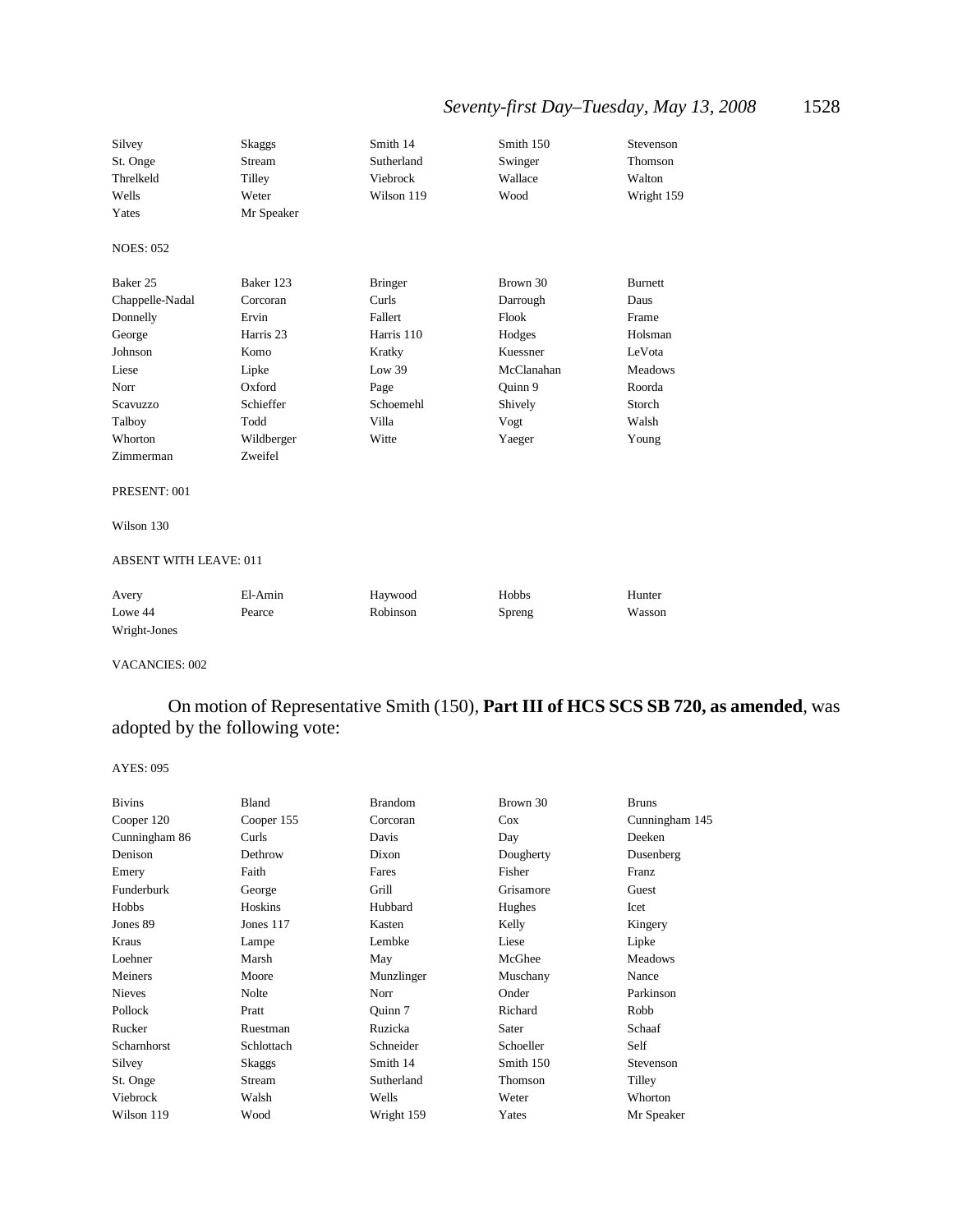#### NOES: 046

| Aull       | Baker 25        | <b>Bringer</b> | Brown 50   | Burnett   |
|------------|-----------------|----------------|------------|-----------|
| Casey      | Chappelle-Nadal | Darrough       | Daus       | Donnelly  |
| Ervin      | Fallert         | Flook          | Frame      | Harris 23 |
| Harris 110 | Holsman         | Johnson        | Komo       | Kratky    |
| Kuessner   | LeVota          | Low 39         | McClanahan | Nasheed   |
| Oxford     | Pearce          | Ouinn 9        | Roorda     | Scavuzzo  |
| Schieffer  | Schoemehl       | Shively        | Storch     | Swinger   |
| Talboy     | Todd            | Villa          | Vogt       | Walton    |
| Wildberger | Witte           | Yaeger         | Young      | Zimmerman |
| Zweifel    |                 |                |            |           |

#### PRESENT: 001

Wilson 130

#### ABSENT WITH LEAVE: 019

| Avery     | Baker 123 | El-Amin | Havwood      | Hodges   |
|-----------|-----------|---------|--------------|----------|
| Hunter    | Lowe 44   | Page    | Parson       | Portwood |
| Robinson  | Salva     | Sander  | Schad        | Spreng   |
| Threlkeld | Wallace   | Wasson  | Wright-Jones |          |

#### VACANCIES: 002

## On motion of Representative Smith (150), **Part IV of HCS SCS SB 720, as amended**, was adopted by the following vote:

| Aull           | Baker <sub>25</sub> | Baker 123       | <b>Bivins</b> | <b>Bland</b>         |
|----------------|---------------------|-----------------|---------------|----------------------|
| <b>Brandom</b> | <b>Bringer</b>      | Brown 30        | Brown 50      | <b>Bruns</b>         |
| <b>Burnett</b> | Casey               | Chappelle-Nadal | Cooper 120    | Cooper 155           |
| Corcoran       | Cox                 | Cunningham 145  | Cunningham 86 | Curls                |
| Darrough       | Daus                | Davis           | Day           | Deeken               |
| Denison        | Dethrow             | Dixon           | Donnelly      | Dougherty            |
| Dusenberg      | Emery               | Ervin           | Faith         | Fares                |
| Fisher         | Flook               | Frame           | Franz         | Funderburk           |
| George         | Grill               | Grisamore       | Guest         | Harris <sub>23</sub> |
| Harris 110     | Hobbs               | Hodges          | Holsman       | Hoskins              |
| Hubbard        | Hughes              | Hunter          | Icet          | Johnson              |
| Jones 89       | Jones $117$         | Kasten          | Kelly         | Kingery              |
| Komo           | Kratky              | Kraus           | Kuessner      | Lampe                |
| Lembke         | LeVota              | Liese           | Lipke         | Loehner              |
| Lowe 44        | Marsh               | May             | McClanahan    | McGhee               |
| Meiners        | Moore               | Munzlinger      | Muschany      | Nance                |
| Nasheed        | <b>Nieves</b>       | <b>Nolte</b>    | Norr          | Onder                |
| Oxford         | Parkinson           | Parson          | Pearce        | Pollock              |
| Portwood       | Pratt               | Ouinn 7         | Quinn 9       | Richard              |
| Robb           | Roorda              | Rucker          | Ruestman      | Ruzicka              |
| Salva          | Sander              | Sater           | Scavuzzo      | Schaaf               |
| Schad          | <b>Scharnhorst</b>  | Schieffer       | Schlottach    | Schneider            |
| Schoeller      | Schoemehl           | Shively         | Silvey        | Skaggs               |
| Smith 14       | Smith 150           | Stevenson       | St. Onge      | Storch               |
| Stream         | Sutherland          | Swinger         | Talboy        | Thomson              |
| Threlkeld      | Tilley              | Todd            | Viebrock      | Villa                |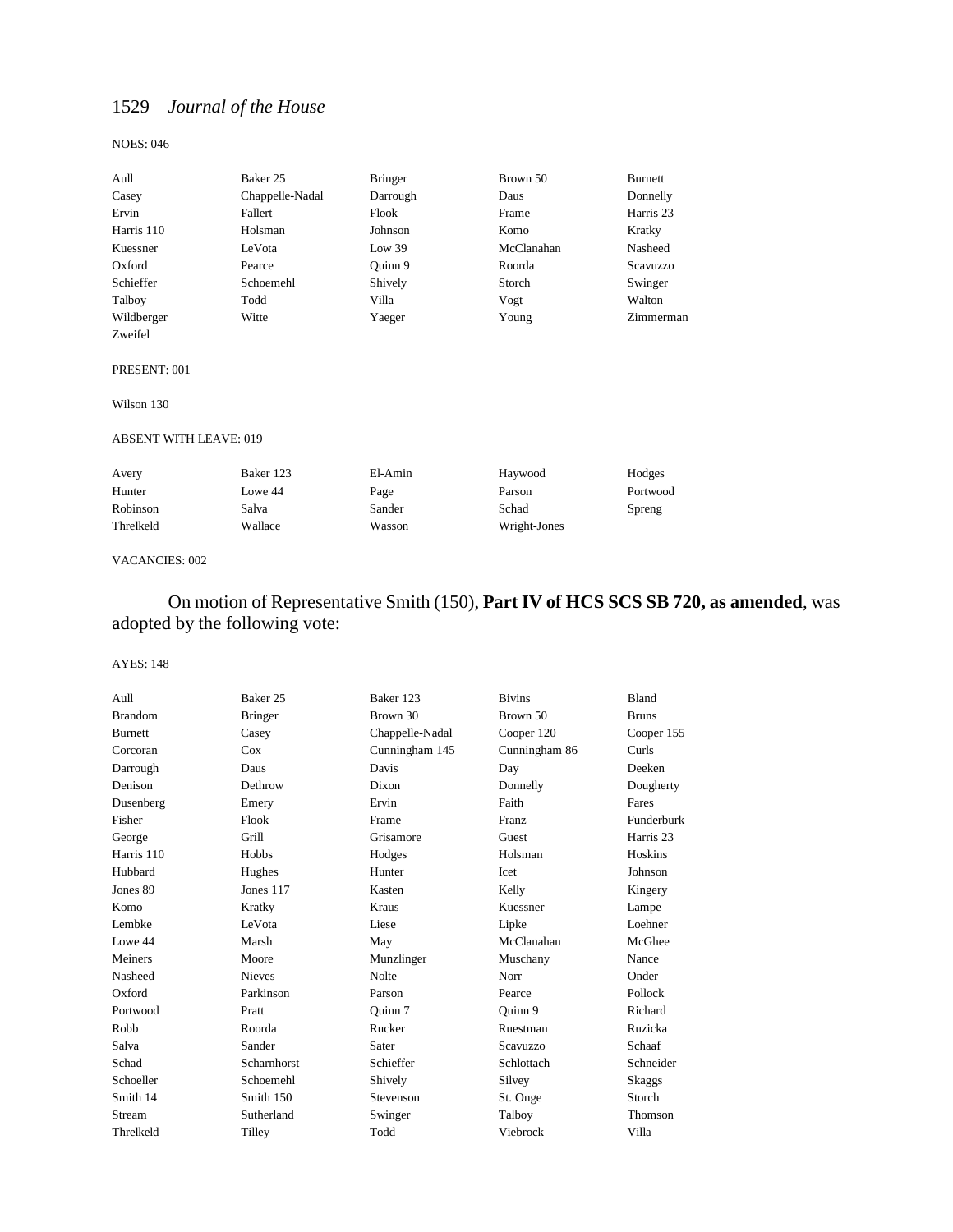| Vogt<br>Wells<br>Witte<br>Zimmerman | Wallace<br>Weter<br>Wood<br>Zweifel | Walsh<br>Whorton<br>Wright 159<br>Mr Speaker | Walton<br>Wildberger<br>Yaeger | Wasson<br>Wilson 119<br>Yates |
|-------------------------------------|-------------------------------------|----------------------------------------------|--------------------------------|-------------------------------|
| <b>NOES: 001</b>                    |                                     |                                              |                                |                               |
| Self                                |                                     |                                              |                                |                               |
| PRESENT: 001                        |                                     |                                              |                                |                               |
| Wilson 130                          |                                     |                                              |                                |                               |
| <b>ABSENT WITH LEAVE: 011</b>       |                                     |                                              |                                |                               |
| Avery<br>Meadows<br>Young           | El-Amin<br>Page                     | Fallert<br>Robinson                          | Haywood<br>Spreng              | Low $39$<br>Wright-Jones      |

VACANCIES: 002

On motion of Representative Smith (150), **HCS SCS SB 720, as amended**, was read the third time and passed by the following vote:

| Aull             | Baker 25             | <b>Bivins</b>      | Bland           | <b>Brandom</b> |
|------------------|----------------------|--------------------|-----------------|----------------|
| Brown 50         | <b>Bruns</b>         | <b>Burnett</b>     | Casey           | Cooper 120     |
| Cooper 155       | Corcoran             | Cox                | Cunningham 145  | Cunningham 86  |
| Curls            | Davis                | Day                | Deeken          | Denison        |
| Dethrow          | Dixon                | Dougherty          | Dusenberg       | Emery          |
| Faith            | Fallert              | Fares              | Fisher          | <b>Franz</b>   |
| Funderburk       | Grill                | Grisamore          | Guest           | Hobbs          |
| Hodges           | Hoskins              | Hubbard            | Icet            | Johnson        |
| Jones 89         | Jones 117            | Kasten             | Kelly           | Kingery        |
| Kratky           | Kraus                | Lampe              | Lembke          | Liese          |
| Lipke            | Loehner              | Lowe 44            | Marsh           | May            |
| McGhee           | <b>Meadows</b>       | Meiners            | Moore           | Munzlinger     |
| Muschany         | Nance                | Nasheed            | <b>Nieves</b>   | <b>Nolte</b>   |
| Norr             | Onder                | Parkinson          | Parson          | Pollock        |
| Portwood         | Pratt                | Ouinn 7            | Richard         | Robb           |
| Ruestman         | Ruzicka              | Salva              | Sander          | Sater          |
| Schaaf           | Schad                | <b>Scharnhorst</b> | Schlottach      | Schneider      |
| Schoeller        | Silvey               | <b>Skaggs</b>      | Smith 14        | Smith 150      |
| Stevenson        | St. Onge             | Stream             | Sutherland      | Swinger        |
| Thomson          | Threlkeld            | Tilley             | Todd            | Viebrock       |
| Villa            | Walsh                | Walton             | Wasson          | Wells          |
| Weter            | Whorton              | Wildberger         | Wilson 119      | Wood           |
| Wright 159       | Yaeger               | Yates              | Zimmerman       | Mr Speaker     |
| <b>NOES: 032</b> |                      |                    |                 |                |
| Baker 123        | <b>Bringer</b>       | Brown 30           | Chappelle-Nadal | Darrough       |
| Daus             | Donnelly             | Ervin              | Flook           | Frame          |
| George           | Harris <sub>23</sub> | Harris 110         | Holsman         | Komo           |
| Kuessner         | LeVota               | McClanahan         | Oxford          | Page           |
| Pearce           | Ouinn 9              | Roorda             | Scavuzzo        | Schieffer      |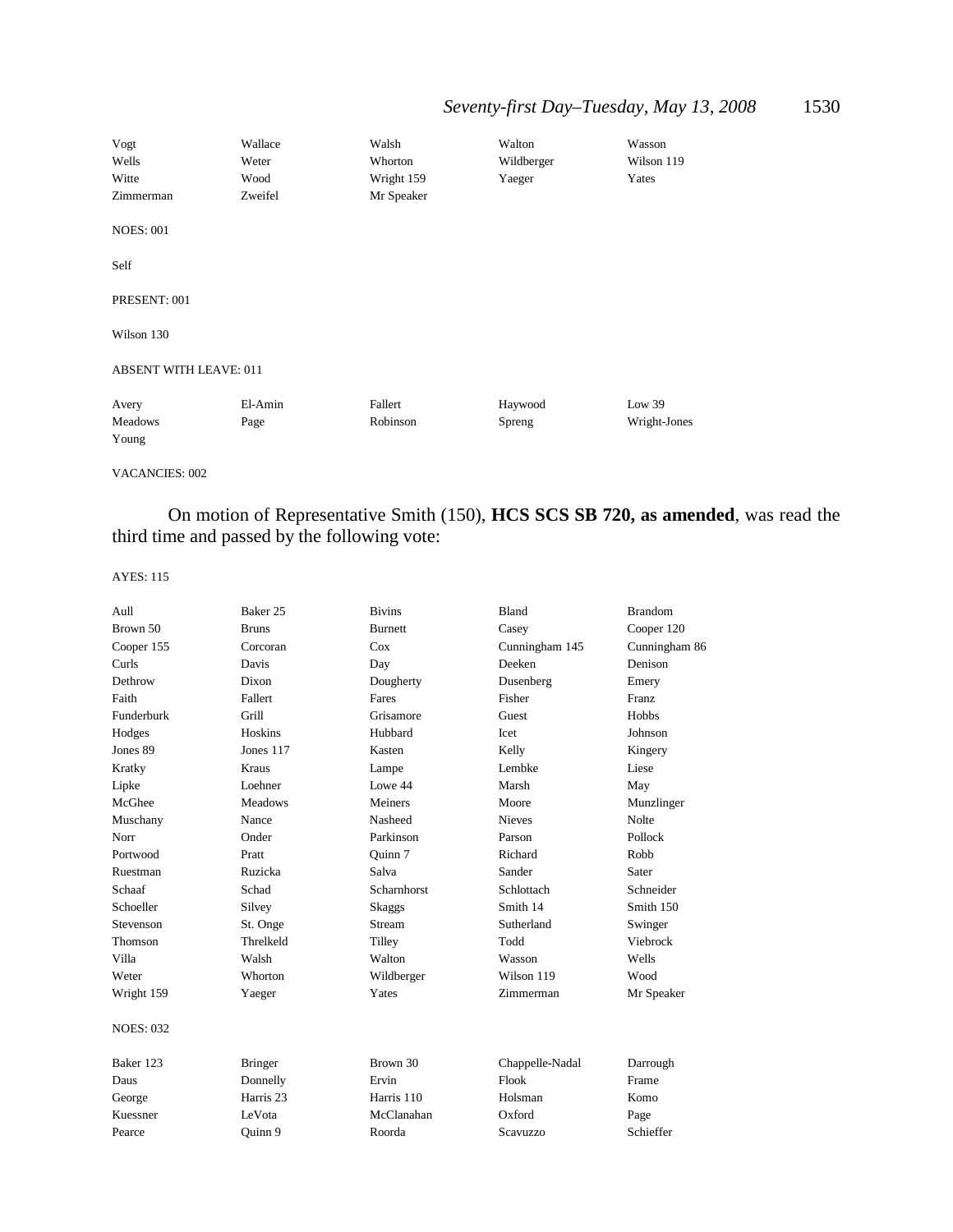| Schoemehl<br>Witte            | Self<br>Zweifel | Shively | Storch | Talboy |
|-------------------------------|-----------------|---------|--------|--------|
| PRESENT: 001                  |                 |         |        |        |
| Wilson 130                    |                 |         |        |        |
| <b>ABSENT WITH LEAVE: 013</b> |                 |         |        |        |
| Avery                         | El-Amin         | Haywood | Hughes | Hunter |
| Low $39$                      | Robinson        | Rucker  | Spreng | Vogt   |
| Wallace                       | Wright-Jones    | Young   |        |        |

VACANCIES: 002

Speaker Jetton declared the bill passed.

**HCS SS SCS SB 711, with House Amendment No. 1, pending**, relating to property taxation, was taken up by Representative Sutherland.

On motion of Representative Sutherland, **House Amendment No. 1** was adopted.

Representative Flook offered **House Amendment No. 2**.

#### *House Amendment No. 2*

AMEND House Committee Substitute for Senate Substitute for Senate Committee Substitute for Senate Bill No. 711, Section 137.115, Page 25, Line 7, by inserting the letter, "**y**" at the end of the word, "possessor"; and

Further amend said bill, section, page, Line 9, by deleting the words, "**possessor interest**" and inserting in lieu thereof the words, "**possessory interest**"; and

Further amend said bill, section, page, Line 13, by deleting the words, "**possessor interest**" and inserting in lieu thereof the words, "**possessory interest**"; and

Further amend said bill, section, page, Line 16, by deleting the words, "**possessor interest**" and inserting in lieu thereof the words, "**possessory interest**"; and

Further amend said bill by amending the title, enacting clause, and intersectional references accordingly.

On motion of Representative Flook, **House Amendment No. 2** was adopted.

Representative St. Onge offered **House Amendment No. 3**.

### *House Amendment No. 3*

AMEND House Committee Substitute for Senate Substitute for Senate Committee Substitute for Senate Bill No. 711, Page 6, Section 135.047, Line 8, by deleting the word "**clerk**" and inserting in lieu thereof the following:

"**recorder of deeds**"; and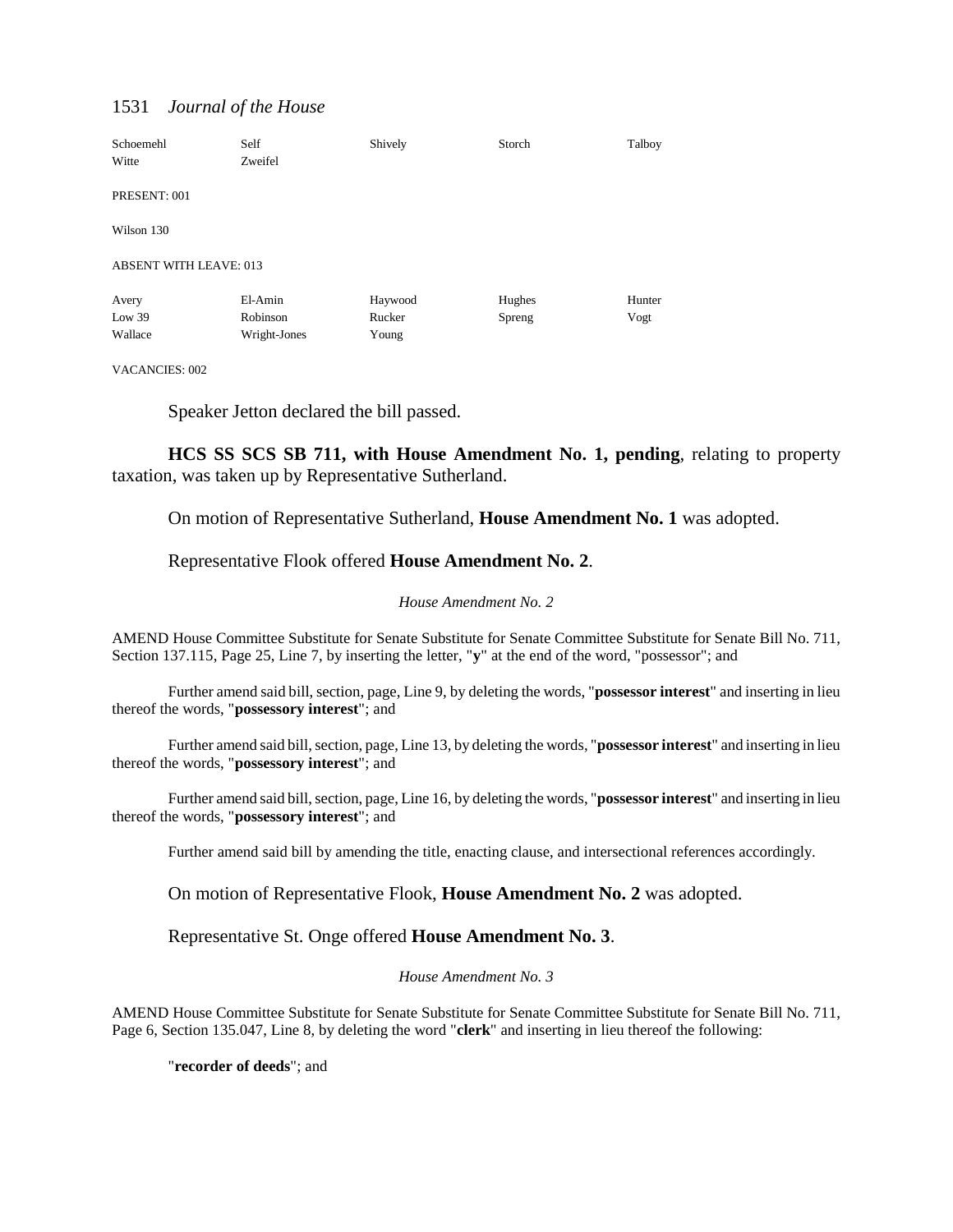Further amend said bill, Page 6, Section 135.047, Line 10, by deleting all of said line and inserting in lieu thereof the following:

### "**3. The director shall be**"; and

Further amend said title, enacting clause and intersectional references accordingly.

### Representative Portwood offered **House Amendment No. 1 to House Amendment No. 3**.

*House Amendment No. 1 to House Amendment No. 3*

AMEND House Amendment No. 3 to House Committee Substitute for Senate Substitute for Senate Committee Substitute for Senate Bill No. 711, Page 1, Line 8, by inserting immediately after all of said line the following:

'Further amend said bill, Sections 135.037 through 135.083, Pages 4-13, by deleting all of said sections from the bill; and

Further amend said bill, Section 137.073, Page 19, Line 163, by inserting after the word "a" the word "**recorded**"; and

Further amend said bill, section, and page, Line 164, by inserting after the word "majority" the words "**plus one**"; and

Further amend said bill, Section 137.082, Page 25, Line 83, by inserting after all of said section the following:

"137.106. 1. This section **[**may**] shall** be known and may be cited as "The Missouri Homestead Preservation Act".

2. As used in this section, the following terms shall mean:

- (1) "Department", the department of revenue;
- (2) "Director", the director of revenue;
- (3) "Disabled", as such term is defined in section 135.010, RSMo;

(4) "Eligible owner", any individual owner of property who is sixty-five years old or older as of January first of the tax year in which the individual is claiming the credit or who is disabled, and who had an income of equal to or less than the maximum upper limit in the year prior to completing an application pursuant to this section; or

(a) In the case of a married couple owning property either jointly or as tenants by the entirety, or where only one spouse owns the property, such couple shall be considered an eligible taxpayer if both spouses have reached the age of sixty-five or if one spouse is disabled, or if one spouse is at least sixty-five years old and the other spouse is at least sixty years old, and the combined income of the couple in the year prior to completing an application pursuant to this section did not exceed the maximum upper limit; or

(b) In the case of joint ownership by unmarried persons or ownership by tenancy in common by two or more unmarried persons, such owners shall be considered an eligible owner if each person with an ownership interest individually satisfies the eligibility requirements for an individual eligible owner under this section and the combined income of all individuals with an interest in the property is equal to or less than the maximum upper limit in the year prior to completing an application under this section. If any individual with an ownership interest in the property fails to satisfy the eligibility requirements of an individual eligible owner or if the combined income of all individuals with interest in the property exceeds the maximum upper limit, then all individuals with an ownership interest in such property shall be deemed ineligible owners regardless of such other individual's ability to individually meet the eligibility requirements; or

(c) In the case of property held in trust, the eligible owner and recipient of the tax credit shall be the trust itself provided the previous owner of the homestead or the previous owner's spouse: is the settlor of the trust with respect to the homestead; currently resides in such homestead; and but for the transfer of such property would have satisfied the age, ownership, and maximum upper limit requirements for income as defined in subdivisions (7) and (8) of this subsection**[**;**] .**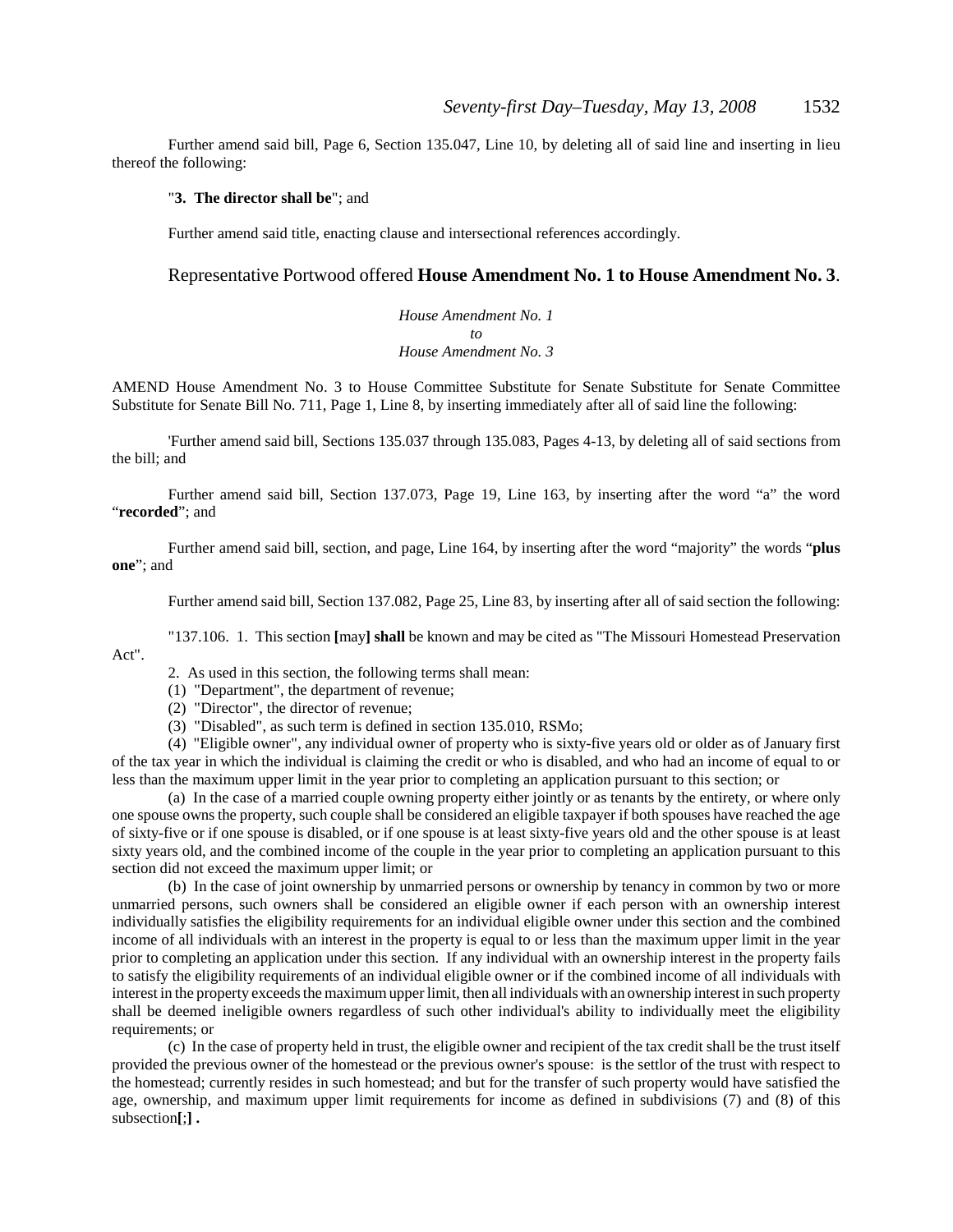No individual shall be an eligible owner if the individual has not paid **[**their**] such individual's** property tax liability, if any, in full by the payment due date in any of the three prior tax years, except that a late payment of a property tax liability in any prior year shall not disqualify a potential eligible owner if such owner paid in full the tax liability and any and all penalties, additions and interest that arose as a result of such late payment; no individual shall be an eligible owner if such person filed a valid claim for the senior citizens property tax relief credit pursuant to sections 135.010 to 135.035, RSMo;

(5) "Homestead", as such term is defined pursuant to section 135.010, RSMo, except as limited by provisions of this section to the contrary. No property shall be considered a homestead if such property was improved since the most recent annual assessment by more than five percent of the prior year appraised value, except where an eligible owner of the property has made such improvements to accommodate a disabled person;

(6) "Homestead exemption limit", a percentage increase, rounded to the nearest hundredth of a percent, which shall be equal to the percentage increase to tax liability, not including improvements, of a homestead from one tax year to the next that exceeds a certain percentage set pursuant to subsection **[**10**] 7** of this section. **[**For applications filed in 2005 or 2006, the homestead exemption limit shall be based on the increase to tax liability from 2004 to 2005. For applications filed between April 1, 2005, and September 30, 2006, an eligible owner, who otherwise satisfied the requirements of this section, shall not apply for the homestead exemption credit more than once during such period.**]** For applications filed **[**after 2006**] in 2008**, the homestead exemption limit shall be based on the increase to tax liability from two years prior to application to the year immediately prior to application**. For applications filed after 2008, the homestead exemption limit shall be based on the increase to tax liability from the base year to the year prior to the application year. For purposes of this subdivision, "base year" means the year prior to the first year in which the eligible owner's application was approved, or 2006, whichever is later**;

(7) "Income", federal adjusted gross income, and in the case of ownership of the homestead by trust, the income of the settlor applicant shall be imputed to the income of the trust for purposes of determining eligibility with regards to the maximum upper limit;

(8) "Maximum upper limit", in the calendar year 2005, the income sum of seventy thousand dollars; in each successive calendar year this amount shall be raised by the incremental increase in the general price level, as defined pursuant to article X, section 17 of the Missouri Constitution.

3. Pursuant to article X, section  $6(a)$  of the Constitution of Missouri, if in the prior tax year, the property tax liability on any parcel of subclass (1) real property increased by more than the homestead exemption limit, without regard for any prior credit received due to the provisions of this section, then any eligible owner of the property shall receive a homestead exemption credit to be applied in the current tax year property tax liability to offset the prior year increase to tax liability that exceeds the homestead exemption limit, except as eligibility for the credit is limited by the provisions of this section. The amount of the credit shall be listed separately on each taxpayer's tax bill for the current tax year, or on a document enclosed with the taxpayer's bill. The homestead exemption credit shall not affect the process of setting the tax rate as required pursuant to article X, section 22 of the Constitution of Missouri and section 137.073 in any prior, current, or subsequent tax year.

4. **[**If application is made in 2005, any potential eligible owner may apply for the homestead exemption credit by completing an application through their local assessor's office. Applications may be completed between April first and September thirtieth of any tax year in order for the taxpayer to be eligible for the homestead exemption credit in the tax year next following the calendar year in which the homestead exemption credit application was completed. The application shall be on forms provided to the assessor's office by the department. Forms also shall be made available on the department's Internet site and at all permanent branch offices and all full-time, temporary, or fee offices maintained by the department of revenue. The applicant shall attest under penalty of perjury:

(1) To the applicant's age;

(2) That the applicant's prior year income was less than the maximum upper limit;

(3) To the address of the homestead property; and

(4) That any improvements made to the homestead, not made to accommodate a disabled person, did not total more than five percent of the prior year appraised value. The applicant shall also include with the application copies of receipts indicating payment of property tax by the applicant for the homestead property for the two prior tax years.

5. If application is made in 2005, the assessor, upon request for an application, shall:

(1) Certify the parcel number and owner of record as of January first of the homestead, including verification of the acreage classified as residential on the assessor's property record card;

(2) Obtain appropriate prior tax year levy codes for each homestead from the county clerks for inclusion on the form;

(3) Record on the application the assessed valuation of the homestead for the current tax year, and any new construction or improvements for the current tax year; and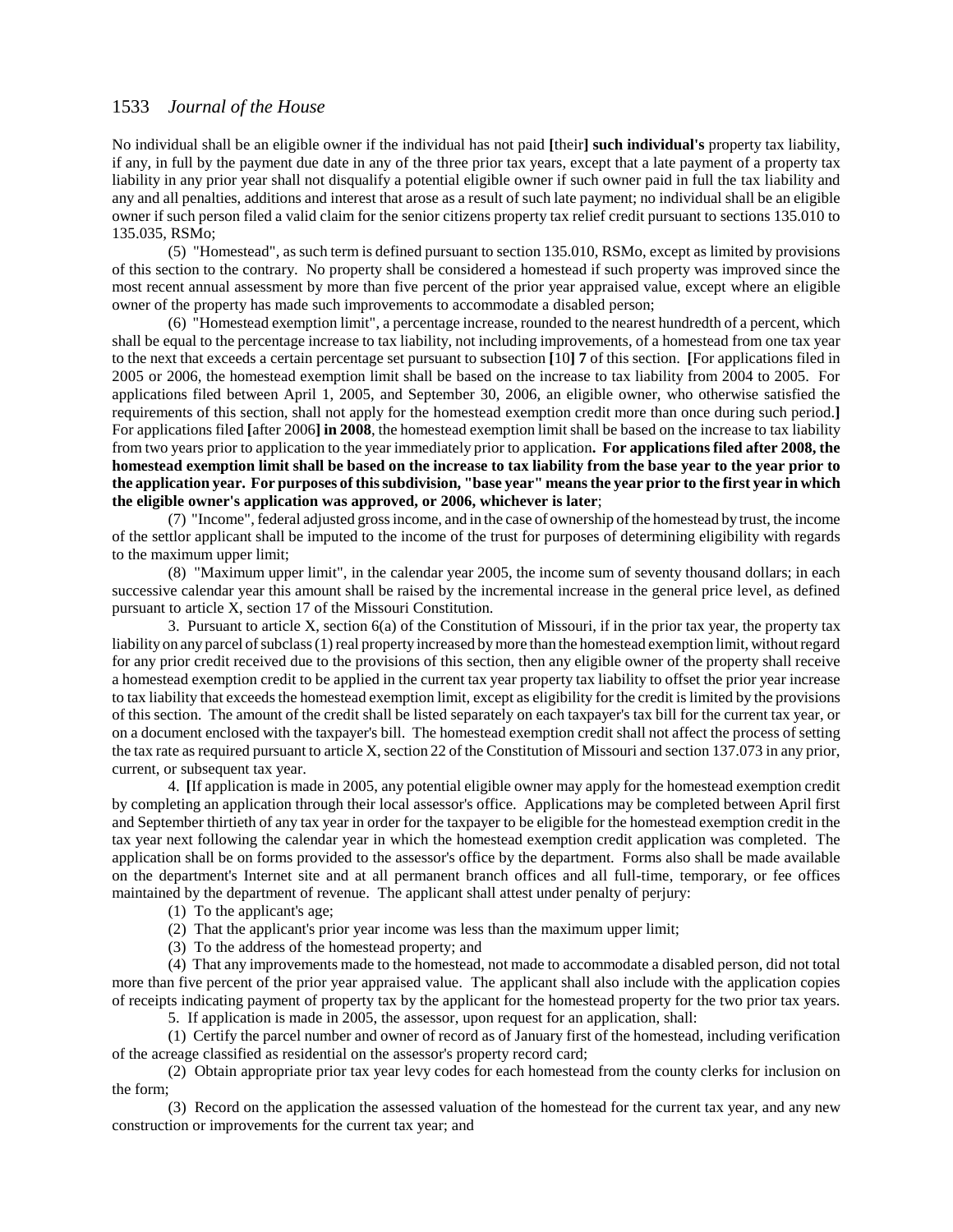(4) Sign the application, certifying the accuracy of the assessor's entries.

6. If application is made after 2005,**]** Any potential eligible owner may apply for the homestead exemption credit by completing an application. Applications may be completed between April first and October fifteenth of any tax year in order for the taxpayer to be eligible for the homestead exemption credit in the tax year next following the calendar year in which the homestead exemption credit application was completed. The application shall be on forms provided by the department. Forms also shall be made available on the department's Internet site and at all permanent branch offices and all full-time, temporary, or fee offices maintained by the department of revenue. The applicant shall attest under penalty of perjury:

(1) To the applicant's age;

(2) That the applicant's prior year income was less than the maximum upper limit;

(3) To the address of the homestead property;

(4) That any improvements made to the homestead, not made to accommodate a disabled person, did not total more than five percent of the prior year appraised value**[**; and

 $(5)$ ].

The applicant shall also include with the application copies of receipts indicating payment of property tax by the applicant for the homestead property for the three prior tax years.

**[**7.**] 5.** Each applicant shall send the application to the department by **[**September thirtieth**] October fifteenth** of each year for the taxpayer to be eligible for the homestead exemption credit in the tax year next following the calendar year in which the application was completed.

**[**8. If application is made in 2005, upon receipt of the applications, the department shall calculate the tax liability, adjusted to exclude new construction or improvements verify compliance with the maximum income limit, verify the age of the applicants, and make adjustments to these numbers as necessary on the applications. The department also shall disallow any application where the applicant has also filed a valid application for the senior citizens property tax credit, pursuant to sections 135.010 to 135.035, RSMo. Once adjusted tax liability, age, and income are verified, the director shall determine eligibility for the credit, and provide a list of all verified eligible owners to the county collectors or county clerks in counties with a township form of government by December fifteenth of each year. By January fifteenth, the county collectors or county clerks in counties with a township form of government shall provide a list to the department of any verified eligible owners who failed to pay the property tax due for the tax year that ended immediately prior. Such eligible owners shall be disqualified from receiving the credit in the current tax year.

9. If application is made after 2005,**] 6.** Upon receipt of the applications, the department shall calculate the tax liability, verify compliance with the maximum income limit, verify the age of the applicants, and make adjustments to these numbers as necessary on the applications. The department also shall disallow any application where the applicant also has filed a valid application for the senior citizens property tax credit under sections 135.010 to 135.035, RSMo. Once adjusted tax liability, age, and income are verified, the director shall determine eligibility for the credit and provide a list of all verified eligible owners to the county assessors or county clerks in counties with a township form of government by December fifteenth of each year. By January fifteenth, the county assessors shall provide a list to the department of any verified eligible owners who made improvements not for accommodation of a disability to the homestead and the dollar amount of the assessed value of such improvements. If the dollar amount of the assessed value of such improvements totaled more than five percent of the prior year appraised value, such eligible owners shall be disqualified from receiving the credit in the current tax year.

**[**10.**] 7.** The director shall calculate the level of appropriation necessary **[**to**] and** set the homestead exemption limit at five percent when based on a year of general reassessment or at two and one-half percent when based on a year without general reassessment for the homesteads of all verified eligible owners, and provide such calculation to the speaker of the house of representatives, the president pro tempore of the senate, and the director of the office of budget and planning in the office of administration by January thirty-first of each year.

**[**11. For applications made in 2005, the general assembly shall make an appropriation for the funding of the homestead exemption credit that is signed by the governor, then the director shall, by July thirty-first of such year, set the homestead exemption limit. The limit shall be a single, statewide percentage increase to tax liability, rounded to the nearest hundredth of a percent, which, if applied to all homesteads of verified eligible owners who applied for the homestead exemption credit in the immediately prior tax year, would cause all but one-quarter of one percent of the amount of the appropriation, minus any withholding by the governor, to be distributed during that fiscal year. The remaining one-quarter of one percent shall be distributed to the county assessment funds of each county on a proportional basis, based on the number of eligible owners in each county; such one-quarter percent distribution shall be delineated in any such appropriation as a separate line item in the total appropriation.**]**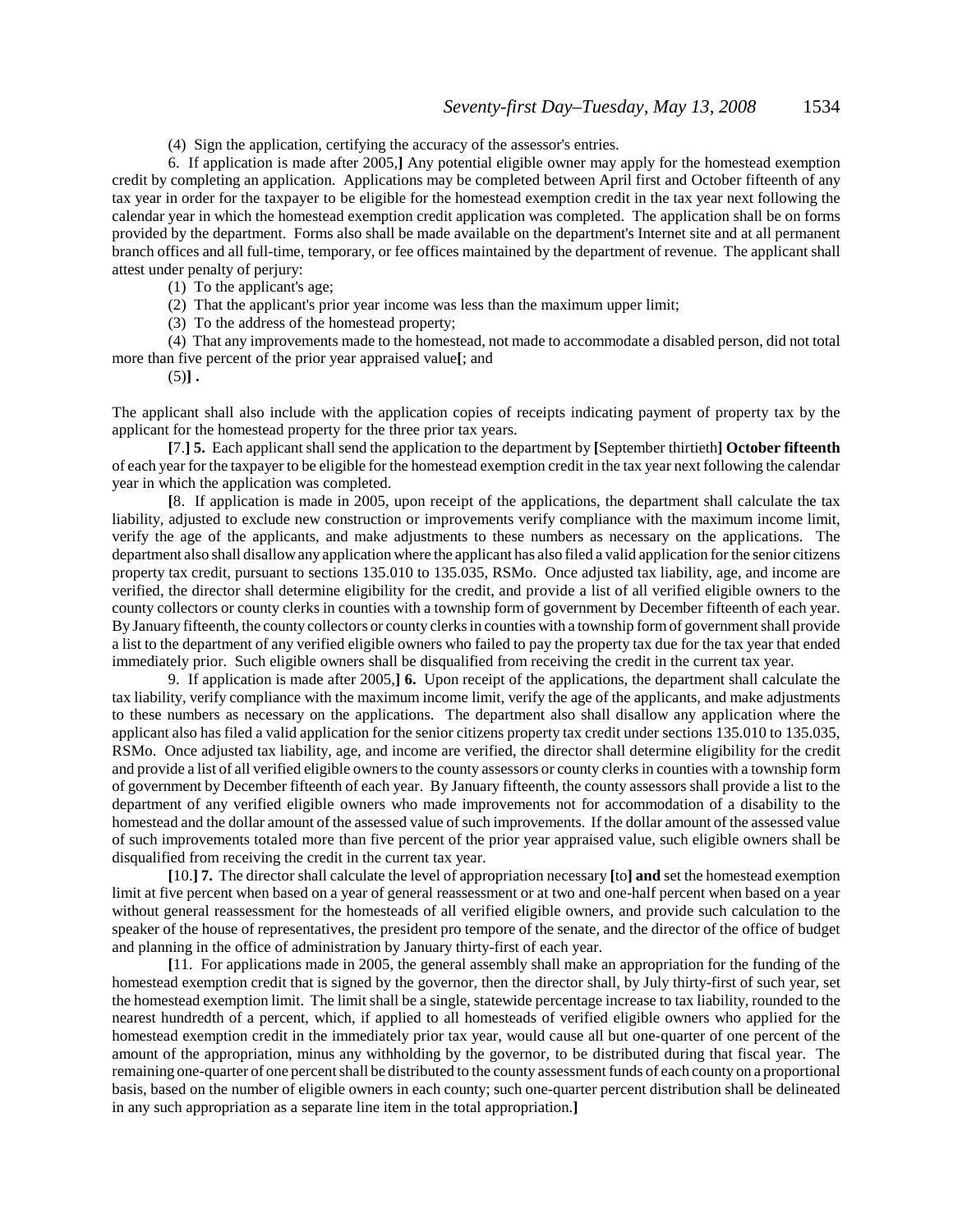**8.** If no appropriation is made by the general assembly during any tax year or no funds are actually distributed pursuant to any appropriation therefor, then no homestead preservation credit shall apply in such year.

**[**12. After setting the homestead exemption limit for applications made in 2005, the director shall apply the limit to the homestead of each verified eligible owner and calculate the credit to be associated with each verified eligible owner's homestead, if any. The director shall send a list of those eligible owners who are to receive the homestead exemption credit, including the amount of each credit, the certified parcel number of the homestead, and the address of the homestead property, to the county collectors or county clerks in counties with a township form of government by August thirty-first. Pursuant to such calculation, the director shall instruct the state treasurer as to how to distribute the appropriation and assessment fund allocation to the county collector's funds of each county or the treasurer ex officio collector's fund in counties with a township form of government where recipients of the homestead exemption credit are located, so as to exactly offset each homestead exemption credit being issued, plus the one-quarter of one percent distribution for the county assessment funds. As a result of the appropriation, in no case shall a political subdivision receive more money than it would have received absent the provisions of this section plus the one-quarter of one percent distribution for the county assessment funds. Funds, at the direction of the county collector or the treasurer ex officio collector in counties with a township form of government, shall be deposited in the county collector's fund of a county or the treasurer ex officio collector's fund or may be sent by mail to the collector of a county, or the treasurer ex officio collector in counties with a township form of government, not later than October first in any year a homestead exemption credit is appropriated as a result of this section and shall be distributed as moneys in such funds are commonly distributed from other property tax revenues by the collector of the county or the treasurer ex officio collector of the county in counties with a township form of government, so as to exactly offset each homestead exemption credit being issued. In counties with a township form of government, the county clerk shall provide the treasurer ex officio collector a summary of the homestead exemption credit for each township for the purpose of distributing the total homestead exemption credit to each township collector in a particular county.

13.**] 9.** If, in any given year after 2005, the general assembly shall make an appropriation for the funding of the homestead exemption credit that is signed by the governor, then the director shall**[**, by July thirty-first of such year, set the homestead exemption limit. The limit shall be a single, statewide percentage increase to tax liability, rounded to the nearest hundredth of a percent, which, if applied to all homesteads of verified eligible owners who applied for the homestead exemption credit in the immediately prior tax year, would cause all of the amount of the appropriation, minus any withholding by the governor, to be distributed during that fiscal year**] determine the apportionment percentage by equally apportioning the appropriation among all eligible applicants on a percentage basis**. If no appropriation is made by the general assembly during any tax year or no funds are actually distributed pursuant to any appropriation therefor, then no homestead preservation credit shall apply in such year.

**[**14.**] 10.** After **[**setting the homestead exemption limit for applications made after 2005, the director shall apply the limit to the homestead of each verified eligible owner and**] determining the apportionment percentage, the director shall** calculate the credit to be associated with each verified eligible owner's homestead, if any. The director shall send a list of those eligible owners who are to receive the homestead exemption credit, including the amount of each credit, the certified parcel number of the homestead, and the address of the homestead property, to the county collectors or county clerks in counties with a township form of government by August thirty-first. Pursuant to such calculation, the director shall instruct the state treasurer as to how to distribute the appropriation to the county collector's fund of each county where recipients of the homestead exemption credit are located, so as to exactly offset each homestead exemption credit being issued. As a result of the appropriation, in no case shall a political subdivision receive more money than it would have received absent the provisions of this section. Funds, at the direction of the collector of the county or treasurer ex officio collector in counties with a township form of government, shall be deposited in the county collector's fund of a county or may be sent by mail to the collector of a county, or treasurer ex officio collector in counties with a township form of government, not later than October first in any year a homestead exemption credit is appropriated as a result of this section and shall be distributed as moneys in such funds are commonly distributed from other property tax revenues by the collector of the county or the treasurer ex officio collector of the county in counties with a township form of government, so as to exactly offset each homestead exemption credit being issued.

**[**15.**] 11.** The department shall promulgate rules for implementation of this section. Any rule or portion of a rule, as that term is defined in section 536.010, RSMo, that is created under the authority delegated in this section shall become effective only if it complies with and is subject to all of the provisions of chapter 536, RSMo, and, if applicable, section 536.028, RSMo. This section and chapter 536, RSMo, are nonseverable and if any of the powers vested with the general assembly pursuant to chapter 536, RSMo, to review, to delay the effective date, or to disapprove and annul a rule are subsequently held unconstitutional, then the grant of rulemaking authority and any rule proposed or adopted after August 28, 2004, shall be invalid and void. Any rule promulgated by the department shall in no way impact, affect, interrupt, or interfere with the performance of the required statutory duties of any county elected official, more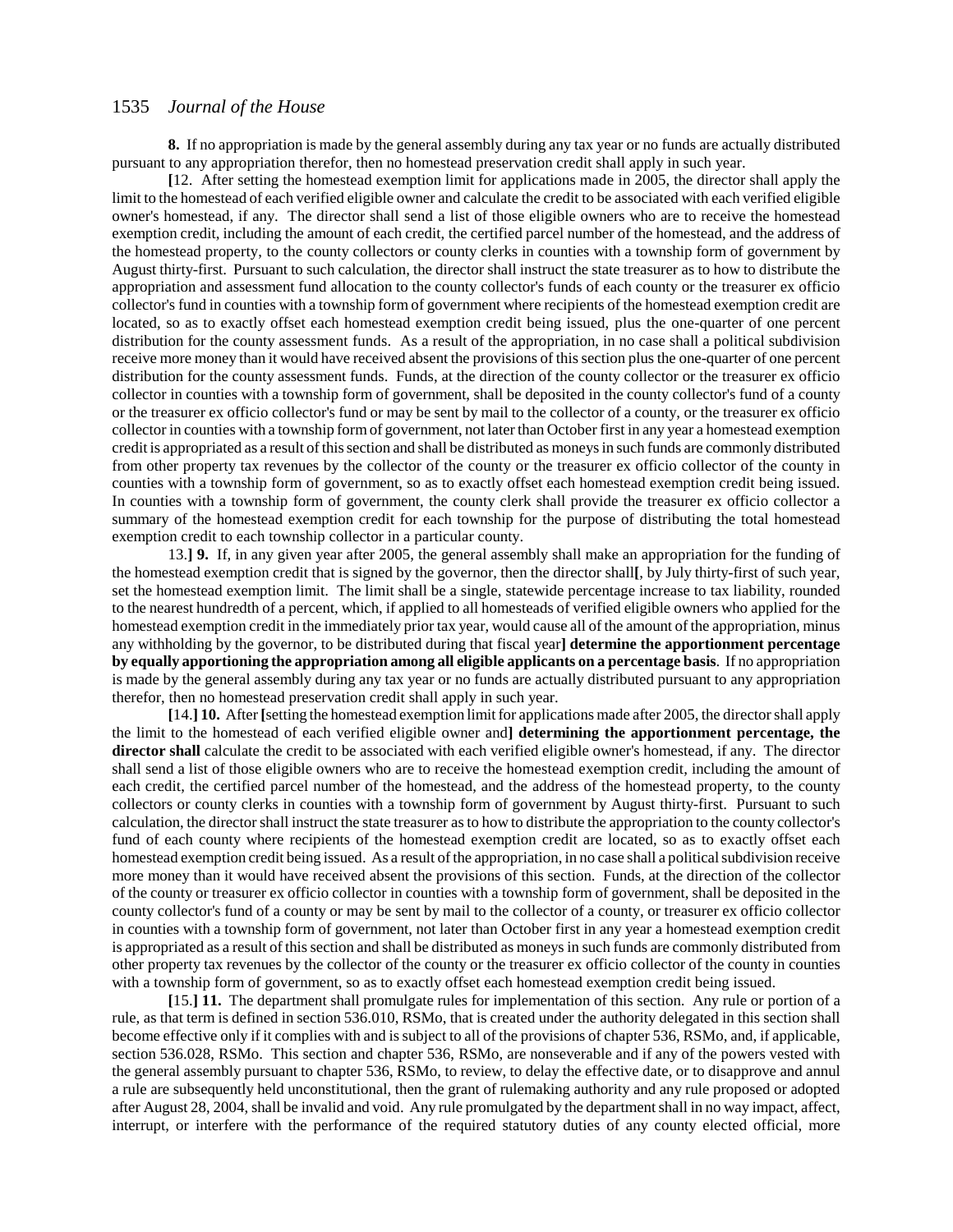particularly including the county collector when performing such duties as deemed necessary for the distribution of any homestead appropriation and the distribution of all other real and personal property taxes.

**[**16.**] 12.** In the event that an eligible owner dies or transfers ownership of the property after the homestead exemption limit has been set in any given year, but prior to January first of the year in which the credit would otherwise be applied, the credit shall be void and any corresponding moneys**[**, pursuant to subsection 12 of this section,**]** shall lapse to the state to be credited to the general revenue fund. In the event the collector of the county or the treasurer ex officio collector of the county in counties with a township form of government determines prior to issuing the credit that the individual is not an eligible owner because the individual did not pay the prior three years' property tax liability in full, the credit shall be void and any corresponding moneys**[**, under subsection 11 of this section,**]** shall lapse to the state to be credited to the general revenue fund.

**[**17. This section shall apply to all tax years beginning on or after January 1, 2005. This subsection shall become effective June 28, 2004.

18.**] 13.** In accordance with the provisions of sections 23.250 to 23.298, RSMo, and unless otherwise authorized pursuant to section 23.253, RSMo:

(1) Any new program authorized under the provisions of this section shall automatically sunset six years after the effective date of this section; and

(2) This section shall terminate on September first of the year following the year in which any new program authorized under this section is sunset, and the revisor of statutes shall designate such sections and this section in a revision bill for repeal."; and '; and

Further amend said bill by amending the title, enacting clause, and intersectional references accordingly.

 On motion of Representative Portwood, **House Amendment No. 1 to House Amendment No. 3** was adopted by the following vote:

| Aull           | Baker 25       | Baker 123      | <b>Bivins</b> | Bland            |
|----------------|----------------|----------------|---------------|------------------|
| <b>Brandom</b> | <b>Bringer</b> | Brown 30       | Brown 50      | <b>Bruns</b>     |
| Casey          | Cooper 155     | Corcoran       | Cox           | Cunningham 145   |
| Cunningham 86  | Curls          | Darrough       | Davis         | Day              |
| Deeken         | Denison        | Dethrow        | Dixon         | Donnelly         |
| Dougherty      | Emery          | Ervin          | Faith         | Fallert          |
| Fares          | Fisher         | Flook          | Frame         | <b>Franz</b>     |
| Funderburk     | Grill          | Grisamore      | Guest         | Harris 110       |
| Hobbs          | Hodges         | Hoskins        | Hubbard       | Icet             |
| Jones 89       | Jones 117      | Kasten         | Kelly         | Kingery          |
| Komo           | Kratky         | Kraus          | Kuessner      | Lampe            |
| Lembke         | Liese          | Lipke          | Loehner       | May              |
| McClanahan     | McGhee         | <b>Meadows</b> | Meiners       | Moore            |
| Munzlinger     | Muschany       | Nance          | <b>Nieves</b> | Nolte            |
| Norr           | Onder          | Oxford         | Page          | Parkinson        |
| Parson         | Pearce         | Pollock        | Portwood      | Pratt            |
| Quinn 7        | Quinn 9        | Richard        | Robb          | Roorda           |
| Ruestman       | Ruzicka        | Salva          | Sander        | Sater            |
| Scavuzzo       | Schaaf         | Schad          | Scharnhorst   | Schieffer        |
| Schlottach     | Schneider      | Schoeller      | Schoemehl     | Self             |
| Shively        | Silvey         | Smith 14       | Smith 150     | <b>Stevenson</b> |
| Storch         | <b>Stream</b>  | Sutherland     | Swinger       | Thomson          |
| Threlkeld      | Tilley         | Todd           | Viebrock      | Vogt             |
| Wallace        | Walton         | Wasson         | Wells         | Weter            |
| Whorton        | Wildberger     | Wilson 119     | Wilson 130    | Witte            |
| Wood           | Wright 159     | Yates          | Zweifel       | Mr Speaker       |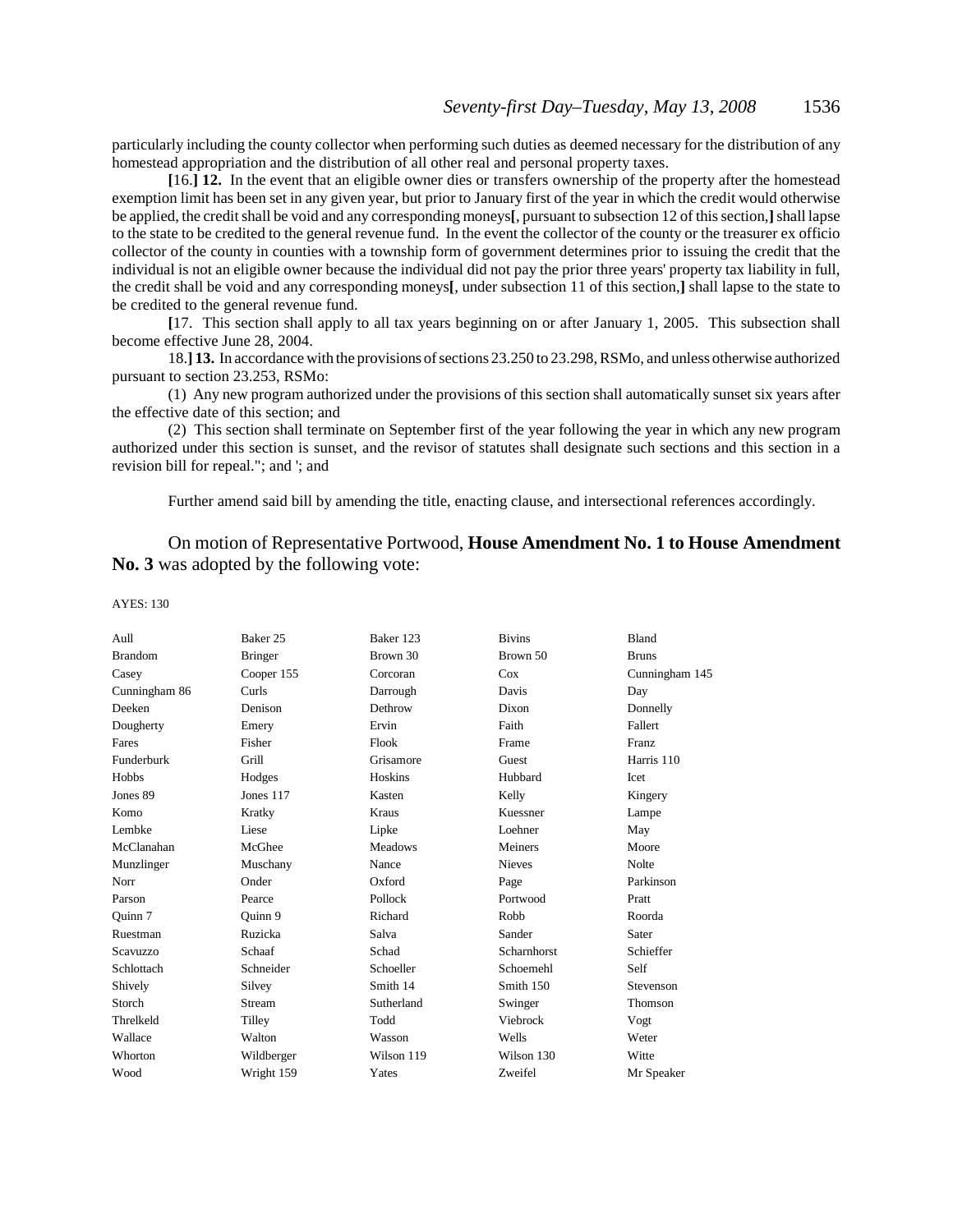NOES: 018

| Burnett                       | Chappelle-Nadal | Daus      | George  | Holsman   |
|-------------------------------|-----------------|-----------|---------|-----------|
| Hughes                        | Johnson         | LeVota    | Lowe 44 | Nasheed   |
| Rucker                        | Skaggs          | St. Onge  | Talboy  | Villa     |
| Walsh                         | Yaeger          | Zimmerman |         |           |
| PRESENT: 000                  |                 |           |         |           |
| <b>ABSENT WITH LEAVE: 013</b> |                 |           |         |           |
| Avery                         | Cooper 120      | Dusenberg | El-Amin | Harris 23 |
| Haywood                       | Hunter          | Low 39    | Marsh   | Robinson  |
| Spreng                        | Wright-Jones    | Young     |         |           |

#### VACANCIES: 002

Representative Zweifel offered **House Substitute Amendment No. 1 for House Amendment No. 3, as amended**.

Representative Yates raised points of order that **House Substitute Amendment No. 1 for House Amendment No. 3, as amended**, goes beyond the scope of the bill, is not a true substitute amendment and is in violation of Rule 46(b).

The Chair ruled the first point of order well taken.

On motion of Representative St. Onge, **House Amendment No. 3, as amended**, was adopted.

## Representative Kingery offered **House Amendment No. 4**.

#### *House Amendment No. 4*

AMEND House Committee Substitute for Senate Substitute for Senate Committee Substitute for Senate Bill No. 711, Section 135.083, Page 13, Line 35, by inserting after all of said section the following:

"137.016. 1. As used in section 4(b) of article X of the Missouri Constitution, the following terms mean:

(1) "Residential property", all real property improved by a structure which is used or intended to be used for residential living by human occupants, vacant land in connection with an airport, land used as a golf course, and manufactured home parks, but residential property shall not include other similar facilities used primarily for transient housing. For the purposes of this section, "transient housing" means all rooms available for rent or lease for which the receipts from the rent or lease of such rooms are subject to state sales tax pursuant to section 144.020.1(6), RSMo;

(2) "Agricultural and horticultural property", all real property used for agricultural purposes and devoted primarily to the raising and harvesting of crops; to the feeding, breeding and management of livestock which shall include breeding**, showing,** and boarding of horses; to dairying, or to any other combination thereof; and buildings and structures customarily associated with farming, agricultural, and horticultural uses. Agricultural and horticultural property shall also include land devoted to and qualifying for payments or other compensation under a soil conservation or agricultural assistance program under an agreement with an agency of the federal government. Agricultural and horticultural property shall further include land and improvements, exclusive of structures, on privately owned airports that qualify as reliever airports under the Nation Plan of Integrated Airports System, to receive federal airport improvement project funds through the Federal Aviation Administration. Real property classified as forest croplands shall not be agricultural or horticultural property so long as it is classified as forest croplands and shall be taxed in accordance with the laws enacted to implement section 7 of article X of the Missouri Constitution;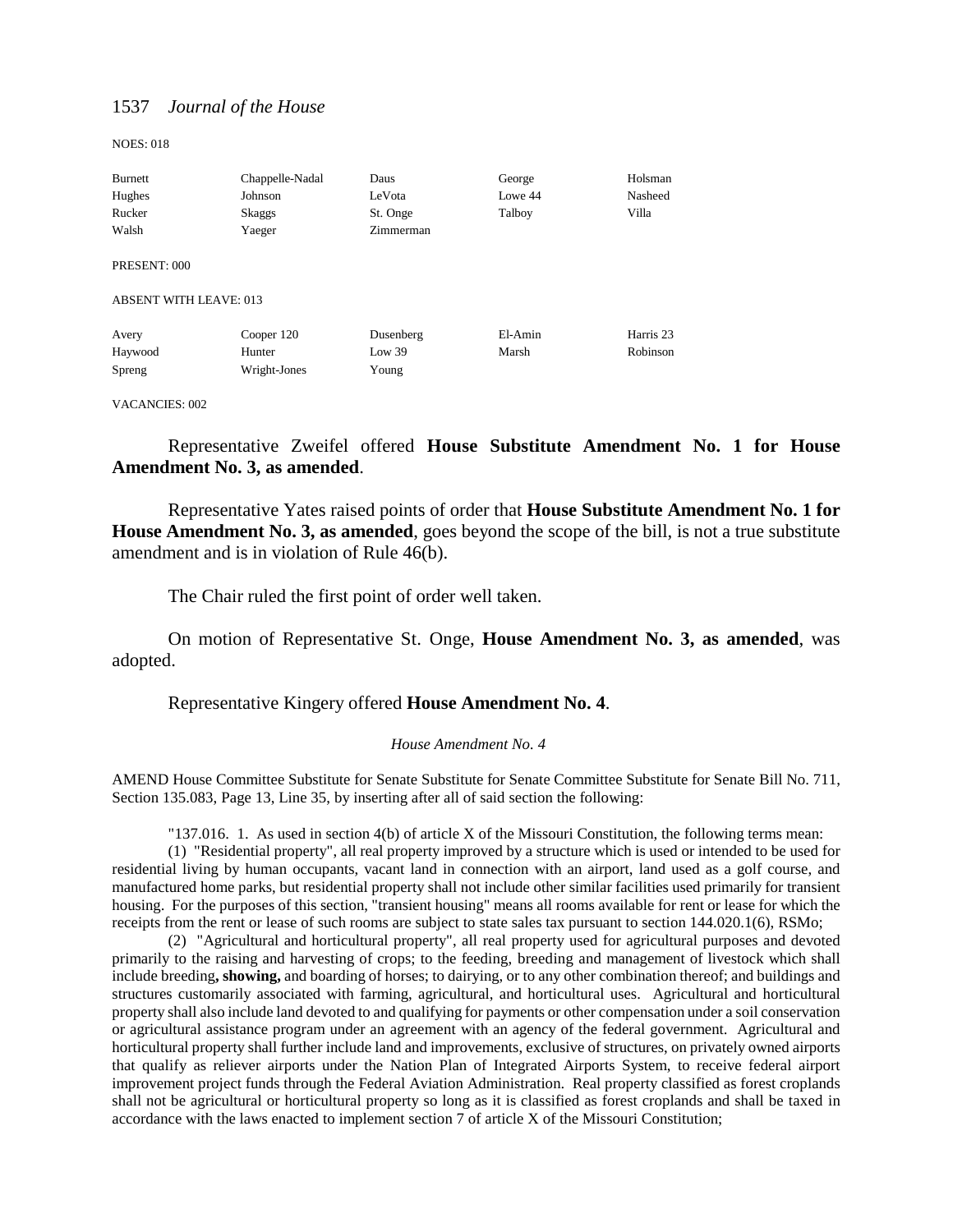(3) "Utility, industrial, commercial, railroad and other real property", all real property used directly or indirectly, for any commercial, mining, industrial, manufacturing, trade, professional, business, or similar purpose, including all property centrally assessed by the state tax commission but shall not include floating docks, portions of which are separately owned and the remainder of which is designated for common ownership and in which no one person or business entity owns more than five individual units. All other real property not included in the property listed in subclasses (1) and (2) of section 4(b) of article X of the Missouri Constitution, as such property is defined in this section, shall be deemed to be included in the term "utility, industrial, commercial, railroad and other real property".

2. Pursuant to article X of the state constitution, any taxing district may adjust its operating levy to recoup any loss of property tax revenue, except revenues from the surtax imposed pursuant to article X, section 6.2 of the constitution, as the result of changing the classification of structures intended to be used for residential living by human occupants which contain five or more dwelling units if such adjustment of the levy does not exceed the highest tax rate in effect subsequent to the 1980 tax year. For purposes of this section, loss in revenue shall include the difference between the revenue that would have been collected on such property under its classification prior to enactment of this section and the amount to be collected under its classification under this section. The county assessor of each county or city not within a county shall provide information to each taxing district within its boundaries regarding the difference in assessed valuation of such property as the result of such change in classification.

3. All reclassification of property as the result of changing the classification of structures intended to be used for residential living by human occupants which contain five or more dwelling units shall apply to assessments made after December 31, 1994.

4. Where real property is used or held for use for more than one purpose and such uses result in different classifications, the county assessor shall allocate to each classification the percentage of the true value in money of the property devoted to each use; except that, where agricultural and horticultural property, as defined in this section, also contains a dwelling unit or units, the farm dwelling, appurtenant residential-related structures and up to five acres immediately surrounding such farm dwelling shall be residential property, as defined in this section.

5. All real property which is vacant, unused, or held for future use; which is used for a private club, a not-for-profit or other nonexempt lodge, club, business, trade, service organization, or similar entity; or for which a determination as to its classification cannot be made under the definitions set out in subsection 1 of this section, shall be classified according to its immediate most suitable economic use, which use shall be determined after consideration of:

(1) Immediate prior use, if any, of such property;

(2) Location of such property;

(3) Zoning classification of such property; except that, such zoning classification shall not be considered conclusive if, upon consideration of all factors, it is determined that such zoning classification does not reflect the immediate most suitable economic use of the property;

(4) Other legal restrictions on the use of such property;

(5) Availability of water, electricity, gas, sewers, street lighting, and other public services for such property;

(6) Size of such property;

(7) Access of such property to public thoroughfares; and

(8) Any other factors relevant to a determination of the immediate most suitable economic use of such property.

6. All lands classified as forest croplands shall not, for taxation purposes, be classified as subclass (1), subclass (2), or subclass (3) real property, as such classes are prescribed in section 4(b) of article X of the Missouri Constitution and defined in this section, but shall be taxed in accordance with the laws enacted to implement section 7 of article X of the Missouri Constitution."; and

Further amend said bill by amending the title, enacting clause, and intersectional references accordingly.

On motion of Representative Kingery, **House Amendment No. 4** was adopted.

## Representative Robb offered **House Amendment No. 5**.

### *House Amendment No. 5*

AMEND House Committee Substitute for Senate Substitute for Senate Committee Substitute for Senate Bill No. 711, Page 24, Section 137.082, Line 83, by inserting after all of said line the following: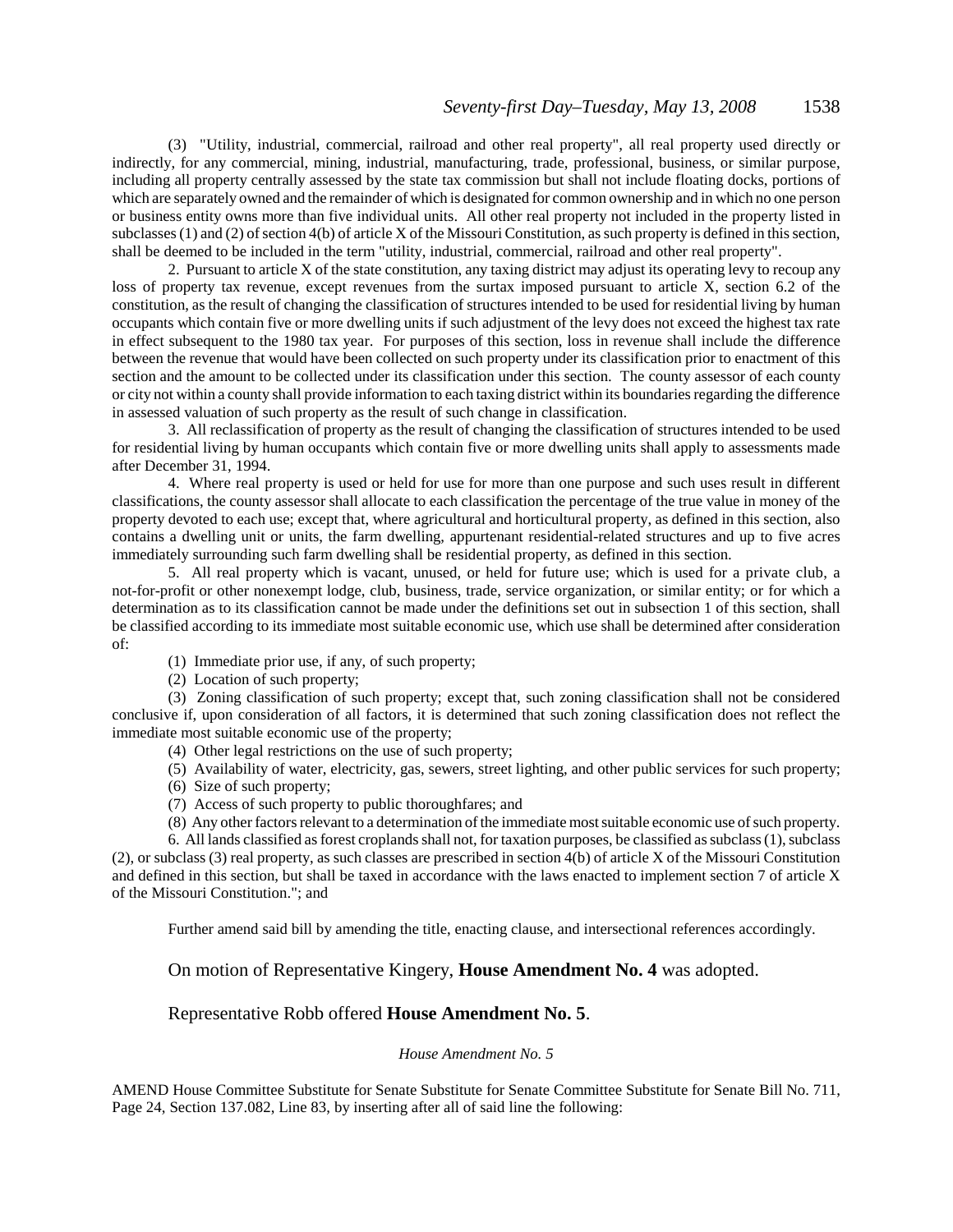"137.092. 1. As used in this section, the following terms mean:

(1) "Personal property", any house trailer, manufactured home, **[**boat, vessel, floating home, floating structure,**]** airplane, or aircraft;

(2) "Rental or leasing facility", any manufactured home park, manufactured home storage facility, **[**marina or comparable facility providing dockage or storage space,**]** or any hangar or similar aircraft storage facility.

2. For all calendar years beginning on or after January 1, 2008, every owner of a rental or leasing facility shall, by January thirtieth of each year, furnish the assessor of the county in which the rental or leasing facility is located a list of the **[**personal property**] lessees** located at the rental or leasing facility on January first of each year. The list shall include:

(1) The name of the **[**owner of the personal property**] lessee**;

(2) The **[**owner's**] lessee's** address and county of residency**[**, if known;

(3) A description of the personal property located at the facility if the owner of the rental or leasing facility knows of or has been made aware of the nature of such personal property.

3. If the owner of a rental or leasing facility fails to submit the list by January thirtieth of each year, or fails to include all the information required by this section on the list, the valuation of the personal property that is not listed as required by this section and that is located at the rental or leasing facility shall be assessed to the owner of the rental or leasing facility.

4. The assessor of the county in which the rental or leasing facility is located shall also collect a penalty as additional tax on the assessed valuation of such personal property that is not listed as required by this section. The penalty shall be collected as follows:

| Assessed valuation | Penalty  |
|--------------------|----------|
| \$0 to \$1,000     | \$10.00  |
| \$1,001 to \$2,000 | \$20.00  |
| \$2,001 to \$3,000 | \$30.00  |
| \$3,001 to \$4,000 | \$40.00  |
| \$4,001 to \$5,000 | \$50.00  |
| \$5,001 to \$6,000 | \$60.00  |
| \$6,001 to \$7,000 | \$70.00  |
| \$7,001 to \$8,000 | \$80.00  |
| \$8,001 to \$9,000 | \$90.00  |
| \$9,001 and above  | \$100.00 |
|                    |          |

5. The funds derived from the penalty collected under this section shall be disbursed proportionately to any taxing entity authorized to levy a tax on such personal property. No rental or leasing facility owner penalized under this section shall be subject to any penalty authorized in section 137.280 or 137.345 for the same personal property in the same tax year**]**."; and

Further amend said title, enacting clause and intersectional references accordingly.

On motion of Representative Robb, **House Amendment No. 5** was adopted.

### Representative Stevenson offered **House Amendment No. 6**.

#### *House Amendment No. 6*

AMEND House Committee Substitute for Senate Substitute for Senate Committee Substitute for Senate Bill No. 711, Section 163.044, Page 50, Line 13, by inserting after all of said line, the following:

"**Section 1. The director of the department of revenue shall collect a maximum fee of two cents per motor vehicle or driver license record for batch/bulk customer requests that meet the criteria enumerated in the Drivers Privacy and Protection Act.**"; and

Further amend said bill by amending the title, enacting clause, and intersectional references accordingly.

Representative Cox assumed the Chair.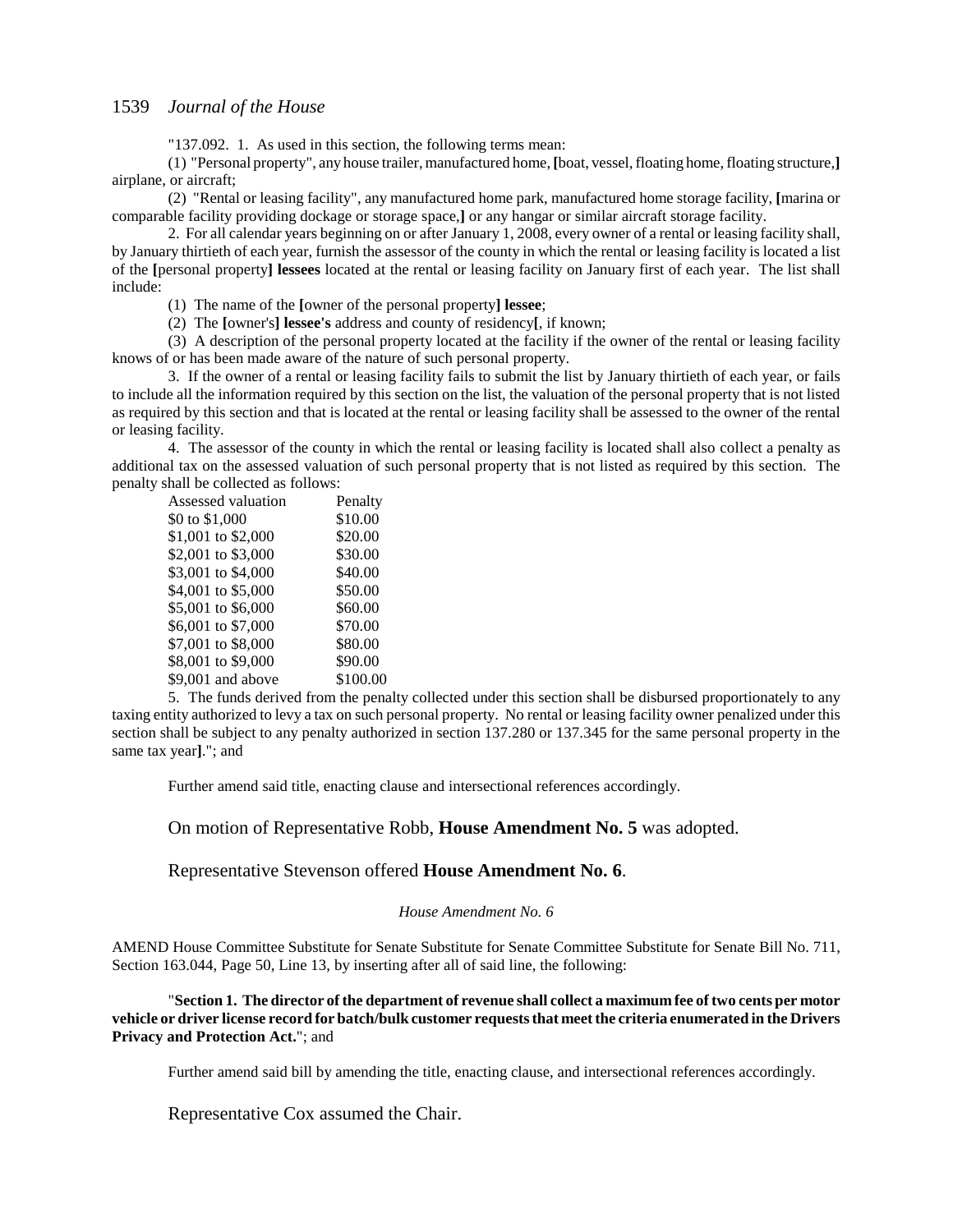## Representative Brown (30) offered **House Amendment No. 1 to House Amendment No. 6**.

Speaker Pro Tem Pratt assumed the Chair.

## **House Amendment No. 1 to House Amendment No. 6** was withdrawn.

Representative Talboy offered **House Amendment No. 2 to House Amendment No. 6**.

*House Amendment No. 2 to House Amendment No. 6*

AMEND House Amendment No. 6 to House Committee Substitute for Senate Substitute for Senate Committee Substitute for Senate Bill No. 711, Line 5, by deleting the word "two" and replacing with ".5".

On motion of Representative Talboy, **House Amendment No. 2 to House Amendment No. 6** was adopted by the following vote:

| Aull             | Baker 25       | Baker 123            | <b>Bivins</b> | <b>Bland</b>  |
|------------------|----------------|----------------------|---------------|---------------|
| <b>Brandom</b>   | <b>Bringer</b> | Brown 30             | Brown 50      | <b>Bruns</b>  |
| <b>Burnett</b>   | Casey          | Chappelle-Nadal      | Cooper 155    | Corcoran      |
| Cox              | Cunningham 86  | Curls                | Darrough      | Daus          |
| Davis            | Day            | Deeken               | Dethrow       | Dixon         |
| Donnelly         | Dougherty      | Dusenberg            | Emery         | Ervin         |
| Faith            | Fallert        | Fares                | Fisher        | Flook         |
| Frame            | <b>Franz</b>   | Funderburk           | George        | Grill         |
| Grisamore        | Guest          | Harris <sub>23</sub> | Harris 110    | <b>Hobbs</b>  |
| Hodges           | Holsman        | Hoskins              | Hubbard       | Hughes        |
| Hunter           | Icet           | Johnson              | Jones 89      | Jones 117     |
| Kelly            | Kingery        | Komo                 | Kratky        | Kraus         |
| Kuessner         | Lampe          | Lembke               | LeVota        | Liese         |
| Lipke            | Loehner        | Low 39               | Lowe 44       | Marsh         |
| May              | McGhee         | <b>Meadows</b>       | Meiners       | Moore         |
| Munzlinger       | Muschany       | Nance                | Nasheed       | <b>Nieves</b> |
| Nolte            | Norr           | Onder                | Oxford        | Page          |
| Parkinson        | Parson         | Pearce               | Pollock       | Portwood      |
| Pratt            | Quinn 9        | Robb                 | Roorda        | Rucker        |
| Ruestman         | Ruzicka        | Salva                | Sander        | Sater         |
| <b>Scavuzzo</b>  | Schaaf         | Schad                | Scharnhorst   | Schieffer     |
| Schlottach       | Schneider      | Schoeller            | Schoemehl     | Shively       |
| Silvey           | Skaggs         | Smith 14             | Smith 150     | Stevenson     |
| St. Onge         | Storch         | Stream               | Sutherland    | Swinger       |
| Talboy           | Thomson        | Threlkeld            | Tilley        | Todd          |
| Viebrock         | Villa          | Vogt                 | Wallace       | Walsh         |
| Walton           | Weter          | Whorton              | Wildberger    | Wilson 119    |
| Wilson 130       | Witte          | Wood                 | Yaeger        | Yates         |
| Young            | Zimmerman      | Zweifel              | Mr Speaker    |               |
| <b>NOES: 009</b> |                |                      |               |               |
| Avery            | Cunningham 145 | Denison              | Kasten        | Ouinn 7       |
| Richard          | Self           | Wells                | Wright 159    |               |
|                  |                |                      |               |               |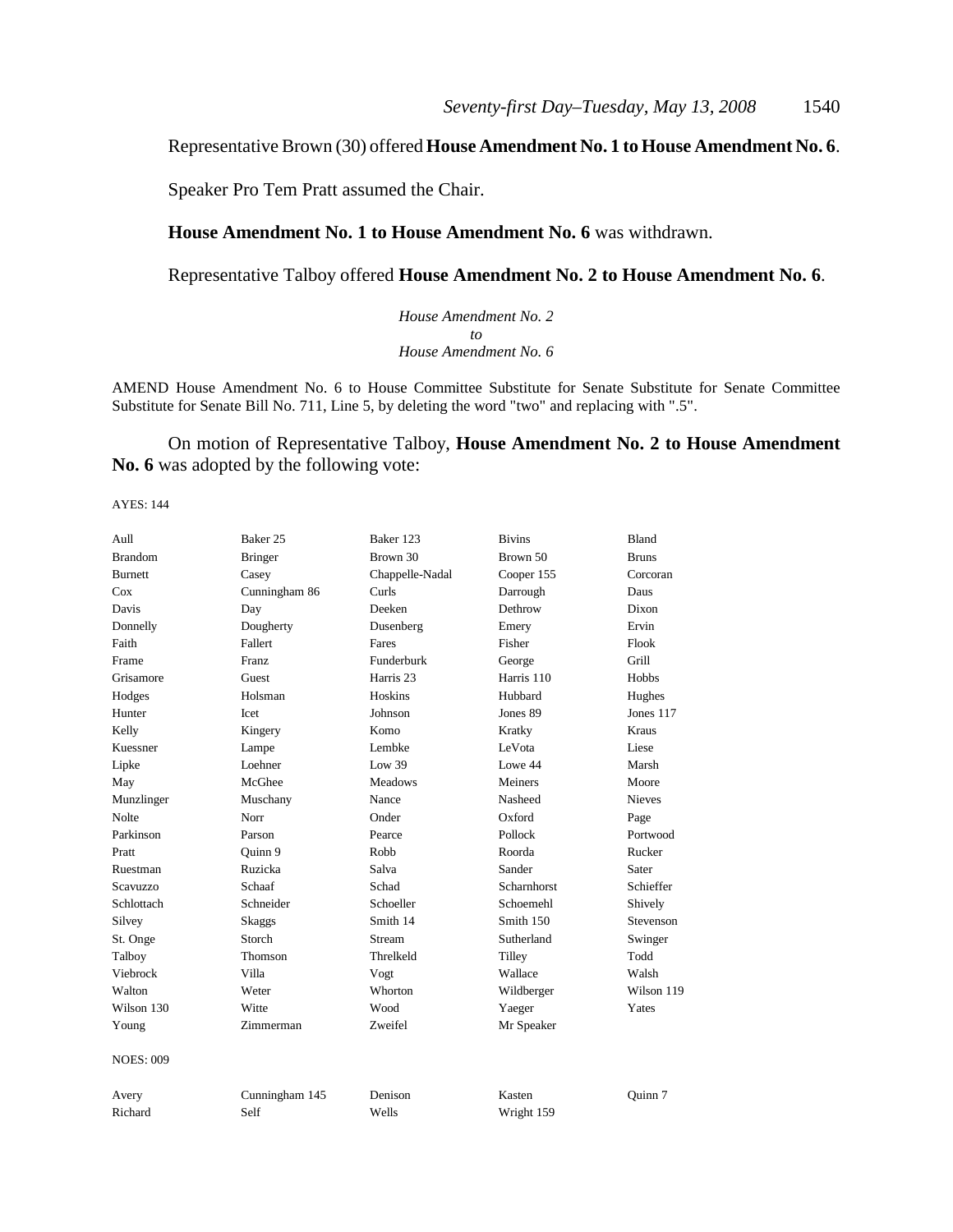#### PRESENT: 000

#### ABSENT WITH LEAVE: 008

Spreng Wasson Wright-Jones

Cooper 120 El-Amin Haywood McClanahan Robinson

#### VACANCIES: 002

## Representative Brown (30) offered **House Amendment No. 3 to House Amendment No. 6**.

## **House Amendment No. 3 to House Amendment No. 6** was withdrawn.

Representative Hobbs assumed the Chair.

## Representative Tilley moved the previous question.

## Which motion was adopted by the following vote:

| Baker 123        | <b>Bivins</b> | <b>Brandom</b>  | Brown 30        | <b>Bruns</b>   |
|------------------|---------------|-----------------|-----------------|----------------|
| Cooper 155       | Cox           | Cunningham 145  | Cunningham 86   | Davis          |
| Day              | Deeken        | Denison         | Dethrow         | Dixon          |
| Dusenberg        | Emery         | Ervin           | Faith           | Fares          |
| Fisher           | Flook         | Franz           | Funderburk      | Grisamore      |
| Guest            | Hobbs         | Hunter          | Icet            | Jones 89       |
| Jones 117        | Kasten        | Kelly           | Kingery         | Kraus          |
| Lembke           | Lipke         | Loehner         | Marsh           | May            |
| McGhee           | Moore         | Munzlinger      | Muschany        | Nance          |
| <b>Nieves</b>    | Nolte         | Onder           | Parkinson       | Parson         |
| Pearce           | Pollock       | Portwood        | Pratt           | Ouinn 7        |
| Richard          | Robb          | Ruestman        | Ruzicka         | Sander         |
| Sater            | Schaaf        | Schad           | Scharnhorst     | Schlottach     |
| Schneider        | Schoeller     | Self            | Silvey          | Smith 14       |
| Smith 150        | Stevenson     | St. Onge        | Stream          | Sutherland     |
| Thomson          | Threlkeld     | Tilley          | Viebrock        | Wallace        |
| Wasson           | Wells         | Weter           | Wilson 119      | Wilson 130     |
| Wood             | Wright 159    | Yates           | Mr Speaker      |                |
| <b>NOES: 061</b> |               |                 |                 |                |
| Aull             | Baker 25      | <b>Bland</b>    | <b>Bringer</b>  | Brown 50       |
| <b>Burnett</b>   | Casey         | Chappelle-Nadal | Corcoran        | Curls          |
| Darrough         | Daus          | Donnelly        | Dougherty       | Fallert        |
| Frame            | Grill         | Harris 23       | Harris 110      | Hodges         |
| Holsman          | Hoskins       | Hubbard         | Hughes          | Johnson        |
| Komo             | Kratky        | Kuessner        | Lampe           | LeVota         |
| Liese            | Low 39        | Lowe 44         | McClanahan      | <b>Meadows</b> |
| Meiners          | Nasheed       | Norr            | Oxford          | Page           |
| Quinn 9          | Roorda        | Salva           | <b>Scavuzzo</b> | Schieffer      |
| Schoemehl        | Shively       | Skaggs          | Storch          | Swinger        |
| Talboy           | Todd          | Villa           | Vogt            | Walsh          |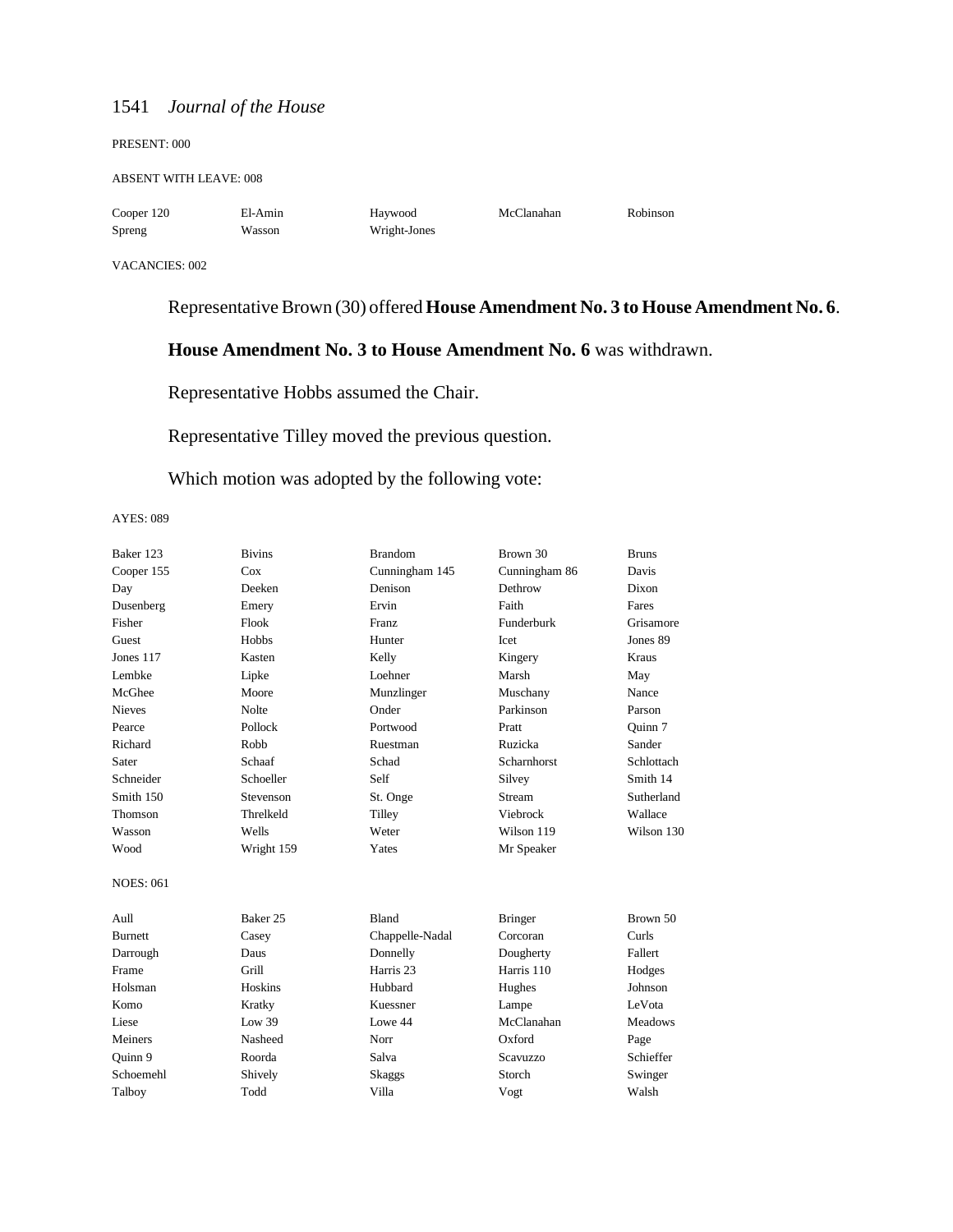## *Seventy-first Day–Tuesday, May 13, 2008* 1542

| Whorton                       | Witte      | Yaeger  | Young  | Zimmerman  |  |
|-------------------------------|------------|---------|--------|------------|--|
| Zweifel                       |            |         |        |            |  |
| PRESENT: 000                  |            |         |        |            |  |
| <b>ABSENT WITH LEAVE: 011</b> |            |         |        |            |  |
| Avery                         | Cooper 120 | El-Amin | George | Haywood    |  |
| Robinson                      | Rucker     | Spreng  | Walton | Wildberger |  |
| Wright-Jones                  |            |         |        |            |  |

## VACANCIES: 002

Speaker Jetton resumed the Chair.

On motion of Representative Stevenson, **House Amendment No. 6, as amended**, was adopted by the following vote:

| Aull           | Avery          | Baker 25           | Baker 123            | <b>Bivins</b>  |
|----------------|----------------|--------------------|----------------------|----------------|
| <b>Bland</b>   | <b>Brandom</b> | Brown 30           | Brown 50             | <b>Bruns</b>   |
| <b>Burnett</b> | Casey          | Chappelle-Nadal    | Cooper 155           | Corcoran       |
| Cox            | Cunningham 145 | Cunningham 86      | Curls                | Darrough       |
| Daus           | Davis          | Day                | Deeken               | Denison        |
| Dethrow        | Dixon          | Donnelly           | Dougherty            | Dusenberg      |
| Emery          | Ervin          | Faith              | Fares                | Fisher         |
| Flook          | Frame          | Franz              | Funderburk           | George         |
| Grill          | Grisamore      | Guest              | Harris <sub>23</sub> | Harris 110     |
| <b>Hobbs</b>   | Hodges         | Holsman            | Hoskins              | Hubbard        |
| Hunter         | Icet           | Johnson            | Jones 89             | Jones 117      |
| Kasten         | Kelly          | Kingery            | Komo                 | Kratky         |
| Kraus          | Kuessner       | Lampe              | Lembke               | LeVota         |
| Liese          | Lipke          | Loehner            | Low 39               | Lowe 44        |
| Marsh          | May            | McClanahan         | McGhee               | <b>Meadows</b> |
| Meiners        | Moore          | Munzlinger         | Muschany             | Nance          |
| Nasheed        | <b>Nieves</b>  | <b>Nolte</b>       | Norr                 | Onder          |
| Oxford         | Page           | Parkinson          | Parson               | Pearce         |
| Pollock        | Portwood       | Pratt              | Quinn 7              | Ouinn 9        |
| Richard        | Robb           | Roorda             | Rucker               | Ruestman       |
| Ruzicka        | Salva          | Sander             | Sater                | Scavuzzo       |
| Schaaf         | Schad          | <b>Scharnhorst</b> | Schieffer            | Schlottach     |
| Schneider      | Schoeller      | Schoemehl          | Self                 | Shively        |
| Silvey         | Skaggs         | Smith 14           | Smith 150            | Stevenson      |
| St. Onge       | Storch         | Stream             | Sutherland           | Swinger        |
| Talboy         | Thomson        | Threlkeld          | Tilley               | Todd           |
| Viebrock       | Villa          | Vogt               | Wallace              | Walsh          |
| Walton         | Wasson         | Wells              | Weter                | Whorton        |
| Wildberger     | Wilson 119     | Wilson 130         | Witte                | Wood           |
| Wright 159     | Yates          | Young              | Zimmerman            | Zweifel        |
| Mr Speaker     |                |                    |                      |                |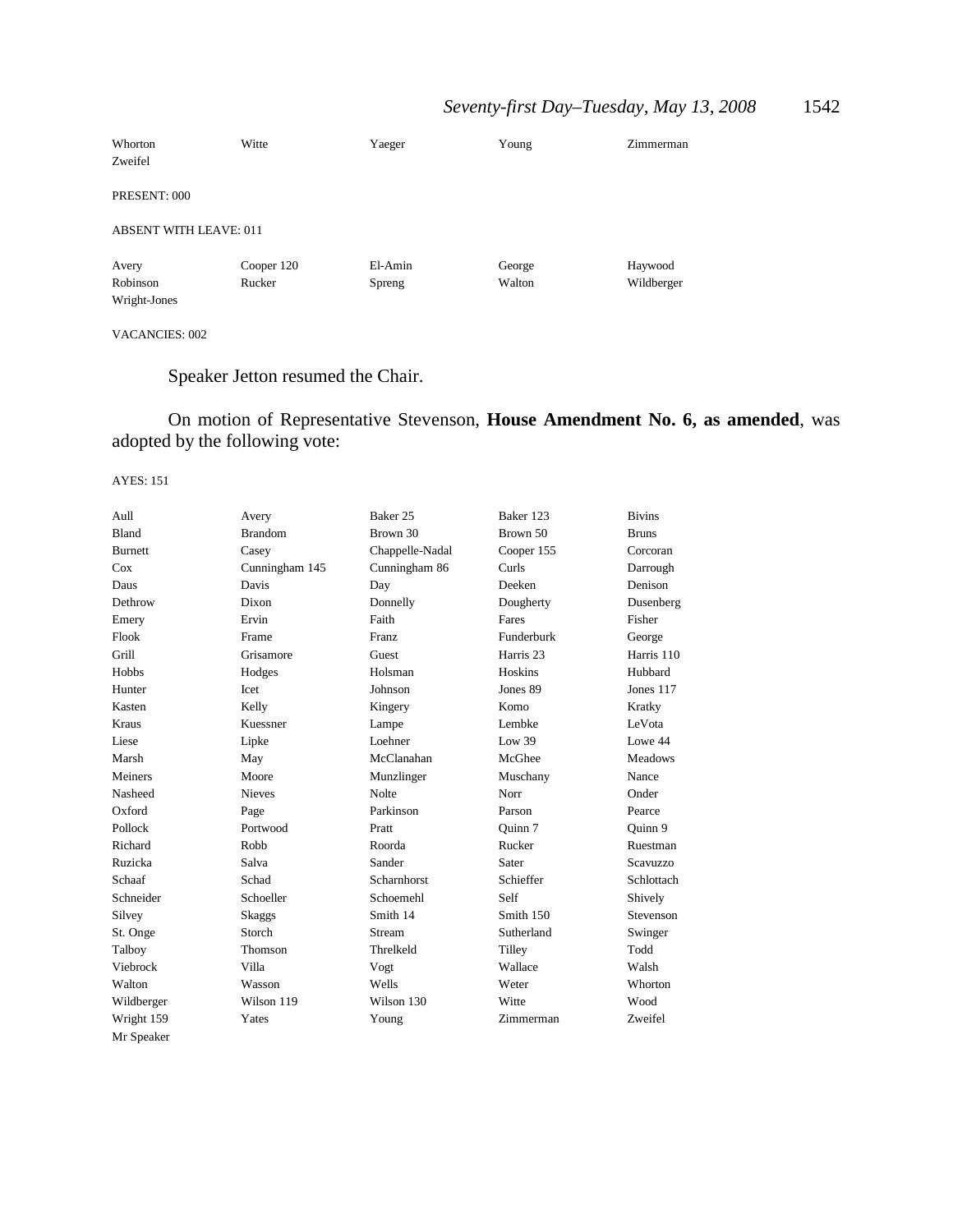NOES: 002

| <b>Bringer</b>                | Yaeger            |                         |         |        |
|-------------------------------|-------------------|-------------------------|---------|--------|
| PRESENT: 000                  |                   |                         |         |        |
| <b>ABSENT WITH LEAVE: 008</b> |                   |                         |         |        |
| Cooper 120<br>Robinson        | El-Amin<br>Spreng | Fallert<br>Wright-Jones | Haywood | Hughes |

VACANCIES: 002

## Representative Tilley moved the previous question.

## Which motion was adopted by the following vote:

| Avery            | Baker 123           | <b>Bivins</b>   | <b>Brandom</b>       | Brown 30       |
|------------------|---------------------|-----------------|----------------------|----------------|
| <b>Bruns</b>     | Cooper 120          | Cooper 155      | Cox                  | Cunningham 145 |
| Cunningham 86    | Davis               | Day             | Deeken               | Denison        |
| Dethrow          | Dixon               | Dusenberg       | Emery                | Ervin          |
| Faith            | Fisher              | Flook           | Franz                | Funderburk     |
| Grisamore        | Guest               | Icet            | Jones 89             | Jones 117      |
| Kasten           | Kelly               | Kingery         | Kraus                | Lembke         |
| Lipke            | Loehner             | Marsh           | May                  | McGhee         |
| Moore            | Munzlinger          | Muschany        | Nance                | <b>Nieves</b>  |
| Nolte            | Onder               | Parkinson       | Parson               | Pollock        |
| Portwood         | Pratt               | Ouinn 7         | Richard              | Robb           |
| Ruestman         | Ruzicka             | Sander          | Sater                | Schaaf         |
| Schad            | Scharnhorst         | Schneider       | Schoeller            | Self           |
| Silvey           | Smith 14            | Smith 150       | Stevenson            | St. Onge       |
| Stream           | Sutherland          | Thomson         | Threlkeld            | Tilley         |
| Viebrock         | Wallace             | Wells           | Weter                | Wilson 119     |
| Wilson 130       | Wood                | Wright 159      | Yates                | Mr Speaker     |
| <b>NOES: 063</b> |                     |                 |                      |                |
| Aull             | Baker <sub>25</sub> | <b>Bland</b>    | <b>Bringer</b>       | Brown 50       |
| <b>Burnett</b>   | Casey               | Chappelle-Nadal | Corcoran             | Curls          |
| Darrough         | Daus                | Donnelly        | Dougherty            | Fallert        |
| Frame            | George              | Grill           | Harris <sub>23</sub> | Harris 110     |
| Hodges           | Holsman             | Hoskins         | Hubbard              | Hughes         |
| Johnson          | Komo                | Kratky          | Kuessner             | Lampe          |
| LeVota           | Lowe 44             | McClanahan      | Meadows              | Meiners        |
| Nasheed          | Norr                | Oxford          | Page                 | Ouinn 9        |
| Roorda           | Rucker              | Salva           | Scavuzzo             | Schieffer      |
| Schoemehl        | Shively             | Skaggs          | Storch               | Swinger        |
| Talboy           | Todd                | Villa           | Vogt                 | Walsh          |
| Walton           | Whorton             | Wildberger      | Witte                | Yaeger         |
| Young            | Zimmerman           | Zweifel         |                      |                |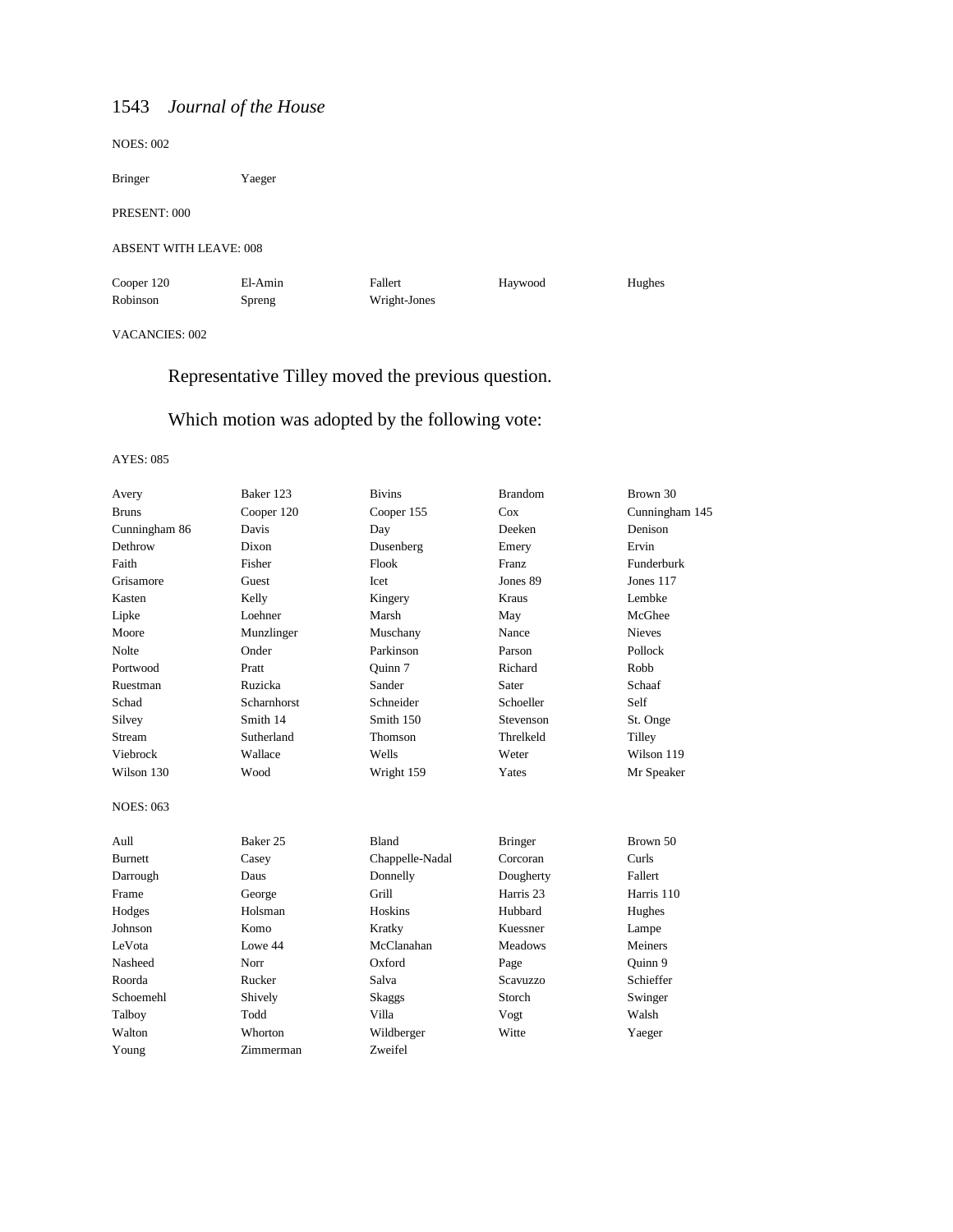#### PRESENT: 000

### ABSENT WITH LEAVE: 013

| El-Amin | Fares  | Haywood      | Hobbs           | Hunter     |
|---------|--------|--------------|-----------------|------------|
| Liese   | Low 39 | Pearce       | <b>Robinson</b> | Schlottach |
| Spreng  | Wasson | Wright-Jones |                 |            |

## VACANCIES: 002

## On motion of Representative Sutherland, **HCS SS SCS SB 711, as amended**, was adopted by the following vote:

| Avery            | Baker 25        | Baker 123     | <b>Bivins</b> | Bland          |
|------------------|-----------------|---------------|---------------|----------------|
| <b>Brandom</b>   | Brown 30        | Brown 50      | <b>Bruns</b>  | <b>Burnett</b> |
| Casey            | Chappelle-Nadal | Cooper 120    | Cooper 155    | Corcoran       |
| Cox              | Cunningham 145  | Cunningham 86 | Curls         | Darrough       |
| Daus             | Davis           | Day           | Deeken        | Denison        |
| Dethrow          | Dixon           | Donnelly      | Dougherty     | Dusenberg      |
| Emery            | Ervin           | Faith         | Fallert       | Fares          |
| Fisher           | Flook           | Frame         | <b>Franz</b>  | Funderburk     |
| George           | Grill           | Grisamore     | Guest         | Harris 23      |
| Harris 110       | Hobbs           | Hodges        | Holsman       | Hoskins        |
| Hubbard          | Hughes          | Hunter        | Icet          | Johnson        |
| Jones 89         | Jones 117       | Kasten        | Kelly         | Kingery        |
| Komo             | Kratky          | Kraus         | Kuessner      | Lampe          |
| Lembke           | LeVota          | Liese         | Lipke         | Loehner        |
| Low 39           | Marsh           | May           | McClanahan    | McGhee         |
| <b>Meadows</b>   | Meiners         | Moore         | Munzlinger    | Muschany       |
| Nance            | Nasheed         | <b>Nieves</b> | Nolte         | Norr           |
| Onder            | Oxford          | Page          | Parkinson     | Parson         |
| Pearce           | Pollock         | Portwood      | Pratt         | Quinn 7        |
| Ouinn 9          | Richard         | Robb          | Roorda        | Rucker         |
| Ruestman         | Ruzicka         | Salva         | Sander        | Sater          |
| Scavuzzo         | Schaaf          | Schad         | Scharnhorst   | Schieffer      |
| Schlottach       | Schneider       | Schoeller     | Schoemehl     | Self           |
| Shively          | Silvey          | <b>Skaggs</b> | Smith 14      | Smith 150      |
| Stevenson        | St. Onge        | Storch        | Stream        | Sutherland     |
| Swinger          | Talboy          | Thomson       | Threlkeld     | Tilley         |
| Todd             | Viebrock        | Villa         | Vogt          | Walsh          |
| Walton           | Wasson          | Wells         | Weter         | Wildberger     |
| Wilson 119       | Wilson 130      | Witte         | Wood          | Wright 159     |
| Yaeger           | Yates           | Young         | Zimmerman     | Zweifel        |
| Mr Speaker       |                 |               |               |                |
| <b>NOES: 005</b> |                 |               |               |                |
| Aull             | <b>Bringer</b>  | Lowe 44       | Wallace       | Whorton        |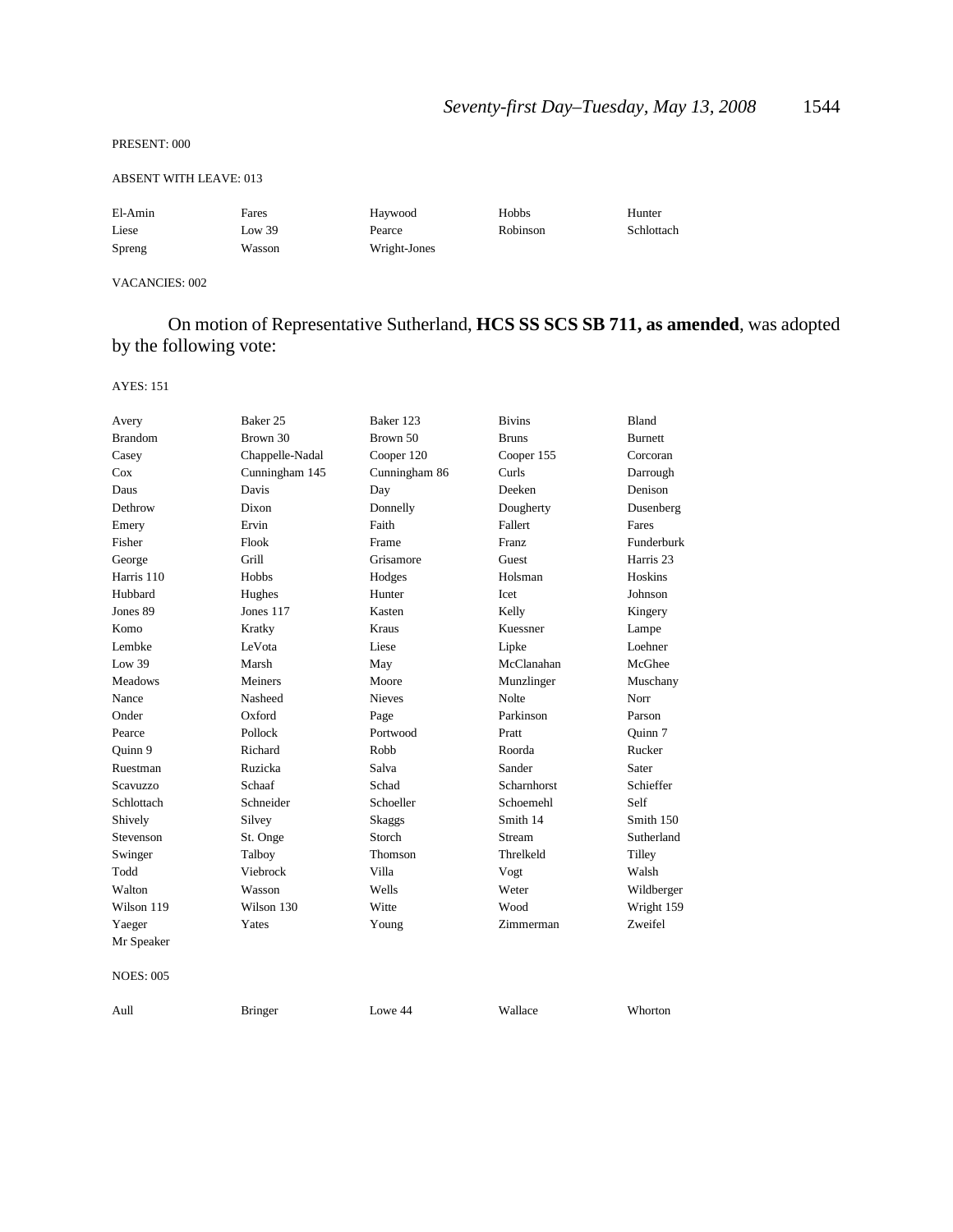| PRESENT: 000           |         |          |        |              |
|------------------------|---------|----------|--------|--------------|
| ABSENT WITH LEAVE: 005 |         |          |        |              |
| El-Amin                | Haywood | Robinson | Spreng | Wright-Jones |

VACANCIES: 002

On motion of Representative Sutherland, **HCS SS SCS SB 711, as amended**, was read the third time and passed by the following vote:

AYES: 147

| Avery            | Baker 25        | Baker 123     | <b>Bivins</b>        | <b>Bland</b>   |
|------------------|-----------------|---------------|----------------------|----------------|
| <b>Brandom</b>   | Brown 30        | Brown 50      | <b>Bruns</b>         | Burnett        |
| Casey            | Chappelle-Nadal | Cooper 120    | Cooper 155           | Corcoran       |
| Cox              | Cunningham 145  | Cunningham 86 | Curls                | Darrough       |
| Daus             | Davis           | Day           | Denison              | Dethrow        |
| Dixon            | Donnelly        | Dougherty     | Dusenberg            | Emery          |
| Ervin            | Faith           | Fallert       | Fares                | Fisher         |
| Flook            | Frame           | Franz         | Funderburk           | George         |
| Grill            | Grisamore       | Guest         | Harris <sub>23</sub> | Harris 110     |
| Haywood          | Hobbs           | Hodges        | Holsman              | Hoskins        |
| Hubbard          | Hughes          | Icet          | Johnson              | Jones 89       |
| Jones 117        | Kasten          | Kelly         | Kingery              | Komo           |
| Kratky           | Kraus           | Kuessner      | Lampe                | Lembke         |
| LeVota           | Liese           | Lipke         | Loehner              | Low $39$       |
| Marsh            | May             | McClanahan    | McGhee               | <b>Meadows</b> |
| Meiners          | Moore           | Munzlinger    | Muschany             | Nance          |
| Nasheed          | <b>Nieves</b>   | Nolte         | Norr                 | Onder          |
| Oxford           | Page            | Parkinson     | Parson               | Pearce         |
| Pollock          | Portwood        | Pratt         | Ouinn 7              | Ouinn 9        |
| Richard          | Robb            | Roorda        | Rucker               | Ruzicka        |
| Salva            | Sander          | Sater         | <b>Scavuzzo</b>      | Schaaf         |
| Scharnhorst      | Schieffer       | Schlottach    | Schneider            | Schoeller      |
| Schoemehl        | Self            | Shively       | Silvey               | <b>Skaggs</b>  |
| Smith 14         | Smith 150       | Stevenson     | St. Onge             | Storch         |
| Stream           | Sutherland      | Swinger       | Talboy               | Thomson        |
| Threlkeld        | Tilley          | Todd          | Viebrock             | Villa          |
| Vogt             | Walsh           | Walton        | Wells                | Weter          |
| Wildberger       | Wilson 119      | Wilson 130    | Witte                | Wood           |
| Wright 159       | Yaeger          | Yates         | Young                | Zimmerman      |
| Zweifel          | Mr Speaker      |               |                      |                |
| <b>NOES: 006</b> |                 |               |                      |                |
| Aull             | <b>Bringer</b>  | Deeken        | Lowe 44              | Wallace        |

Whorton

PRESENT: 000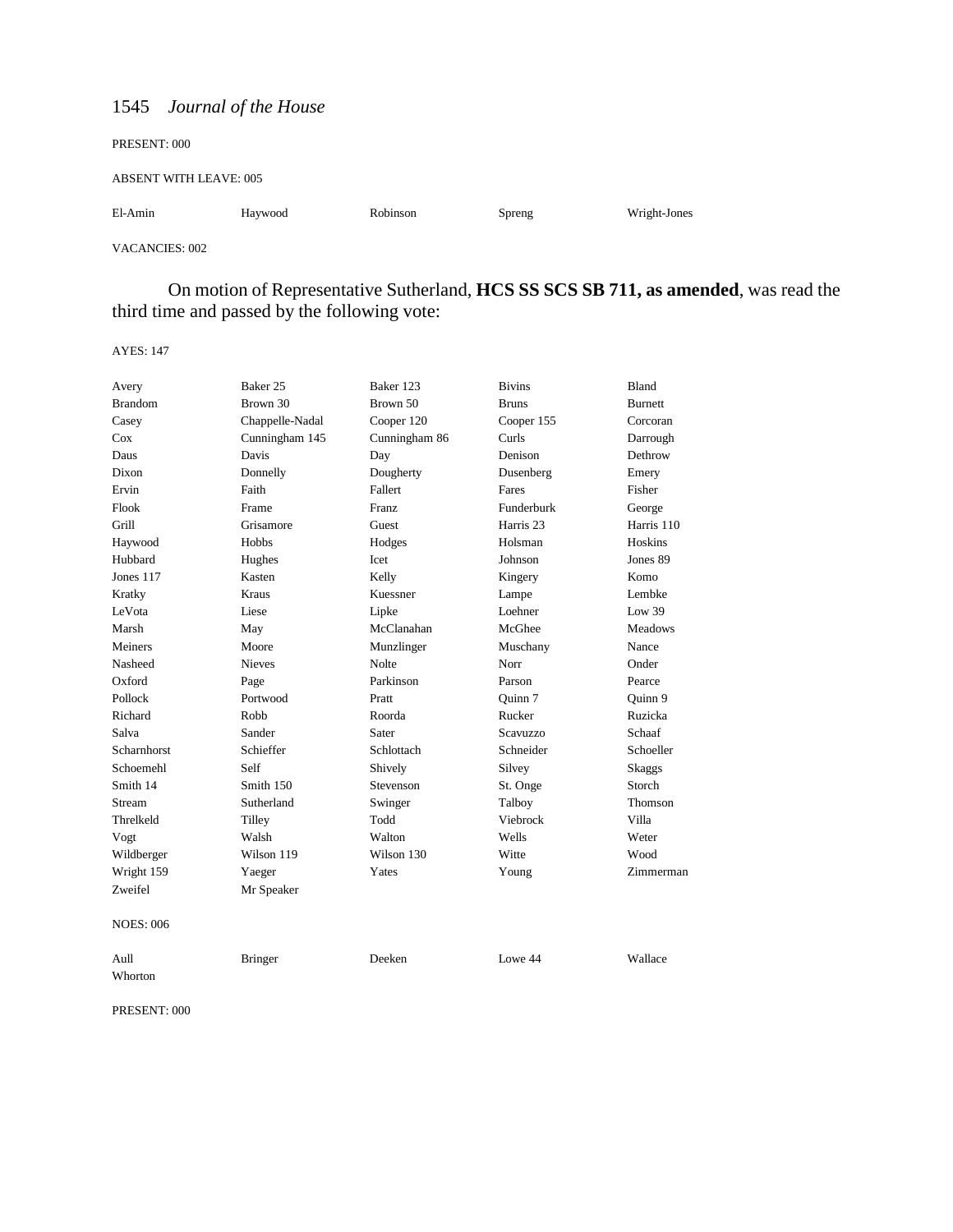ABSENT WITH LEAVE: 008

| El-Amin | Hunter | Robinson     | Ruestman | Schad |
|---------|--------|--------------|----------|-------|
| Spreng  | Wasson | Wright-Jones |          |       |

VACANCIES: 002

Speaker Jetton declared the bill passed.

On motion of Representative Tilley, the House recessed until 2:30 p.m.

## **AFTERNOON SESSION**

The hour of recess having expired, the House was called to order by Speaker Pro Tem Pratt.

## **HOUSE COURTESY RESOLUTIONS OFFERED AND ISSUED**

House Resolution No. 2987 through House Resolution No. 3035

## **THIRD READING OF SENATE BILL**

**SCS SB 901**, relating to workers' compensation, was taken up by Representative Hunter.

## Representative Fisher offered **House Amendment No. 1**.

#### *House Amendment No. 1*

AMEND Senate Committee Substitute for Senate Bill No. 901, Page 6, Section 287.230, Line 20, by inserting after all of said line the following:

"**Section 1. In applying the provisions of Section 287, it is the intent of the legislature to reject and abrogate the holding in State ex rel. Lakeman v. Siedlik, 872 S.W.2d 503 (Mo. App. W.D. 1994), and all cases citing, interpreting, applying, or following this case.**"; and

Further amend said title, enacting clause and intersectional references accordingly.

Representative Burnett raised a point of order that **House Amendment No. 1** is not properly drafted.

The point of order was withdrawn.

Representative Burnett raised an additional point of order that **House Amendment No. 1** goes beyond the scope of the bill.

The Chair ruled the point of order not well taken.

Representative Hunter offered **House Substitute Amendment No. 1 for House Amendment No. 1**.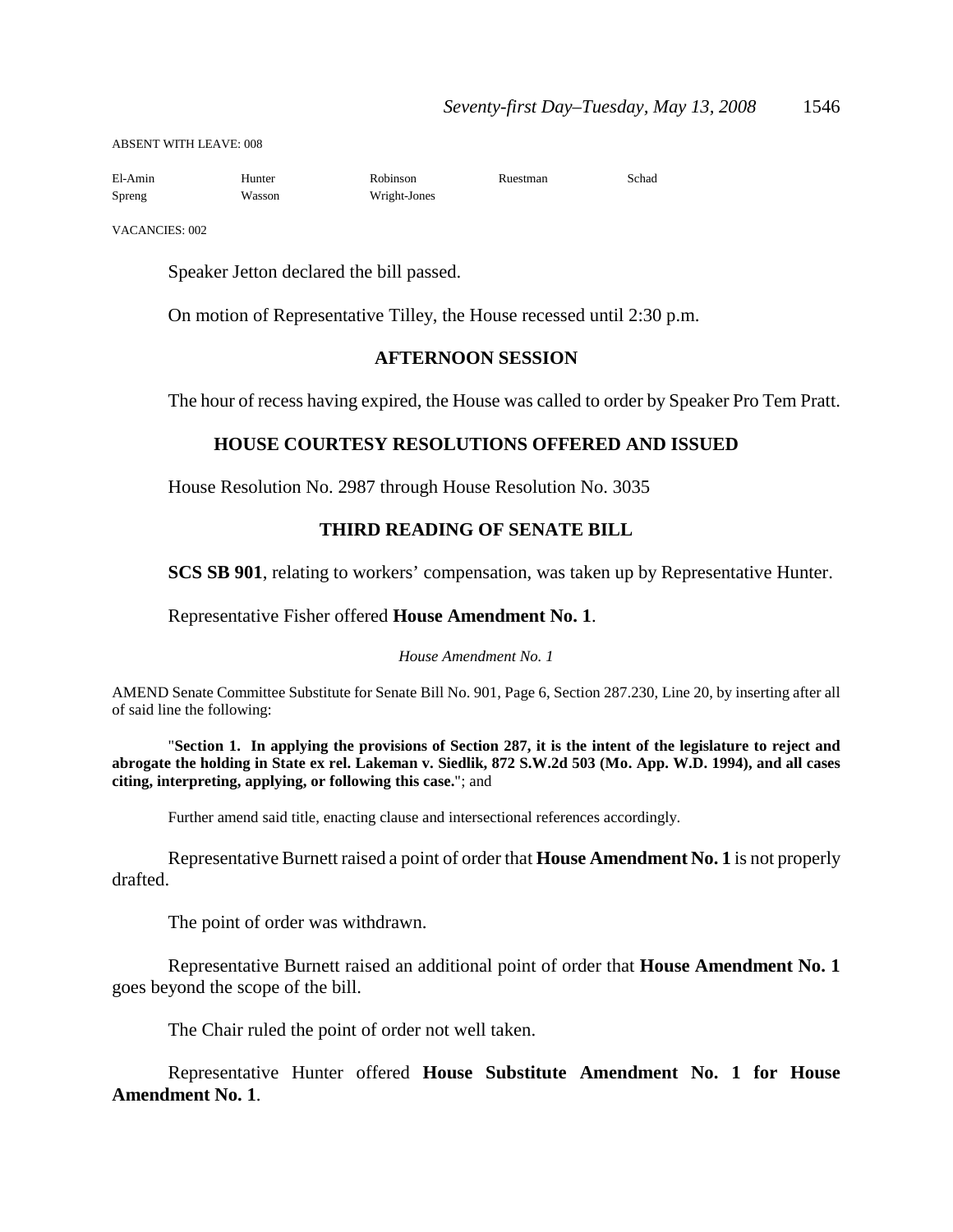*House Substitute Amendment No. 1 for House Amendment No. 1*

AMEND Senate Committee Substitute for Senate Bill No. 901, Section 287.230, Page 6, Line 20, by inserting immediately after said line the following:

"**Section 1. 1. The provisions of chapter 287, RSMo, shall not be construed as prohibiting an employer with fewer than fifty employees from procuring disability insurance for his or her workers provided the insurance the employer purchases is registered with and approved by the division of workers' compensation.**

**2. The division shall establish insurance requirements and verification procedures for employers who obtain disability insurance.**

**3. Any employer purchasing disability insurance shall not be required to pay the second injury fund surcharge as required by section 287.715.**"; and

Further amend said bill by amending the title, enacting clause, and intersectional references accordingly.

Representative Burnett raised a point of order that **House Substitute Amendment No. 1 for House Amendment No. 1** is not a true substitute amendment.

The Chair ruled the point of order not well taken.

Representative Self moved the previous question.

Which motion was adopted by the following vote:

| Baker 123        | <b>Bivins</b> | <b>Brandom</b>  | Brown 30       | <b>Bruns</b>  |
|------------------|---------------|-----------------|----------------|---------------|
| Cooper 120       | Cooper 155    | Cox             | Cunningham 145 | Cunningham 86 |
| Davis            | Day           | Deeken          | Denison        | Dethrow       |
| Dixon            | Dusenberg     | Emery           | Ervin          | Faith         |
| Fares            | Fisher        | Flook           | Franz          | Funderburk    |
| Grisamore        | Guest         | Haywood         | Hobbs          | Hunter        |
| Icet             | Jones 89      | Jones 117       | Kasten         | Kelly         |
| Kingery          | Kraus         | Lembke          | Lipke          | Loehner       |
| Marsh            | May           | McGhee          | Munzlinger     | Muschany      |
| Nance            | <b>Nieves</b> | Nolte           | Onder          | Parkinson     |
| Parson           | Pearce        | Pratt           | Ouinn 7        | Richard       |
| Robb             | Ruestman      | Ruzicka         | Sander         | Sater         |
| Schaaf           | Schad         | Scharnhorst     | Schlottach     | Schneider     |
| Schoeller        | Self          | Silvey          | Smith 14       | Smith 150     |
| Stevenson        | St. Onge      | Stream          | Sutherland     | Thomson       |
| Threlkeld        | Tilley        | Viebrock        | Wallace        | Wasson        |
| Wells            | Weter         | Wilson 119      | Wilson 130     | Wood          |
| Wright 159       | Yates         | Mr Speaker      |                |               |
| <b>NOES: 060</b> |               |                 |                |               |
| Aull             | Baker 25      | Bland           | <b>Bringer</b> | Brown 50      |
| <b>Burnett</b>   | Casey         | Chappelle-Nadal | Curls          | Darrough      |
| Daus             | Donnelly      | Dougherty       | Fallert        | Frame         |
| George           | Grill         | Harris 23       | Harris 110     | Hodges        |
| Holsman          | Hoskins       | Hubbard         | Hughes         | Johnson       |
| Komo             | Kratky        | Kuessner        | Lampe          | LeVota        |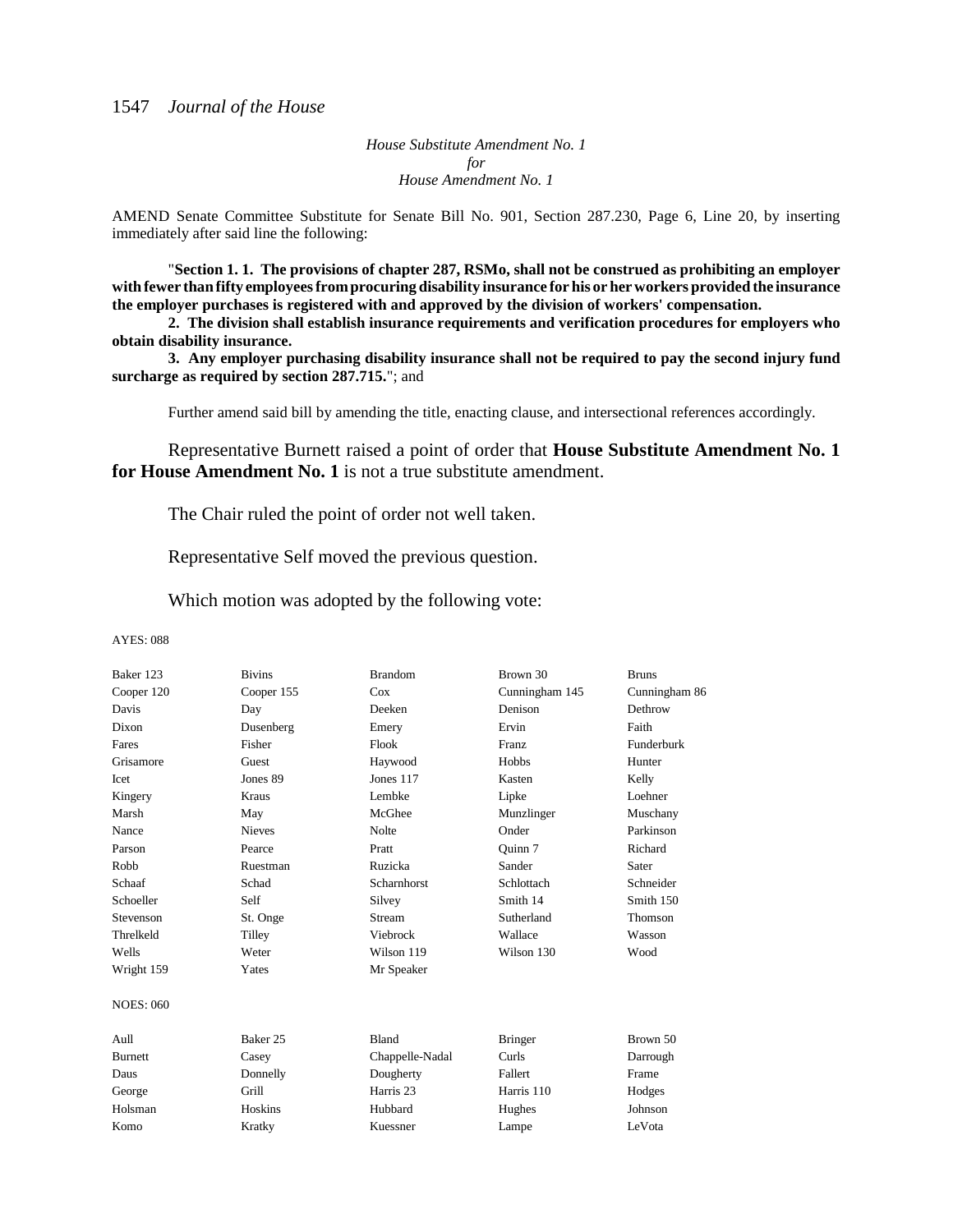## *Seventy-first Day–Tuesday, May 13, 2008* 1548

| Liese                         | Low 39     | Lowe 44   | McClanahan   | <b>Meadows</b> |
|-------------------------------|------------|-----------|--------------|----------------|
| Meiners                       | Nasheed    | Norr      | Oxford       | Page           |
| Ouinn 9                       | Roorda     | Rucker    | Salva        | Scavuzzo       |
| Schieffer                     | Shively    | Skaggs    | Storch       | Swinger        |
| Talboy                        | Todd       | Villa     | Vogt         | Walsh          |
| Whorton                       | Wildberger | Witte     | Wright-Jones | Zimmerman      |
| PRESENT: 000                  |            |           |              |                |
| <b>ABSENT WITH LEAVE: 013</b> |            |           |              |                |
| Avery                         | Corcoran   | El-Amin   | Moore        | Pollock        |
| Portwood                      | Robinson   | Schoemehl | Spreng       | Walton         |
| Yaeger                        | Young      | Zweifel   |              |                |

#### VACANCIES: 002

## On motion of Representative Hunter, **House Substitute Amendment No. 1 for House Amendment No. 1** was adopted by the following vote:

| Baker 123            | <b>Bivins</b>  | <b>Brandom</b> | <b>Bruns</b> | Cooper 120      |
|----------------------|----------------|----------------|--------------|-----------------|
| Cooper 155           | Cunningham 145 | Cunningham 86  | Davis        | Day             |
| Deeken               | Denison        | Dethrow        | Dixon        | Dusenberg       |
| Emery                | Ervin          | Faith          | Fares        | Fisher          |
| Flook                | Franz          | Funderburk     | Grisamore    | Guest           |
| Hobbs                | Hunter         | Icet           | Jones 89     | Jones 117       |
| Kasten               | Kelly          | Kingery        | Loehner      | Marsh           |
| May                  | McGhee         | Munzlinger     | Muschany     | Nance           |
| <b>Nieves</b>        | Nolte          | Onder          | Parkinson    | Parson          |
| Pearce               | Pollock        | Portwood       | Pratt        | Ouinn 7         |
| Richard              | Robb           | Ruestman       | Ruzicka      | Sander          |
| Sater                | Schaaf         | Schad          | Scharnhorst  | Schlottach      |
| Schneider            | Schoeller      | Self           | Smith 14     | Smith 150       |
| Stevenson            | St. Onge       | Stream         | Sutherland   | Thomson         |
| Threlkeld            | Tilley         | Viebrock       | Wallace      | Wasson          |
| Wells                | Weter          | Wilson 119     | Wilson 130   | Wood            |
| Wright 159           | Yates          | Mr Speaker     |              |                 |
| <b>NOES: 070</b>     |                |                |              |                 |
| Aull                 | Avery          | Baker 25       | Bland        | <b>Bringer</b>  |
| Brown 30             | Brown 50       | <b>Burnett</b> | Casey        | Chappelle-Nadal |
| Cox                  | Curls          | Darrough       | Daus         | Donnelly        |
| Dougherty            | Fallert        | Frame          | George       | Grill           |
| Harris <sub>23</sub> | Harris 110     | Haywood        | Hodges       | Holsman         |
| Hoskins              | Hubbard        | Hughes         | Johnson      | Komo            |
| Kratky               | Kraus          | Kuessner       | Lampe        | Lembke          |
| LeVota               | Liese          | Lipke          | Low 39       | Lowe 44         |
| McClanahan           | Meadows        | Meiners        | Nasheed      | Norr            |
| Oxford               | Page           | Ouinn 9        | Roorda       | Rucker          |
| Salva                | Scavuzzo       | Schieffer      | Shively      | Silvey          |
| Skaggs               | Storch         | Swinger        | Talboy       | Todd            |
| Villa                | Vogt           | Walsh          | Whorton      | Wildberger      |
| Witte                | Wright-Jones   | Yaeger         | Young        | Zimmerman       |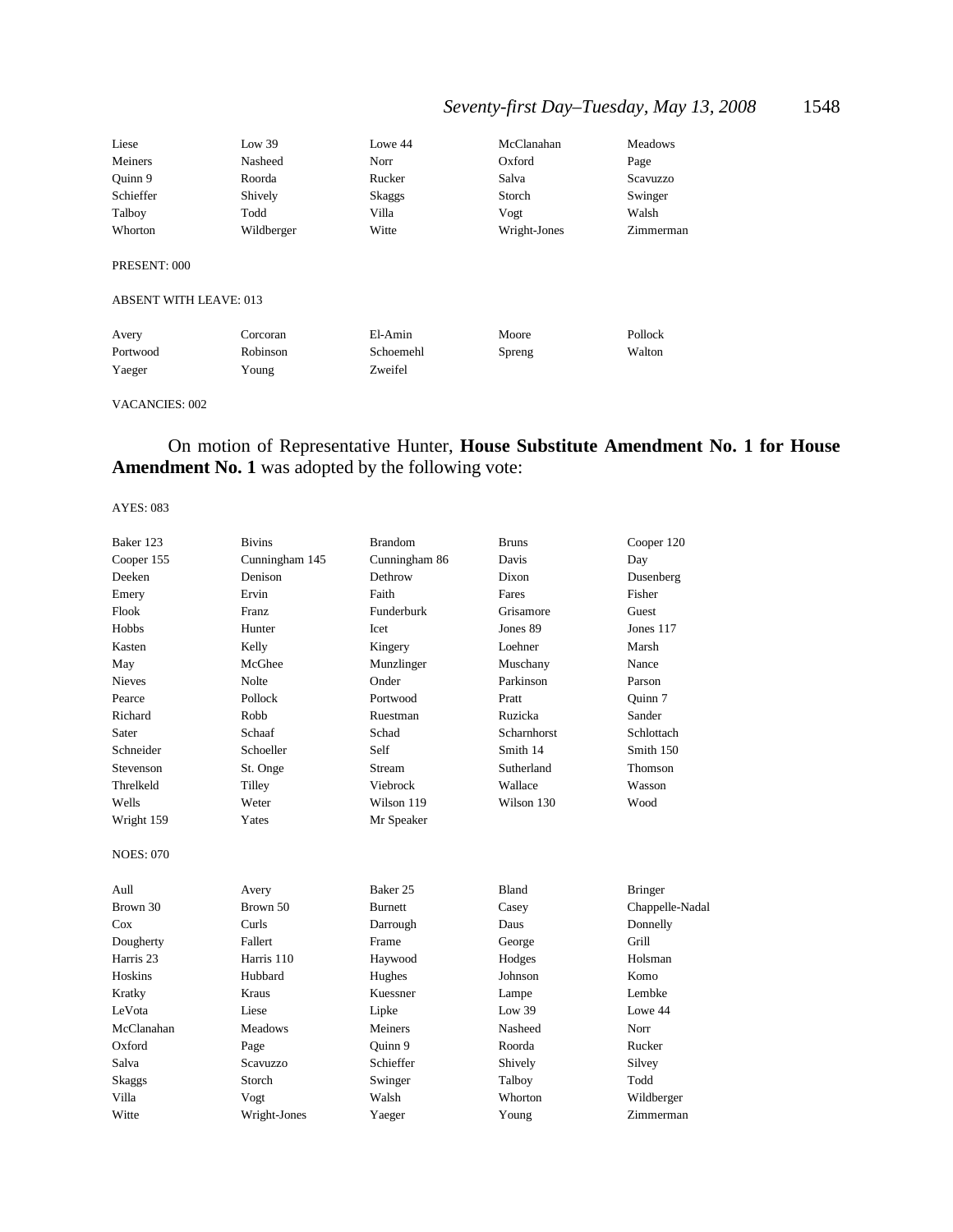#### PRESENT: 000

#### ABSENT WITH LEAVE: 008

| Corcoran | El-Amin | Moore   | Robinson | Schoemehl |
|----------|---------|---------|----------|-----------|
| Spreng   | Walton  | Zweifel |          |           |

#### VACANCIES: 002

On motion of Representative Hunter, **SCS SB 901, as amended**, was read the third time and passed by the following vote:

AYES: 083

| Avery            | Baker 123           | <b>Bivins</b>   | <b>Brandom</b>       | <b>Bruns</b>   |
|------------------|---------------------|-----------------|----------------------|----------------|
| Cooper 120       | Cooper 155          | Cunningham 145  | Cunningham 86        | Davis          |
| Day              | Deeken              | Denison         | Dethrow              | Dixon          |
| Dusenberg        | Emery               | Ervin           | Faith                | Fares          |
| Fisher           | Flook               | Franz           | Funderburk           | Grisamore      |
| Guest            | Hobbs               | Hunter          | Icet                 | Jones 89       |
| Jones 117        | Kasten              | Kelly           | Kingery              | Loehner        |
| Marsh            | May                 | Munzlinger      | Muschany             | Nance          |
| <b>Nieves</b>    | Nolte               | Onder           | Parkinson            | Parson         |
| Pearce           | Pollock             | Portwood        | Pratt                | Ouinn 7        |
| Richard          | Robb                | Ruestman        | Ruzicka              | Sander         |
| Sater            | Schaaf              | Schad           | Scharnhorst          | Schlottach     |
| Schneider        | Schoeller           | Self            | Smith 14             | Smith 150      |
| Stevenson        | St. Onge            | Stream          | Sutherland           | Thomson        |
| Threlkeld        | Tilley              | Viebrock        | Wallace              | Wasson         |
| Wells            | Weter               | Wilson 119      | Wilson 130           | Wood           |
| Wright 159       | Yates               | Mr Speaker      |                      |                |
| <b>NOES: 069</b> |                     |                 |                      |                |
| Aull             | Baker <sub>25</sub> | <b>Bringer</b>  | Brown 30             | Brown 50       |
| <b>Burnett</b>   | Casey               | Chappelle-Nadal | Cox                  | Curls          |
| Darrough         | Daus                | Donnelly        | Dougherty            | Fallert        |
| Frame            | George              | Grill           | Harris <sub>23</sub> | Harris 110     |
| Haywood          | Hodges              | Holsman         | Hoskins              | Hubbard        |
| Hughes           | Johnson             | Komo            | Kratky               | Kraus          |
| Kuessner         | Lampe               | Lembke          | LeVota               | Liese          |
| Lipke            | Low 39              | Lowe 44         | McClanahan           | <b>Meadows</b> |
| Meiners          | Nasheed             | Norr            | Oxford               | Page           |
| Ouinn 9          | Roorda              | Rucker          | Salva                | Scavuzzo       |
| Schieffer        | Shively             | Silvey          | <b>Skaggs</b>        | Storch         |
| Swinger          | Talboy              | Todd            | Villa                | Vogt           |
| Walsh            | Whorton             | Wildberger      | Witte                | Wright-Jones   |
| Yaeger           | Young               | Zimmerman       | Zweifel              |                |

PRESENT: 000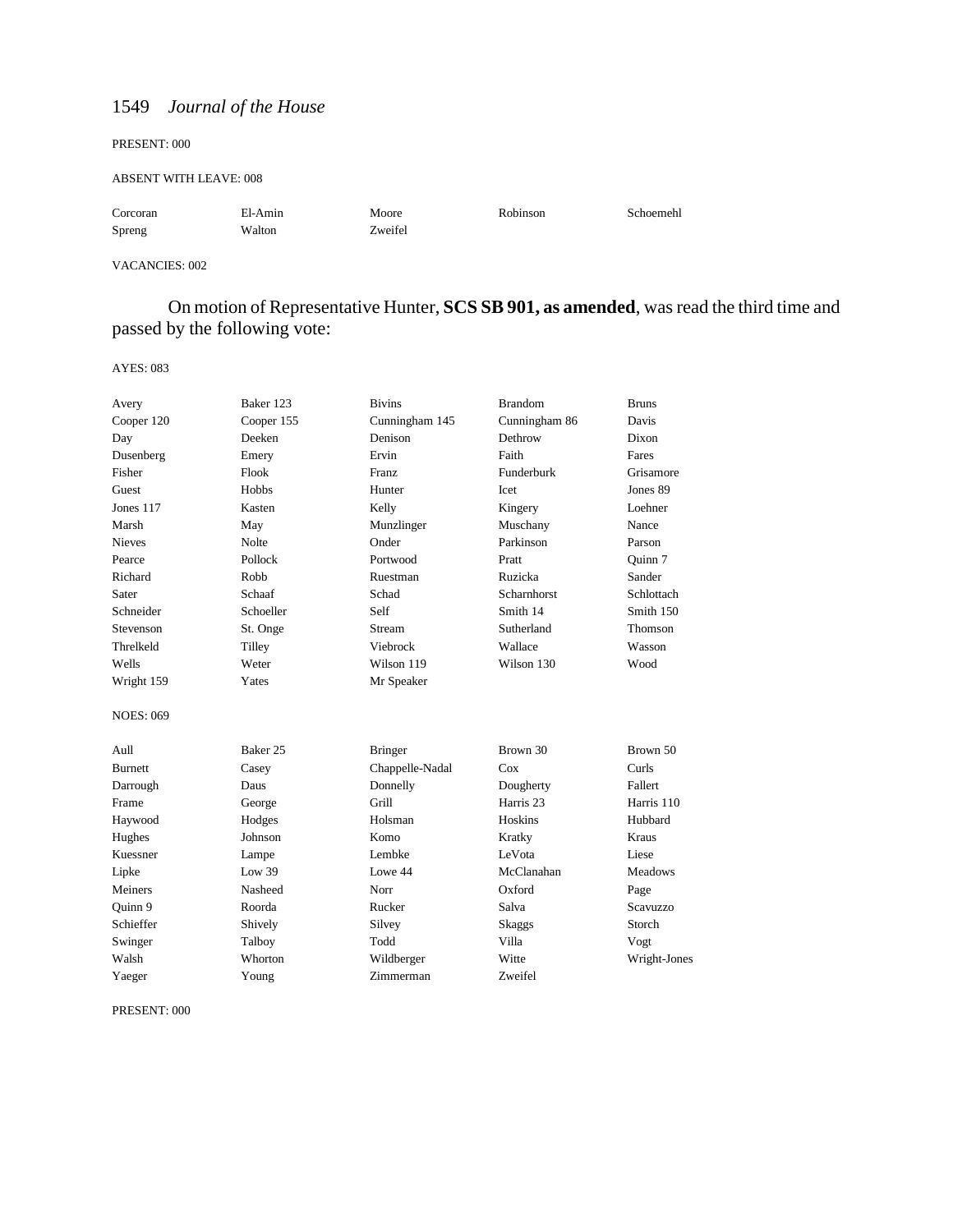### ABSENT WITH LEAVE: 009

| Bland    | Corcoran  | El-Amin | McGhee | Moore |
|----------|-----------|---------|--------|-------|
| Robinson | Schoemehl | Spreng  | Walton |       |

VACANCIES: 002

Speaker Pro Tem Pratt declared the bill passed.

Representative Wilson (130) assumed the Chair.

Speaker Jetton resumed the Chair.

Representative Self moved the previous question.

Which motion was adopted by the following vote:

| Avery            | <b>Bivins</b> | <b>Brandom</b>       | Brown 30       | Cooper 120    |
|------------------|---------------|----------------------|----------------|---------------|
| Cooper 155       | Cox           | Cunningham 145       | Cunningham 86  | Davis         |
| Day              | Deeken        | Denison              | Dethrow        | Dixon         |
| Dusenberg        | Emery         | Ervin                | Faith          | Fares         |
| Fisher           | Flook         | <b>Franz</b>         | Funderburk     | Grisamore     |
| Guest            | Hobbs         | Hunter               | <b>Icet</b>    | Jones 89      |
| Jones 117        | Kasten        | Kelly                | Kingery        | Kraus         |
| Lembke           | Lipke         | Loehner              | Marsh          | May           |
| McGhee           | Munzlinger    | Muschany             | Nance          | <b>Nieves</b> |
| Nolte            | Onder         | Parkinson            | Parson         | Pearce        |
| Pollock          | Portwood      | Pratt                | Quinn 7        | Richard       |
| Robb             | Ruestman      | Ruzicka              | Sander         | Sater         |
| Schaaf           | Schad         | <b>Scharnhorst</b>   | Schlottach     | Schneider     |
| Schoeller        | Self          | Silvey               | Smith 14       | Smith 150     |
| Stevenson        | St. Onge      | Stream               | Sutherland     | Thomson       |
| Threlkeld        | Viebrock      | Wallace              | Wasson         | Wells         |
| Weter            | Wilson 119    | Wilson 130           | Wood           | Wright 159    |
| Yates            | Mr Speaker    |                      |                |               |
| <b>NOES: 066</b> |               |                      |                |               |
| Aull             | Baker 25      | Bland                | <b>Bringer</b> | Brown 50      |
| Burnett          | Casey         | Chappelle-Nadal      | Corcoran       | Curls         |
| Darrough         | Daus          | Donnelly             | Fallert        | Frame         |
| George           | Grill         | Harris <sub>23</sub> | Harris 110     | Haywood       |
| Hodges           | Holsman       | Hoskins              | Hubbard        | Hughes        |
| Johnson          | Komo          | Kratky               | Kuessner       | Lampe         |
| LeVota           | Liese         | Low 39               | Lowe 44        | McClanahan    |
| <b>Meadows</b>   | Meiners       | Nasheed              | Norr           | Oxford        |
| Page             | Quinn 9       | Roorda               | Rucker         | Salva         |
| <b>Scavuzzo</b>  | Schieffer     | Schoemehl            | Shively        | <b>Skaggs</b> |
| Storch           | Swinger       | Talboy               | Todd           | Villa         |
| Vogt             | Walsh         | Walton               | Whorton        | Wildberger    |
| Witte            | Wright-Jones  | Yaeger               | Young          | Zimmerman     |
| Zweifel          |               |                      |                |               |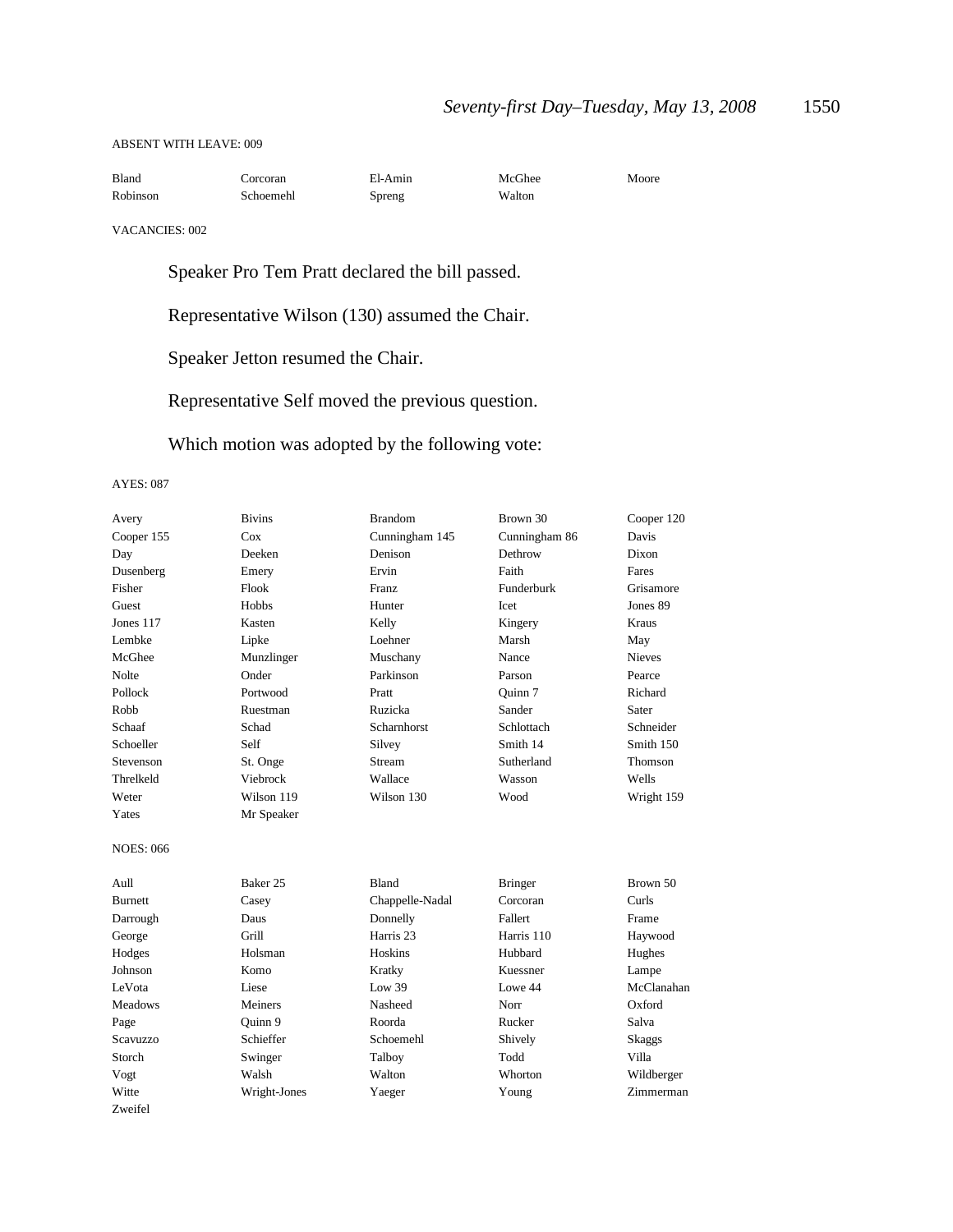#### PRESENT: 000

ABSENT WITH LEAVE: 008

| Baker 123 | Bruns  | Dougherty | El-Amin | Moore |
|-----------|--------|-----------|---------|-------|
| Robinson  | Spreng | Tilley    |         |       |

### VACANCIES: 002

Representative Frame requested verification of the roll call on the motion to move the previous question.

The emergency clause was defeated by the following vote:

| Baker 123        | <b>Bivins</b> | <b>Brandom</b>      | Cooper 120           | Cooper 155     |
|------------------|---------------|---------------------|----------------------|----------------|
| Cunningham 86    | Davis         | Day                 | Deeken               | Denison        |
| Dethrow          | Dixon         | Emery               | Ervin                | Faith          |
| Fares            | Fisher        | Flook               | <b>Franz</b>         | Funderburk     |
| Grisamore        | Hobbs         | Hunter              | Icet                 | Jones 89       |
| Jones 117        | Kasten        | Kelly               | Kingery              | Loehner        |
| Marsh            | May           | Munzlinger          | Muschany             | Nance          |
| <b>Nieves</b>    | Onder         | Parkinson           | Parson               | Pearce         |
| Pollock          | Portwood      | Pratt               | Ouinn 7              | Richard        |
| Robb             | Ruestman      | Ruzicka             | Sander               | Sater          |
| Schaaf           | Schad         | Scharnhorst         | Schlottach           | Schoeller      |
| Self             | Smith 150     | Stevenson           | St. Onge             | <b>Thomson</b> |
| Viebrock         | Wallace       | Wasson              | Wells                | Wilson 119     |
| Wilson 130       | Wood          | Wright 159          | Yates                | Mr Speaker     |
| <b>NOES: 084</b> |               |                     |                      |                |
| Aull             | Avery         | Baker <sub>25</sub> | <b>Bland</b>         | <b>Bringer</b> |
| Brown 30         | Brown 50      | <b>Bruns</b>        | <b>Burnett</b>       | Casey          |
| Chappelle-Nadal  | Corcoran      | Cox                 | Curls                | Darrough       |
| Daus             | Donnelly      | Dusenberg           | Fallert              | Frame          |
| George           | Grill         | Guest               | Harris <sub>23</sub> | Harris 110     |
| Haywood          | Hodges        | Holsman             | Hoskins              | Hubbard        |
| Hughes           | Johnson       | Komo                | Kratky               | Kraus          |
| Kuessner         | Lampe         | Lembke              | LeVota               | Liese          |
| Lipke            | Low 39        | Lowe 44             | McClanahan           | McGhee         |
| <b>Meadows</b>   | Meiners       | Nasheed             | <b>Nolte</b>         | Norr           |
| Oxford           | Page          | Ouinn 9             | Roorda               | Rucker         |
| Salva            | Scavuzzo      | Schieffer           | Schneider            | Shively        |
| Silvey           | Skaggs        | Smith 14            | Storch               | Stream         |
| Sutherland       | Swinger       | Talboy              | Threlkeld            | Tilley         |
| Todd             | Villa         | Vogt                | Walsh                | Walton         |
| Weter            | Whorton       | Wildberger          | Witte                | Wright-Jones   |
| Yaeger           | Young         | Zimmerman           | Zweifel              |                |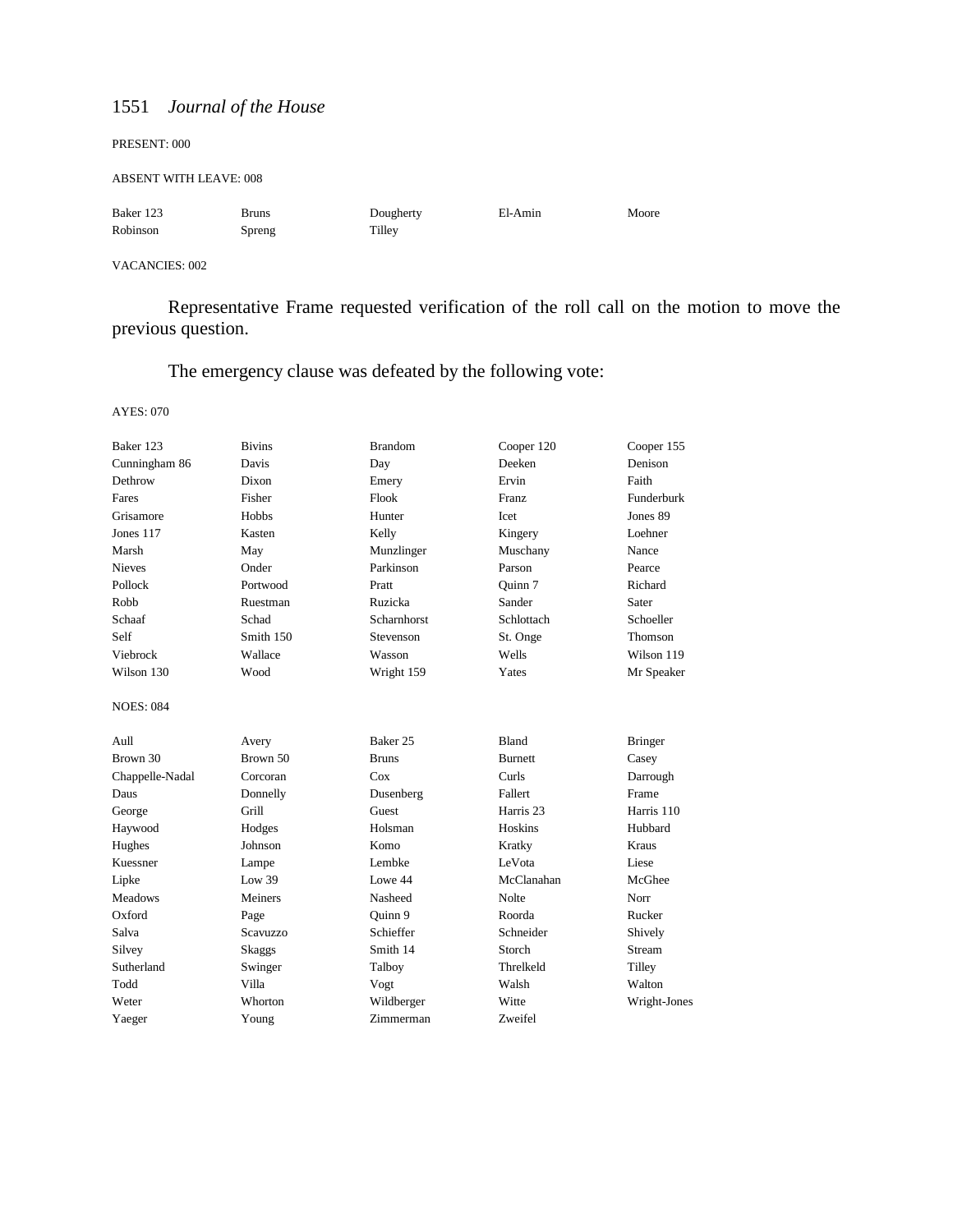| PRESENT: 001                  |           |         |       |          |  |
|-------------------------------|-----------|---------|-------|----------|--|
| Schoemehl                     |           |         |       |          |  |
| <b>ABSENT WITH LEAVE: 006</b> |           |         |       |          |  |
| Cunningham 145<br>Spreng      | Dougherty | El-Amin | Moore | Robinson |  |
| VACANCIES: 002                |           |         |       |          |  |

## **MESSAGES FROM THE SENATE**

Mr. Speaker: I am instructed by the Senate to inform the House of Representatives that the Senate has taken up and passed **HCS HB 1341**.

Emergency clause adopted.

Mr. Speaker: I am instructed by the Senate to inform the House of Representatives that the Senate refuses to concur in **HCS SS SCS SB 711, as amended**, and requests the House recede from its position and, failing to do so, grant the Senate a conference thereon.

## **BILL CARRYING REQUEST MESSAGE**

**HCS SS SCS SB 711, as amended**, relating to property taxation, was taken up by Representative Sutherland.

Representative Sutherland moved that the House refuse to recede from its position on **HCS SS SCS SB 711, as amended**, and grant the Senate a conference.

Representative Skaggs made a substitute motion that the House refuse to recede from its position on **HCS SS SCS SB 711, as amended**, and grant the Senate a conference and the House conferees be bound to the House position on **House Amendment No. 6, as amended**.

Which motion was adopted.

## **THIRD READING OF SENATE BILLS**

**HCS SB 932**, relating to law enforcement, was taken up by Representative Grisamore.

Representative Pratt offered **House Amendment No. 1**.

## *House Amendment No. 1*

AMEND House Committee Substitute for Senate Bill No. 932, Page 1, Section A, Line 2, by inserting after all of said line the following:

"542.276. 1. Any peace officer or prosecuting attorney may make application under section 542.271 for the issuance of a search warrant.

2. The application shall: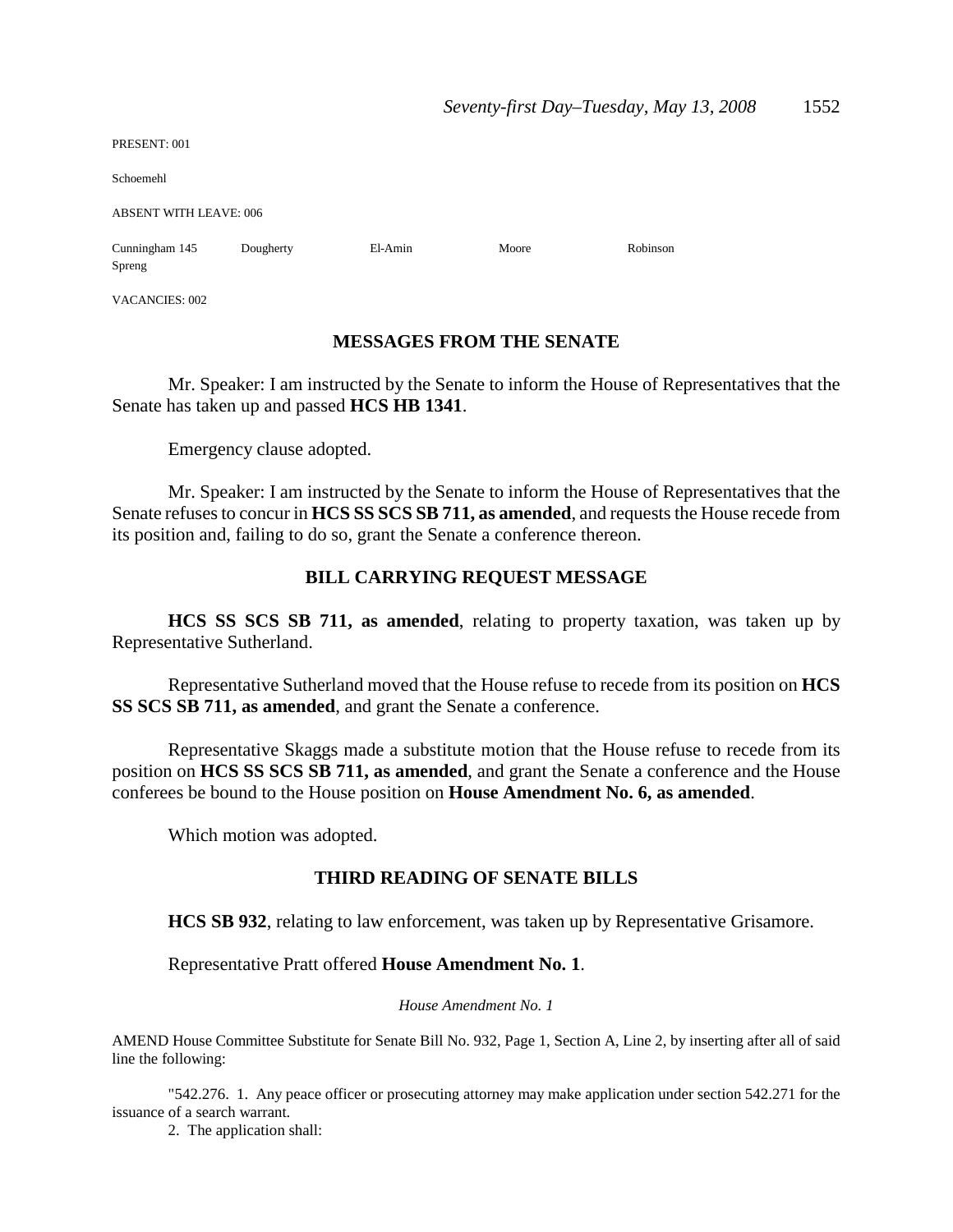(1) Be in writing;

(2) State the time and date of the making of the application;

(3) Identify the property, article, material, substance or person which is to be searched for and seized, in sufficient detail and particularity that the officer executing the warrant can readily ascertain it;

(4) Identify the person, place, or thing which is to be searched, in sufficient detail and particularity that the officer executing the warrant can readily ascertain whom or what he or she is to search;

(5) State facts sufficient to show probable cause for the issuance of a search warrant;

(6) Be verified by the oath or affirmation of the applicant;

(7) Be filed in the proper court;

(8) Be signed by the prosecuting attorney of the county where the search is to take place, or his or her designated assistant.

3. The application may be supplemented by a written affidavit verified by oath or affirmation. Such affidavit shall be considered in determining whether there is probable cause for the issuance of a search warrant and in filling out any deficiencies in the description of the person, place, or thing to be searched or of the property, article, material, substance, or person to be seized. Oral testimony shall not be considered. The application may be submitted by facsimile or other electronic means.

4. The judge shall determine whether sufficient facts have been stated to justify the issuance of a search warrant. If it appears from the application and any supporting affidavit that there is probable cause to believe that property, article, material, substance, or person subject to seizure is on the person or at the place or in the thing described, a search warrant shall immediately be issued. The warrant shall be issued in the form of an original and two copies.

5. The application and any supporting affidavit and a copy of the warrant shall be retained in the records of the court from which the warrant was issued.

6. The search warrant shall:

(1) Be in writing and in the name of the state of Missouri;

- (2) Be directed to any peace officer in the state;
- (3) State the time and date the warrant is issued;

(4) Identify the property, article, material, substance or person which is to be searched for and seized, in sufficient detail and particularity that the officer executing the warrant can readily ascertain it;

(5) Identify the person, place, or thing which is to be searched, in sufficient detail and particularity that the officer executing the warrant can readily ascertain whom or what he or she is to search;

(6) Command that the described person, place, or thing be searched and that any of the described property, article, material, substance, or person found thereon or therein be seized or photographed or copied and within ten days after filing of the application, any photographs or copies of the items may be filed with the issuing court;

(7) Be signed by the judge, with his or her title of office indicated.

7. A search warrant issued under this section may be executed only by a peace officer. The warrant shall be executed by conducting the search and seizure commanded. The search warrant issued under this section may be issued by facsimile or other electronic means.

8. A search warrant shall be executed as soon as practicable and shall expire if it is not executed and the return made within ten days after the date of the making of the application. **A search and any subsequent searches of the contents of any property, article, material, or substance seized and removed from the location of the execution of any search warrant during its execution may be conducted at any time during or after the execution of the warrant, subject to the continued existence of probable cause to search the property, article, material, or substance seized and removed. A search and any subsequent searches of the property, article, material, or substance seized and removed may be conducted after the time for delivering the warrant, return, and receipt to the issuing judge has expired. A supplemental return and receipt shall be delivered to the issuing judge upon final completion of any search which concludes after the expiration of time for delivering the original return and receipt.**

9. After execution of the search warrant, the warrant with a return thereon, signed by the officer making the search, shall be delivered to the judge who issued the warrant. The return shall show the date and manner of execution, what was seized, and the name of the possessor and of the owner, when he or she is not the same person, if known. The return shall be accompanied by a copy of the itemized receipt required by subsection 6 of section 542.291. The judge or clerk shall, upon request, deliver a copy of such receipt to the person from whose possession the property was taken and to the applicant for the warrant.

10. A search warrant shall be deemed invalid:

- (1) If it was not issued by a judge; or
- (2) If it was issued without a written application having been filed and verified; or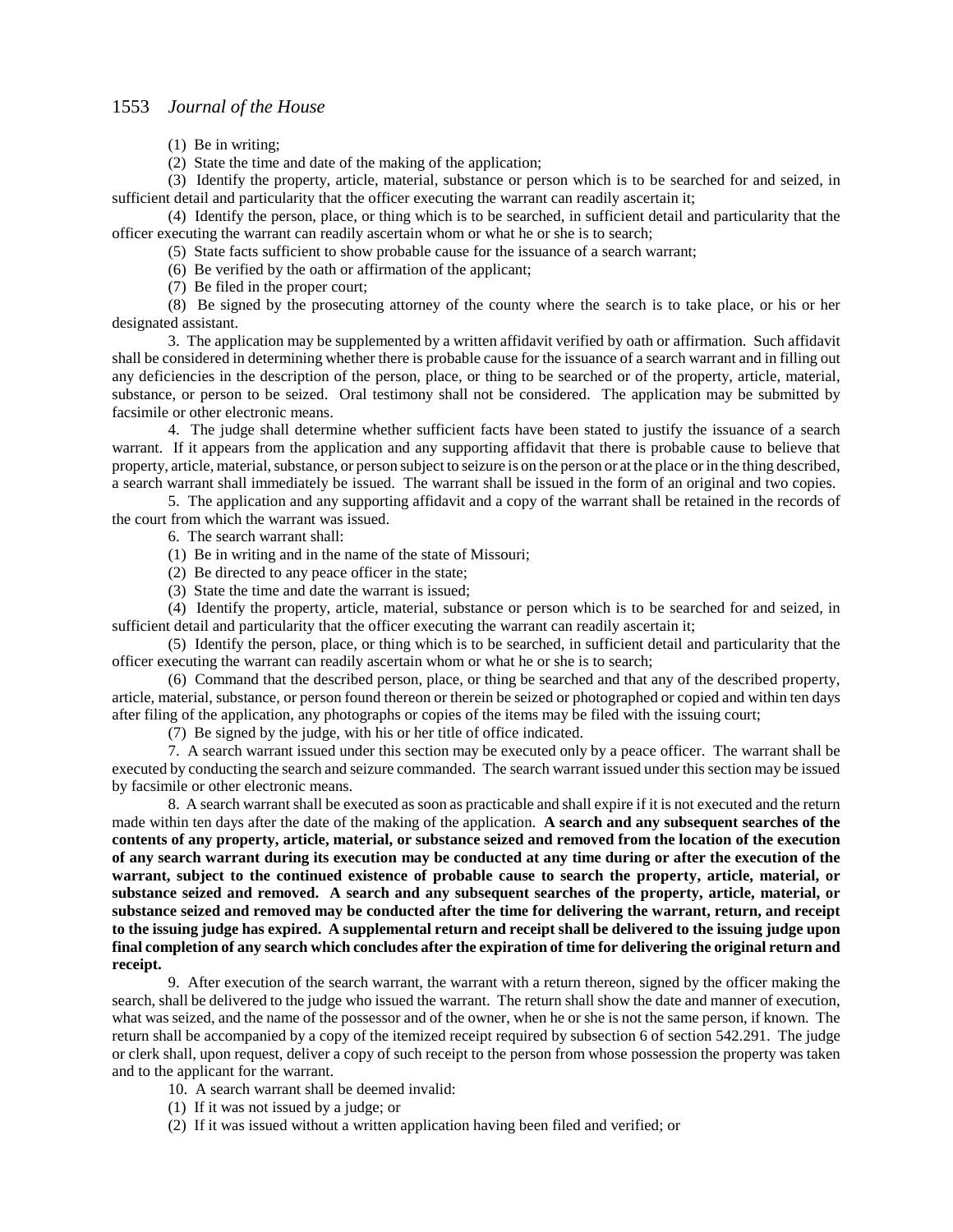(3) If it was issued without probable cause; or

(4) If it was not issued in the proper county; or

(5) If it does not describe the person, place, or thing to be searched or the property, article, material, substance, or person to be seized with sufficient certainty; or

(6) If it is not signed by the judge who issued it; or

(7) If it was not executed within the time prescribed by subsection 8 of this section."; and

Further amend the title and enacting clause accordingly.

Representative Scharnhorst assumed the Chair.

On motion of Representative Pratt, **House Amendment No. 1** was adopted.

Representative Harris (23) offered **House Amendment No. 2**.

Representative Jones (89) raised a point of order that **House Amendment No. 2** goes beyond the scope of the bill.

Representative Scharnhorst requested a parliamentary ruling.

The Parliamentary Committee ruled the point of order well taken.

Representative Portwood offered **House Amendment No. 3**.

Representative Witte raised a point of order that **House Amendment No. 3** goes beyond the scope of the underlying bill.

Representative Scharnhorst requested a parliamentary ruling.

The Parliamentary Committee ruled the point of order well taken.

Representative Hughes offered **House Amendment No. 4**.

Representative Kraus raised a point of order that **House Amendment No. 4** goes beyond the scope of the bill.

Representative Scharnhorst requested a parliamentary ruling.

The Parliamentary Committee ruled the point of order well taken.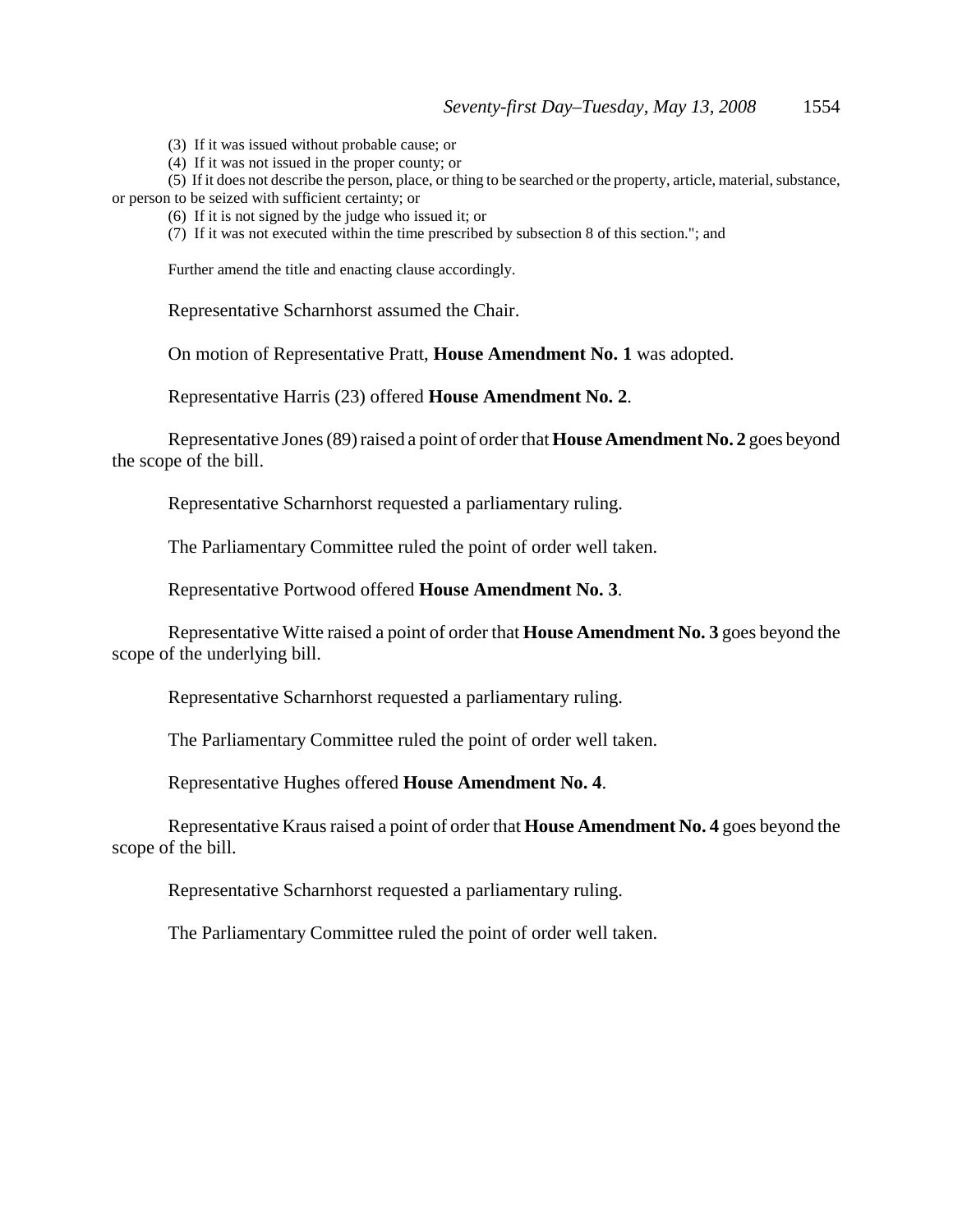On motion of Representative Grisamore, **HCS SB 932, as amended**, was adopted by the following vote:

### AYES: 144

| Aull           | Baker 25       | Baker 123       | <b>Bivins</b>        | <b>Bland</b> |
|----------------|----------------|-----------------|----------------------|--------------|
| <b>Brandom</b> | <b>Bringer</b> | Brown 30        | Brown 50             | <b>Bruns</b> |
| <b>Burnett</b> | Casey          | Chappelle-Nadal | Cooper 155           | Corcoran     |
| Cox            | Cunningham 145 | Cunningham 86   | Curls                | Darrough     |
| Daus           | Davis          | Day             | Deeken               | Denison      |
| Dethrow        | Dixon          | Donnelly        | Dougherty            | Dusenberg    |
| Emery          | Ervin          | Faith           | Fallert              | Fares        |
| Fisher         | Flook          | Frame           | <b>Franz</b>         | George       |
| Grill          | Grisamore      | Guest           | Harris <sub>23</sub> | Harris 110   |
| Haywood        | Hobbs          | Hodges          | Holsman              | Hoskins      |
| Hubbard        | Hughes         | Icet            | Johnson              | Jones 89     |
| Jones 117      | Kasten         | Kelly           | Kingery              | Komo         |
| Kratky         | Kraus          | Kuessner        | Lampe                | Lembke       |
| LeVota         | Liese          | Lipke           | Loehner              | Lowe 44      |
| Marsh          | May            | McClanahan      | McGhee               | Meiners      |
| Munzlinger     | Muschany       | Nance           | Nasheed              | Nolte        |
| Norr           | Onder          | Oxford          | Page                 | Parkinson    |
| Parson         | Pearce         | Portwood        | Pratt                | Ouinn 7      |
| Quinn 9        | Robb           | Roorda          | Rucker               | Ruestman     |
| Ruzicka        | Sander         | Sater           | Scavuzzo             | Schaaf       |
| Schad          | Scharnhorst    | Schieffer       | Schlottach           | Schneider    |
| Schoeller      | Schoemehl      | Self            | Shively              | Silvey       |
| Skaggs         | Smith 14       | Smith 150       | Stevenson            | St. Onge     |
| Storch         | Stream         | Sutherland      | Swinger              | Talboy       |
| Thomson        | Threlkeld      | Todd            | Viebrock             | Villa        |
| Vogt           | Wallace        | Walton          | Wasson               | Wells        |
| Weter          | Whorton        | Wildberger      | Wilson 119           | Wilson 130   |
| Witte          | Wood           | Wright 159      | Wright-Jones         | Yaeger       |
| Yates          | Young          | Zimmerman       | Zweifel              |              |

#### NOES: 000

#### PRESENT: 000

#### ABSENT WITH LEAVE: 017

| Avery   | Cooper 120     | El-Amin | Funderburk    | Hunter  |
|---------|----------------|---------|---------------|---------|
| Low 39  | <b>Meadows</b> | Moore   | <b>Nieves</b> | Pollock |
| Richard | Robinson       | Salva   | Spreng        | Tilley  |
| Walsh   | Mr Speaker     |         |               |         |

VACANCIES: 002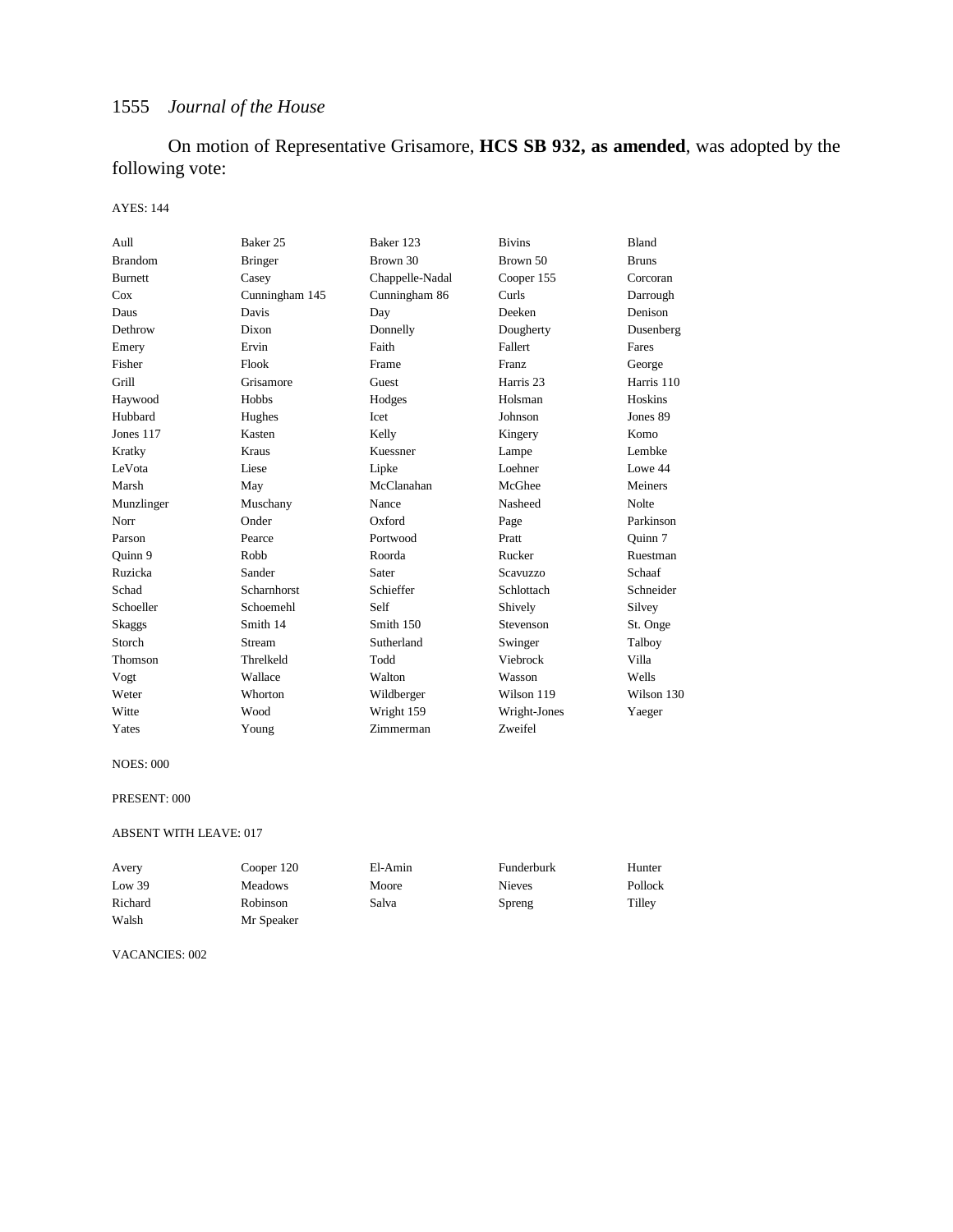On motion of Representative Grisamore, **HCS SB 932, as amended**, was read the third time and passed by the following vote:

#### AYES: 138

| Aull               | Baker 25        | Baker 123            | <b>Bivins</b> | <b>Brandom</b> |
|--------------------|-----------------|----------------------|---------------|----------------|
| <b>Bringer</b>     | Brown 30        | Brown 50             | <b>Bruns</b>  | <b>Burnett</b> |
| Casey              | Chappelle-Nadal | Cooper 155           | Corcoran      | Cox            |
| Cunningham 145     | Cunningham 86   | Curls                | Darrough      | Daus           |
| Davis              | Day             | Deeken               | Denison       | Dethrow        |
| Dixon              | Donnelly        | Dougherty            | Dusenberg     | Emery          |
| Ervin              | Faith           | Fallert              | Fares         | Fisher         |
| Flook              | Frame           | Franz                | George        | Grill          |
| Grisamore          | Guest           | Harris <sub>23</sub> | Harris 110    | Haywood        |
| Hobbs              | Hodges          | Holsman              | Hoskins       | Hughes         |
| Johnson            | Jones 89        | Jones 117            | Kasten        | Kelly          |
| Kingery            | Komo            | Kratky               | <b>Kraus</b>  | Kuessner       |
| Lampe              | Lembke          | LeVota               | Liese         | Lipke          |
| Loehner            | May             | McClanahan           | McGhee        | Meiners        |
| Munzlinger         | Muschany        | Nance                | <b>Nolte</b>  | Norr           |
| Onder              | Oxford          | Page                 | Parkinson     | Parson         |
| Pearce             | Portwood        | Pratt                | Ouinn 7       | Ouinn 9        |
| Robb               | Roorda          | Rucker               | Ruestman      | Ruzicka        |
| Sander             | Sater           | Scavuzzo             | Schaaf        | Schad          |
| <b>Scharnhorst</b> | Schieffer       | Schlottach           | Schneider     | Schoeller      |
| Schoemehl          | Self            | Shively              | Silvey        | <b>Skaggs</b>  |
| Smith 14           | Smith 150       | Stevenson            | St. Onge      | Storch         |
| Stream             | Sutherland      | Swinger              | Talboy        | Thomson        |
| Threlkeld          | Todd            | Viebrock             | Villa         | Wallace        |
| Walsh              | Walton          | Wasson               | Wells         | Weter          |
| Whorton            | Wildberger      | Wilson 119           | Wilson 130    | Witte          |
| Wood               | Wright 159      | Wright-Jones         | Yaeger        | Yates          |
| Young              | Zimmerman       | Zweifel              |               |                |

#### NOES: 000

#### PRESENT: 000

#### ABSENT WITH LEAVE: 023

| Avery   | Bland          | Cooper 120 | El-Amin | Funderburk    |
|---------|----------------|------------|---------|---------------|
| Hubbard | Hunter         | Icet       | Low 39  | Lowe 44       |
| Marsh   | <b>Meadows</b> | Moore      | Nasheed | <b>Nieves</b> |
| Pollock | Richard        | Robinson   | Salva   | Spreng        |
| Tilley  | Vogt           | Mr Speaker |         |               |

#### VACANCIES: 002

Representative Scharnhorst declared the bill passed.

Representative Jones (89) assumed the Chair.

**HCS SCS SB 1209**, relating to taxes and fees, was taken up by Representative Sutherland.

Representative Sutherland offered **House Amendment No. 1**.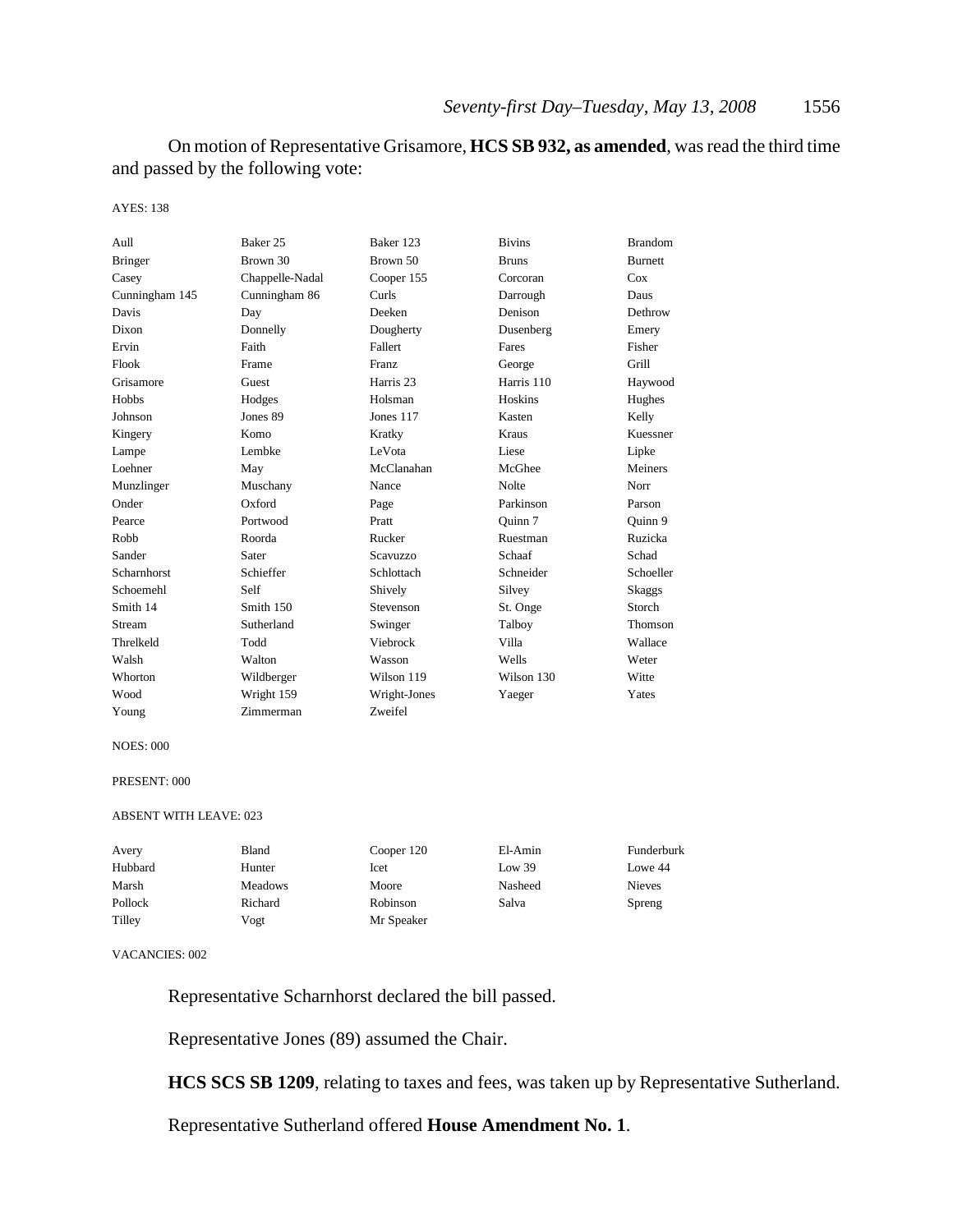### *House Amendment No. 1*

AMEND House Committee Substitute for Senate Committee Substitute for Senate Bill No. 1209, Page 28, Section 190.450, Lines 1 to 8, by deleting all of said lines; and

Further amend said bill, Page 29, Section 190.451, Lines 1 to 22, by deleting all of said lines; and

Further amend said title, enacting clause and intersectional references accordingly.

Speaker Pro Tem Pratt resumed the Chair.

On motion of Representative Sutherland, **House Amendment No. 1** was adopted.

Representative Sutherland offered **House Amendment No. 2**.

#### *House Amendment No. 2*

AMEND House Committee Substitute for Senate Committee Substitute for Senate Bill No. 1209, Page 3, Section 21.810, Line 55, by inserting after all of said line the following:

"32.057. 1. Except as otherwise specifically provided by law, it shall be unlawful for the director of revenue, any officer, employee, agent or deputy or former director, officer, employee, agent or deputy of the department of revenue, any person engaged or retained by the department of revenue on an independent contract basis, any person to whom authorized or unauthorized disclosure is made by the department of revenue, or any person who lawfully or unlawfully inspects any report or return filed with the department of revenue or to whom a copy, an abstract or a portion of any report or return is furnished by the department of revenue to make known in any manner, to permit the inspection or use of or to divulge to anyone any information relative to any such report or return, any information obtained by an investigation conducted by the department in the discharge of official duty, or any information received by the director in cooperation with the United States or other states in the enforcement of the revenue laws of this state. Such confidential information is limited to information received by the department in connection with the administration of the tax laws of this state.

2. Nothing in this section shall be construed to prohibit:

(1) The disclosure of information, returns, reports, or facts shown thereby, as described in subsection 1 of this section, by any officer, clerk or other employee of the department of revenue charged with the custody of such information:

(a) To a taxpayer or the taxpayer's duly authorized representative under regulations which the director of revenue may prescribe;

(b) In any action or proceeding, civil, criminal or mixed, brought to enforce the revenue laws of this state;

(c) To the state auditor or the auditor's duly authorized employees as required by subsection 4 of this section;

(d) To any city officer designated by ordinance of a city within this state to collect a city earnings tax, upon written request of such officer, which request states that the request is made for the purpose of determining or enforcing compliance with such city earnings tax ordinance and provided that such information disclosed shall be limited to that sufficient to identify the taxpayer, and further provided that in no event shall any information be disclosed that will result in the department of revenue being denied such information by the United States or any other state. The city officer requesting the identity of taxpayers filing state returns but not paying city earnings tax shall furnish to the director of revenue a list of taxpayers paying such earnings tax, and the director shall compare the list submitted with the director's records and return to such city official the name and address of any taxpayer who is a resident of such city who has filed a state tax return but who does not appear on the list furnished by such city. The director of revenue may set a fee to reimburse the department for the costs reasonably incurred in providing this information;

(e) To any employee of any county or other political subdivision imposing a sales tax which is administered by the state department of revenue whose office is authorized by the governing body of the county or other political subdivision to receive any and all records of the state director of revenue pertaining to the administration, collection and enforcement of its sales tax. The request for sales tax records and reports shall include a description of the type of report requested, the media form including electronic transfer, computer tape or disk, or printed form, and the frequency desired. The request shall be made by annual written application and shall be filed with the director of revenue. The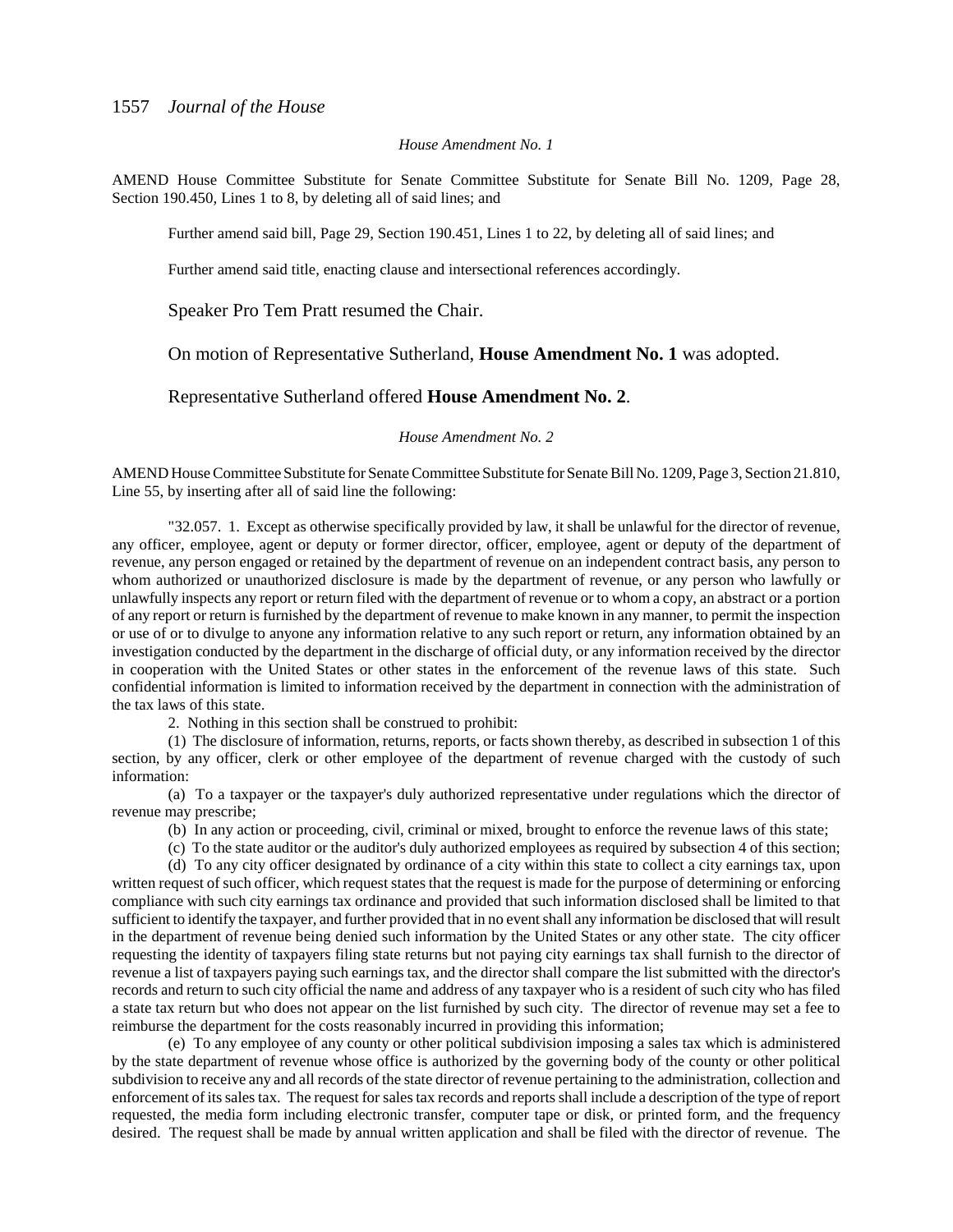director of revenue may set a fee to reimburse the department for the costs reasonably incurred in providing this information. Such city or county or any employee thereof shall be subject to the same standards for confidentiality as required for the department of revenue in using the information contained in the reports;

(f) To the director of the department of economic development or the director's duly authorized employees in discharging the director's official duties to certify taxpayers eligibility to claim state tax credits as prescribed by statutes;

(g) To any employee of any political subdivision, such records of the director of revenue pertaining to the administration, collection and enforcement of the tax imposed in chapter 149, RSMo, as are necessary for ensuring compliance with any cigarette or tobacco tax imposed by such political subdivision. The request for such records shall be made in writing to the director of revenue, and shall include a description of the type of information requested and the desired frequency. The director of revenue may charge a fee to reimburse the department for costs reasonably incurred in providing such information;

(2) The publication by the director of revenue or of the state auditor in the audit reports relating to the department of revenue of:

(a) Statistics, statements or explanations so classified as to prevent the identification of any taxpayer or of any particular reports or returns and the items thereof;

(b) The names and addresses without any additional information of persons who filed returns and of persons whose tax refund checks have been returned undelivered by the United States Post Office;

(3) The director of revenue from permitting the Secretary of the Treasury of the United States or the Secretary's delegates, the proper officer of any state of the United States imposing a tax equivalent to any of the taxes administered by the department of revenue of the state of Missouri or the appropriate representative of the multistate tax commission to inspect any return or report required by the respective tax provision of this state, or may furnish to such officer an abstract of the return or report or supply the officer with information contained in the return or disclosed by the report of any authorized investigation. Such permission, however, shall be granted on condition that the corresponding revenue statute of the United States or of such other state, as the case may be, grants substantially similar privileges to the director of revenue and on further condition that such corresponding statute gives confidential status to the material with which it is concerned;

(4) The disclosure of information, returns, reports, or facts shown thereby, by any person on behalf of the director of revenue, in any action or proceeding to which the director is a party or on behalf of any party to any action or proceeding pursuant to the revenue laws of this state when such information is directly involved in the action or proceeding, in either of which events the court may require the production of, and may admit in evidence, so much of such information as is pertinent to the action or proceeding and no more;

(5) The disclosure of information, returns, reports, or facts shown thereby, by any person to a state or federal prosecuting official, including, but not limited to, the state and federal attorneys general, or the official's designees involved in any criminal, quasi-criminal, or civil investigation, action or proceeding pursuant to the laws of this state or of the United States when such information is pertinent to an investigation, action or proceeding involving the administration of the revenue laws or duties of public office or employment connected therewith;

(6) Any school district from obtaining the aggregate amount of the financial institution tax paid pursuant to chapter 148, RSMo, by financial institutions located partially or exclusively within the school district's boundaries, provided that the school district request such disclosure in writing to the department of revenue;

(7) The disclosure of records which identify all companies licensed by this state pursuant to the provisions of subsections 1 and 2 of section 149.035, RSMo. The director of revenue may charge a fee to reimburse the department for the costs reasonably incurred in providing such records;

(8) The disclosure to the commissioner of administration pursuant to section 34.040, RSMo, of a list of vendors and their affiliates who meet the conditions of section 144.635, RSMo, but refuse to collect the use tax levied pursuant to chapter 144, RSMo, on their sales delivered to this state**;**

**(9) The disclosure to the public of any information, returns, reports, or facts shown thereby regarding the claiming of a state tax credit by a member of the Missouri general assembly**.

3. Any person violating any provision of subsection 1 or 2 of this section shall, upon conviction, be guilty of a class D felony.

4. The state auditor or the auditor's duly authorized employees who have taken the oath of confidentiality required by section 29.070, RSMo, shall have the right to inspect any report or return filed with the department of revenue if such inspection is related to and for the purpose of auditing the department of revenue; except that, the state auditor or the auditor's duly authorized employees shall have no greater right of access to, use and publication of information, audit and related activities with respect to income tax information obtained by the department of revenue pursuant to chapter 143, RSMo, or federal statute than specifically exists pursuant to the laws of the United States and of the income tax laws of the state of Missouri."; and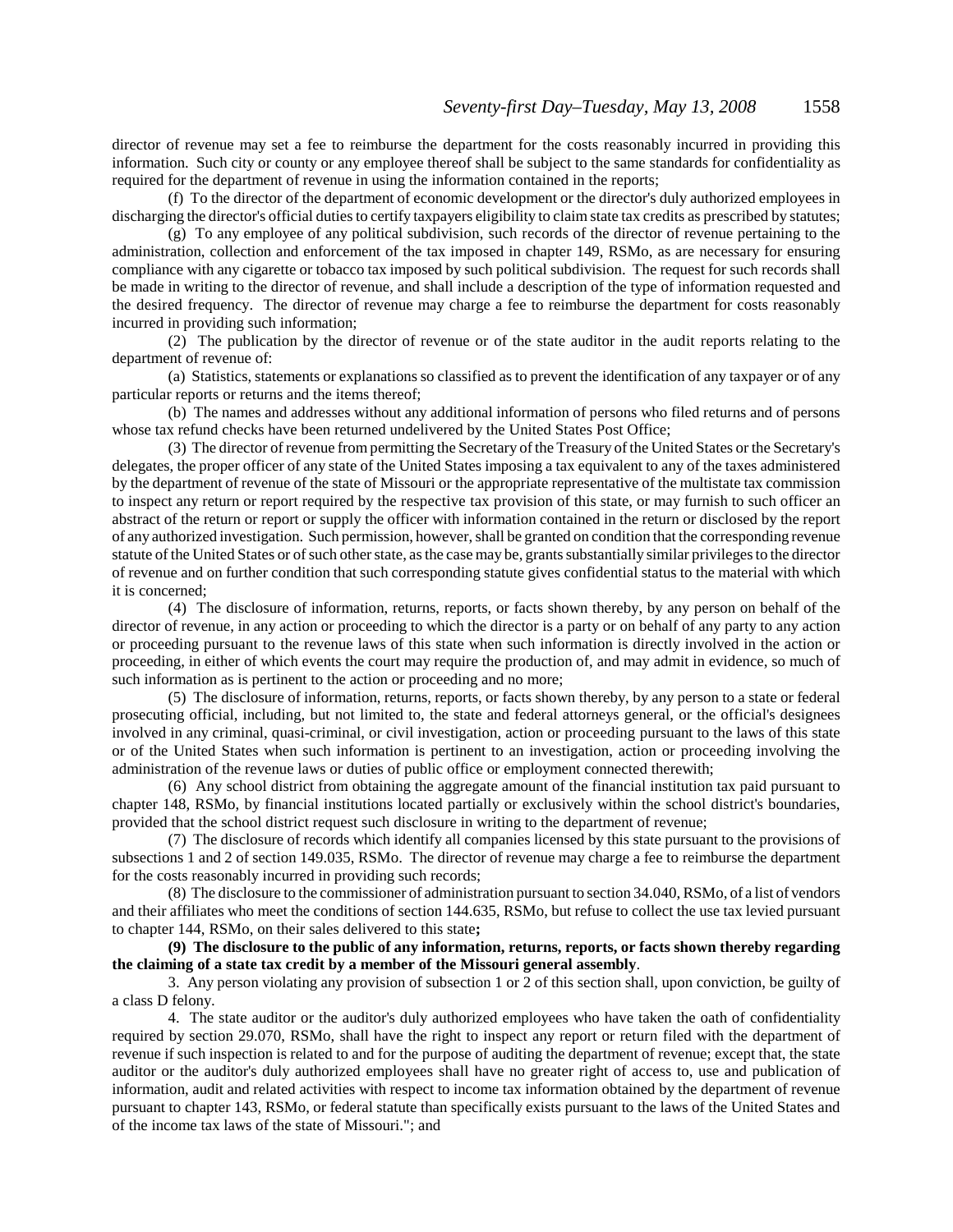Further amend said bill, Page 15, Section 94.1011, Line 49, by inserting after all of said line the following:

"105.485. 1. Each financial interest statement required by sections 105.483 to 105.492 shall be on a form prescribed by the commission and shall be signed and verified by a written declaration that it is made under penalties of perjury; provided, however, the form shall not seek information which is not specifically required by sections 105.483 to 105.492.

2. Each person required to file a financial interest statement pursuant to subdivisions (1) to (12) of section 105.483 shall file the following information for himself, his spouse and dependent children at any time during the period covered by the statement, whether singularly or collectively; provided, however, that said person, if he does not know and his spouse will not divulge any information required to be reported by this section concerning the financial interest of his spouse, shall state on his financial interest statement that he has disclosed that information known to him and that his spouse has refused or failed to provide other information upon his bona fide request, and such statement shall be deemed to satisfy the requirements of this section for such financial interest of his spouse; and provided further if the spouse of any person required to file a financial interest statement is also required by section 105.483 to file a financial interest statement, the financial interest statement filed by each need not disclose the financial interest of the other, provided that each financial interest statement shall state that the spouse of the person has filed a separate financial interest statement and the name under which the statement was filed:

(1) The name and address of each of the employers of such person from whom income of one thousand dollars or more was received during the year covered by the statement;

(2) The name and address of each sole proprietorship which he owned; the name, address and the general nature of the business conducted of each general partnership and joint venture in which he was a partner or participant; the name and address of each partner or coparticipant for each partnership or joint venture unless such names and addresses are filed by the partnership or joint venture with the secretary of state; the name, address and general nature of the business conducted of any closely held corporation or limited partnership in which the person owned ten percent or more of any class of the outstanding stock or limited partners' units; and the name of any publicly traded corporation or limited partnership which is listed on a regulated stock exchange or automated quotation system in which the person owned two percent or more of any class of outstanding stock, limited partnership units or other equity interests;

(3) The name and address of any other source not reported pursuant to subdivisions (1) and (2) and subdivisions (4) to (9) of this subsection from which such person received one thousand dollars or more of income during the year covered by the statement, including, but not limited to, any income otherwise required to be reported on any tax return such person is required by law to file; except that only the name of any publicly traded corporation or limited partnership which is listed on a regulated stock exchange or automated quotation system need be reported pursuant to this subdivision;

(4) The location by county, the subclassification for property tax assessment purposes, the approximate size and a description of the major improvements and use for each parcel of real property in the state, other than the individual's personal residence, having a fair market value of ten thousand dollars or more in which such person held a vested interest including a leasehold for a term of ten years or longer, and, if the property was transferred during the year covered by the statement, the name and address of the persons furnishing or receiving consideration for such transfer;

(5) The name and address of each entity in which such person owned stock, bonds or other equity interest with a value in excess of ten thousand dollars; except that, if the entity is a corporation listed on a regulated stock exchange, only the name of the corporation need be listed; and provided that any member of any board or commission of the state or any political subdivision who does not receive any compensation for his services to the state or political subdivision other than reimbursement for his actual expenses or a per diem allowance as prescribed by law for each day of such service need not report interests in publicly traded corporations or limited partnerships which are listed on a regulated stock exchange or automated quotation system pursuant to this subdivision; and provided further that the provisions of this subdivision shall not require reporting of any interest in any qualified plan or annuity pursuant to the Employees' Retirement Income Security Act;

(6) The name and address of each corporation for which such person served in the capacity of a director, officer or receiver;

(7) The name and address of each not-for-profit corporation and each association, organization, or union, whether incorporated or not, except not-for-profit corporations formed to provide church services, fraternal organizations or service clubs from which the officer or employee draws no remuneration, in which such person was an officer, director, employee or trustee at any time during the year covered by the statement, and for each such organization, a general description of the nature and purpose of the organization;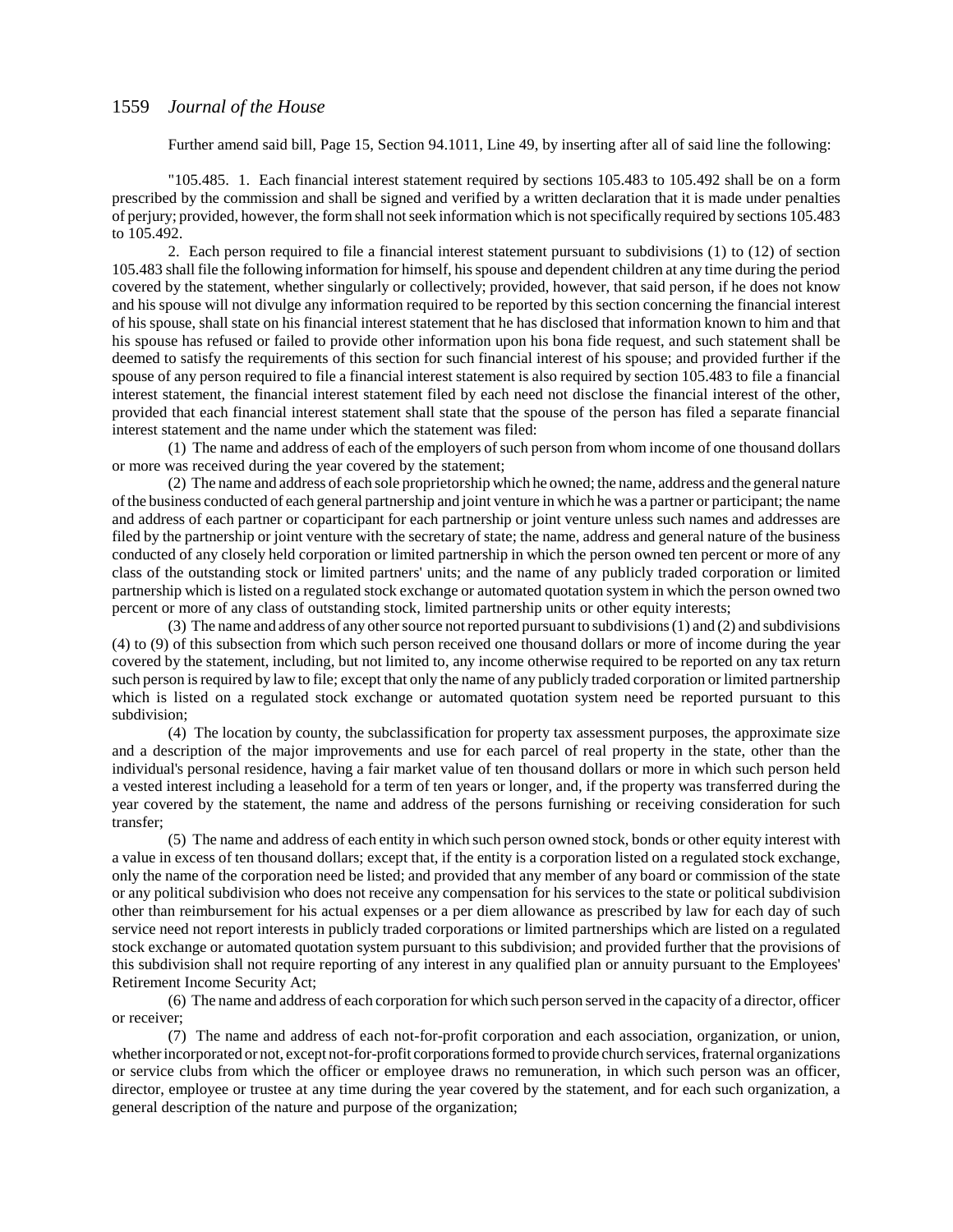(8) The name and address of each source from which such person received a gift or gifts, or honorarium or honoraria in excess of two hundred dollars in value per source during the year covered by the statement other than gifts from persons within the third degree of consanguinity or affinity of the person filing the financial interest statement. For the purposes of this section, a "gift" shall not be construed to mean political contributions otherwise required to be reported by law or hospitality such as food, beverages or admissions to social, art, or sporting events or the like, or informational material. For the purposes of this section, a "gift" shall include gifts to or by creditors of the individual for the purpose of canceling, reducing or otherwise forgiving the indebtedness of the individual to that creditor;

(9) The lodging and travel expenses provided by any third person for expenses incurred outside the state of Missouri whether by gift or in relation to the duties of office of such official, except that such statement shall not include travel or lodging expenses:

(a) Paid in the ordinary course of business for businesses described in subdivisions (1), (2), (5) and (6) of this subsection which are related to the duties of office of such official; or

(b) For which the official may be reimbursed as provided by law; or

(c) Paid by persons related by the third degree of consanguinity or affinity to the person filing the statement;

(d) Expenses which are reported by the campaign committee or candidate committee of the person filing the statement pursuant to the provisions of chapter 130, RSMo; or

(e) Paid for purely personal purposes which are not related to the person's official duties by a third person who is not a lobbyist, a lobbyist principal or member, or officer or director of a member, of any association or entity which employs a lobbyist. The statement shall include the name and address of such person who paid the expenses, the date such expenses were incurred, the amount incurred, the location of the travel and lodging, and the nature of the services rendered or reason for the expenses;

(10) The assets in any revocable trust of which the individual is the settlor if such assets would otherwise be required to be reported under this section;

(11) The name, position and relationship of any relative within the first degree of consanguinity or affinity to any other person who:

(a) Is employed by the state of Missouri, by a political subdivision of the state or special district, as defined in section 115.013, RSMo, of the state of Missouri;

(b) Is a lobbyist; or

or

(c) Is a fee agent of the department of revenue;

(12) The name and address of each campaign committee, political committee, candidate committee, or continuing committee for which such person or any corporation listed on such person's financial interest statement received payment**; and**

**(13) For members of the general assembly or any statewide elected public official, their spouses, and their dependent children, whether any state tax credits were claimed on the member's, spouse's, or dependent child's most recent state income tax return**.

3. For the purposes of subdivisions (1), (2) and (3) of subsection 2 of this section, an individual shall be deemed to have received a salary from his employer or income from any source at the time when he shall receive a negotiable instrument whether or not payable at a later date and at the time when under the practice of his employer or the terms of an agreement, he has earned or is entitled to anything of actual value whether or not delivery of the value is deferred or right to it has vested. The term "income" as used in this section shall have the same meaning as provided in the Internal Revenue Code of 1986, and amendments thereto, as the same may be or becomes effective, at any time or from time to time for the taxable year, provided that income shall not be considered received or earned for purposes of this section from a partnership or sole proprietorship until such income is converted from business to personal use.

4. Each official, officer or employee or candidate of any political subdivision described in subdivision (11) of section 105.483 shall be required to file a financial interest statement as required by subsection 2 of this section, unless the political subdivision biennially adopts an ordinance, order or resolution at an open meeting by September fifteenth of the preceding year, which establishes and makes public its own method of disclosing potential conflicts of interest and substantial interests and therefore excludes the political subdivision or district and its officers and employees from the requirements of subsection 2 of this section. A certified copy of the ordinance, order or resolution shall be sent to the commission within ten days of its adoption. The commission shall assist any political subdivision in developing forms to complete the requirements of this subsection. The ordinance, order or resolution shall contain, at a minimum, the following requirements with respect to disclosure of substantial interests:

(1) Disclosure in writing of the following described transactions, if any such transactions were engaged in during the calendar year: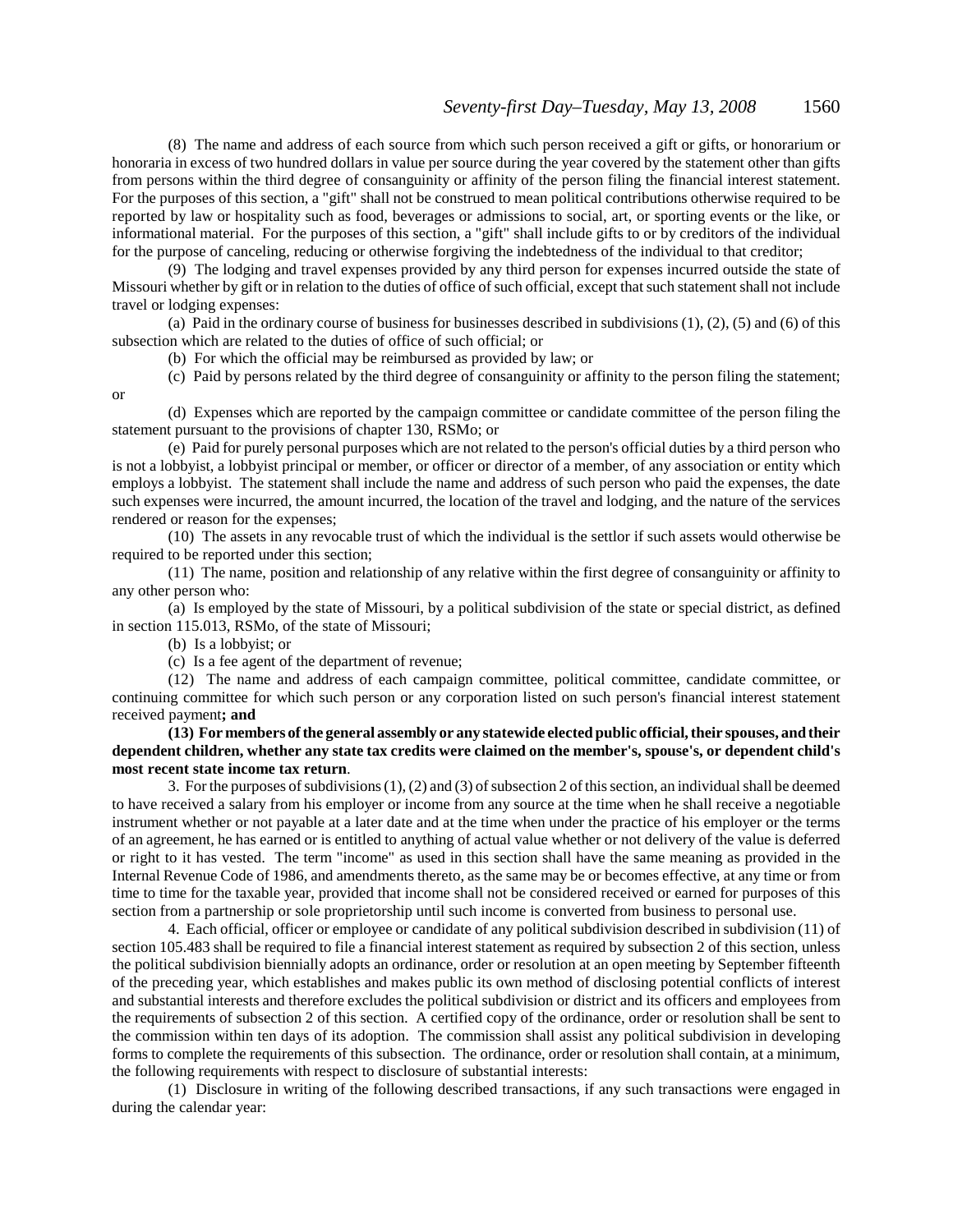(a) For such person, and all persons within the first degree of consanguinity or affinity of such person, the date and the identities of the parties to each transaction with a total value in excess of five hundred dollars, if any, that such person had with the political subdivision, other than compensation received as an employee or payment of any tax, fee or penalty due to the political subdivision, and other than transfers for no consideration to the political subdivision;

(b) The date and the identities of the parties to each transaction known to the person with a total value in excess of five hundred dollars, if any, that any business entity in which such person had a substantial interest, had with the political subdivision, other than payment of any tax, fee or penalty due to the political subdivision or transactions involving payment for providing utility service to the political subdivision, and other than transfers for no consideration to the political subdivision;

(2) The chief administrative officer and chief purchasing officer of such political subdivision shall disclose in writing the information described in subdivisions (1), (2) and (6) of subsection 2 of this section;

(3) Disclosure of such other financial interests applicable to officials, officers and employees of the political subdivision, as may be required by the ordinance or resolution;

(4) Duplicate disclosure reports made pursuant to this subsection shall be filed with the commission and the governing body of the political subdivision. The clerk of such governing body shall maintain such disclosure reports available for public inspection and copying during normal business hours.

135.030. 1. As used in this section:

(1) The term "maximum upper limit" shall, for each calendar year after December 31, 1997, but before calendar year 2008, be the sum of twenty-five thousand dollars. For **[**the**] all** calendar **[**year**] years** beginning on **or after** January 1, 2008, the maximum upper limit shall be the sum of twenty-seven thousand five hundred dollars;

(2) The term "minimum base" shall, for each calendar year after December 31, 1997, but before calendar year 2008, be the sum of thirteen thousand dollars. For **[**the**] all** calendar **[**year**] years** beginning **on or after** January 1, 2008, the minimum base shall be the sum of fourteen thousand three hundred dollars.

2. If the income on a return is equal to or less than the maximum upper limit for the calendar year for which the return is filed, the property tax credit shall be determined from a table of credits based upon the amount by which the total property tax described in section 135.025 exceeds the percent of income in the following list:

If the income on the return is: The percent is:<br>Not over the minimum base 0 percent with credit not to Not over the minimum base exceed actual property tax or rent equivalent paid up to **[**\$750**] \$1,100** Over the minimum base but  $1/16$  percent accumulative not over the maximum upper per \$300 from 0 percent

limit to 4 percent.

The director of revenue shall prescribe a table based upon the preceding sentences. The property tax shall be in increments of twenty-five dollars and the income in increments of three hundred dollars. The credit shall be the amount rounded to the nearest whole dollar computed on the basis of the property tax and income at the midpoints of each increment. As used in this subsection, the term "accumulative" means an increase by continuous or repeated application of the percent to the income increment at each three hundred dollar level.

3. Notwithstanding subsection 4 of section 32.057, RSMo, the department of revenue or any duly authorized employee or agent shall determine whether any taxpayer filing a report or return with the department of revenue who has not applied for the credit allowed pursuant to section 135.020 may qualify for the credit, and shall notify any qualified claimant of the claimant's potential eligibility, where the department determines such potential eligibility exists.

135.305. A Missouri wood energy producer shall be eligible for a tax credit on taxes otherwise due under chapter 143, RSMo, except sections 143.191 to 143.261, RSMo, as a production incentive to produce processed wood products in a qualified wood producing facility using Missouri forest product residue. The tax credit to the wood energy producer shall be five dollars per ton of processed material. The credit may be claimed for a period of five years and is to be a tax credit against the tax otherwise due. **No new tax credits, provided for under sections 135.300 to 135.311, shall be authorized after June 30, 2013.**"; and

Further amend said bill, Page 18, Section 135.610, Line 50, by inserting after all of said line the following: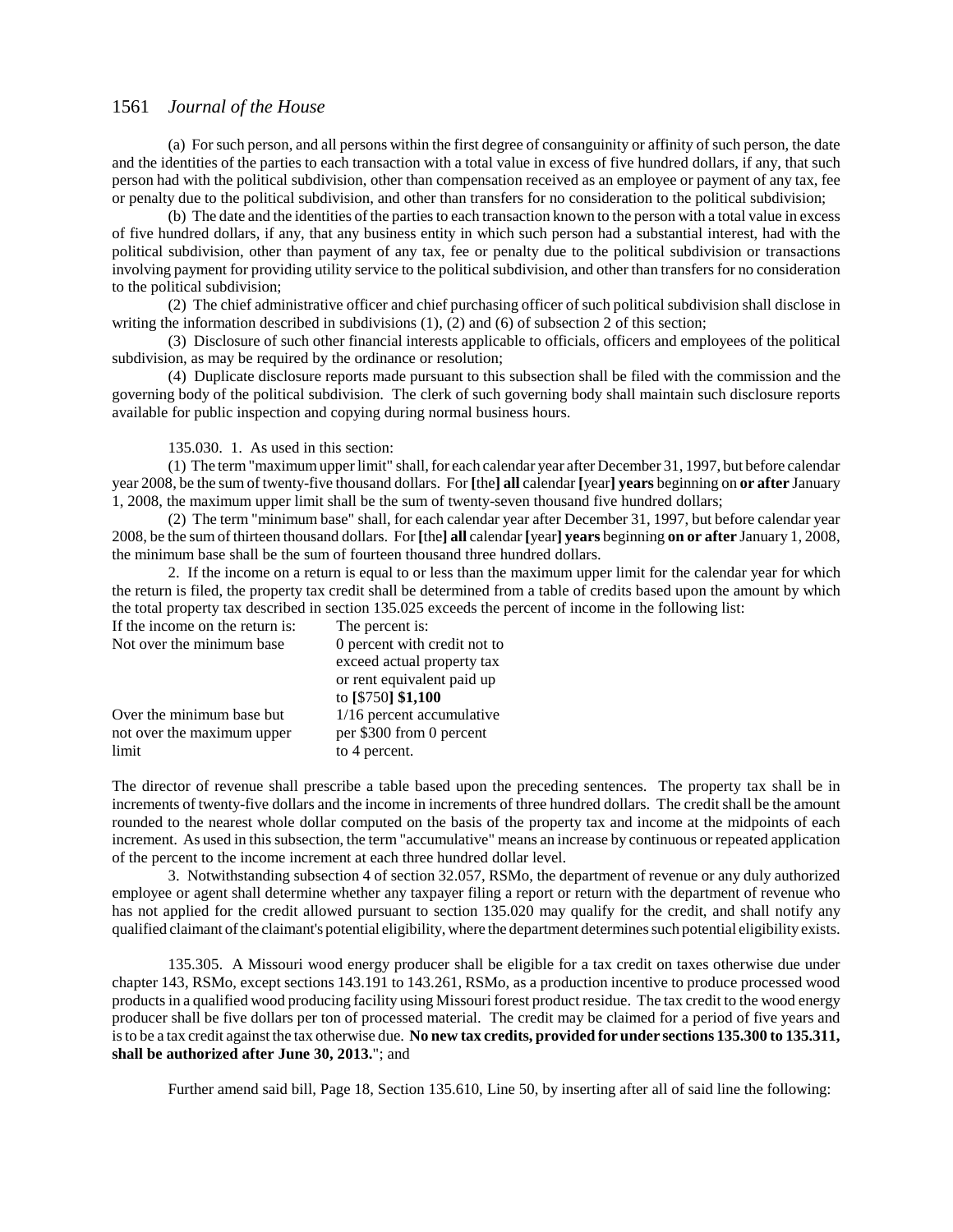"135.800. 1. The provisions of sections 135.800 to 135.830 shall be known and may be cited as the "Tax Credit Accountability Act of 2004".

2. As used in sections 135.800 to 135.830, the following terms mean:

(1) "Administering agency", the state agency or department charged with administering a particular tax credit program, as set forth by the program's enacting statute; where no department or agency is set forth, the department of revenue;

(2) "Agricultural tax credits", the agricultural product utilization contributor tax credit created pursuant to section 348.430, RSMo, the new generation cooperative incentive tax credit created pursuant to section 348.432, RSMo, and the wine and grape production tax credit created pursuant to section 135.700;

(3) "All tax credit programs", the tax credit programs included in the definitions of agricultural tax credits, business recruitment tax credits, community development tax credits, domestic and social tax credits, entrepreneurial tax credits, environmental tax credits, housing tax credits, redevelopment tax credits, and training and educational tax credits;

(4) "Business recruitment tax credits", the business facility tax credit created pursuant to sections 135.110 to 135.150 and section 135.258, the enterprise zone tax benefits created pursuant to sections 135.200 to 135.270, the business use incentives for large-scale development programs created pursuant to sections 100.700 to 100.850, RSMo, the development tax credits created pursuant to sections 32.100 to 32.125, RSMo, the rebuilding communities tax credit created pursuant to section 135.535, and the film production tax credit created pursuant to section 135.750;

(5) "Community development tax credits", the neighborhood assistance tax credit created pursuant to sections 32.100 to 32.125, RSMo, the family development account tax credit created pursuant to sections 208.750 to 208.775, RSMo, the dry fire hydrant tax credit created pursuant to section 320.093, RSMo, and the transportation development tax credit created pursuant to section 135.545;

(6) "Domestic and social tax credits", the youth opportunities tax credit created pursuant to section 135.460 and sections 620.1100 to 620.1103, RSMo, the shelter for victims of domestic violence created pursuant to section 135.550, the senior citizen or disabled person property tax credit created pursuant to sections 135.010 to 135.035, the special needs adoption tax credit created pursuant to sections 135.325 to 135.339, the maternity home tax credit created pursuant to section 135.600, and the shared care tax credit created pursuant to section 660.055, RSMo;

(7) "Entrepreneurial tax credits", the capital tax credit created pursuant to sections 135.400 to 135.429, the certified capital company tax credit created pursuant to sections 135.500 to 135.529, the seed capital tax credit created pursuant to sections 348.300 to 348.318, RSMo, the new enterprise creation tax credit created pursuant to sections 620.635 to 620.653, RSMo, the research tax credit created pursuant to section 620.1039, RSMo, the small business incubator tax credit created pursuant to section 620.495, RSMo, the guarantee fee tax credit created pursuant to section 135.766, and the new generation cooperative tax credit created pursuant to sections 32.105 to 32.125, RSMo;

(8) "Environmental tax credits", the charcoal producer tax credit created pursuant to section 135.313, the wood energy tax credit created pursuant to sections 135.300 to 135.311**[**, and the manufacturing and recycling flexible cellulose casing tax credit created pursuant to section 260.285, RSMo**]**;

(9) "Housing tax credits", the neighborhood preservation tax credit created pursuant to sections 135.475 to 135.487, the low-income housing tax credit created pursuant to sections 135.350 to 135.363, and the affordable housing tax credit created pursuant to sections 32.105 to 32.125, RSMo;

(10) "Recipient", the individual or entity who is the original applicant for and who receives proceeds from a tax credit program directly from the administering agency, the person or entity responsible for the reporting requirements established in section 135.805;

(11) "Redevelopment tax credits", the historic preservation tax credit created pursuant to sections 253.545 to 253.561, RSMo, the brownfield redevelopment program tax credit created pursuant to sections 447.700 to 447.718, RSMo, the community development corporations tax credit created pursuant to sections 135.400 to 135.430, the infrastructure tax credit created pursuant to subsection 6 of section 100.286, RSMo, the bond guarantee tax credit created pursuant to section 100.297, RSMo, and the disabled access tax credit created pursuant to section 135.490;

(12) "Training and educational tax credits", the community college new jobs tax credit created pursuant to sections 178.892 to 178.896, RSMo**[**, the skills development account tax credit created pursuant to sections 620.1400 to 620.1460, RSMo, the mature worker tax credit created pursuant to section 620.1560, RSMo, and the sponsorship and mentoring tax credit created pursuant to section 135.348**]**."; and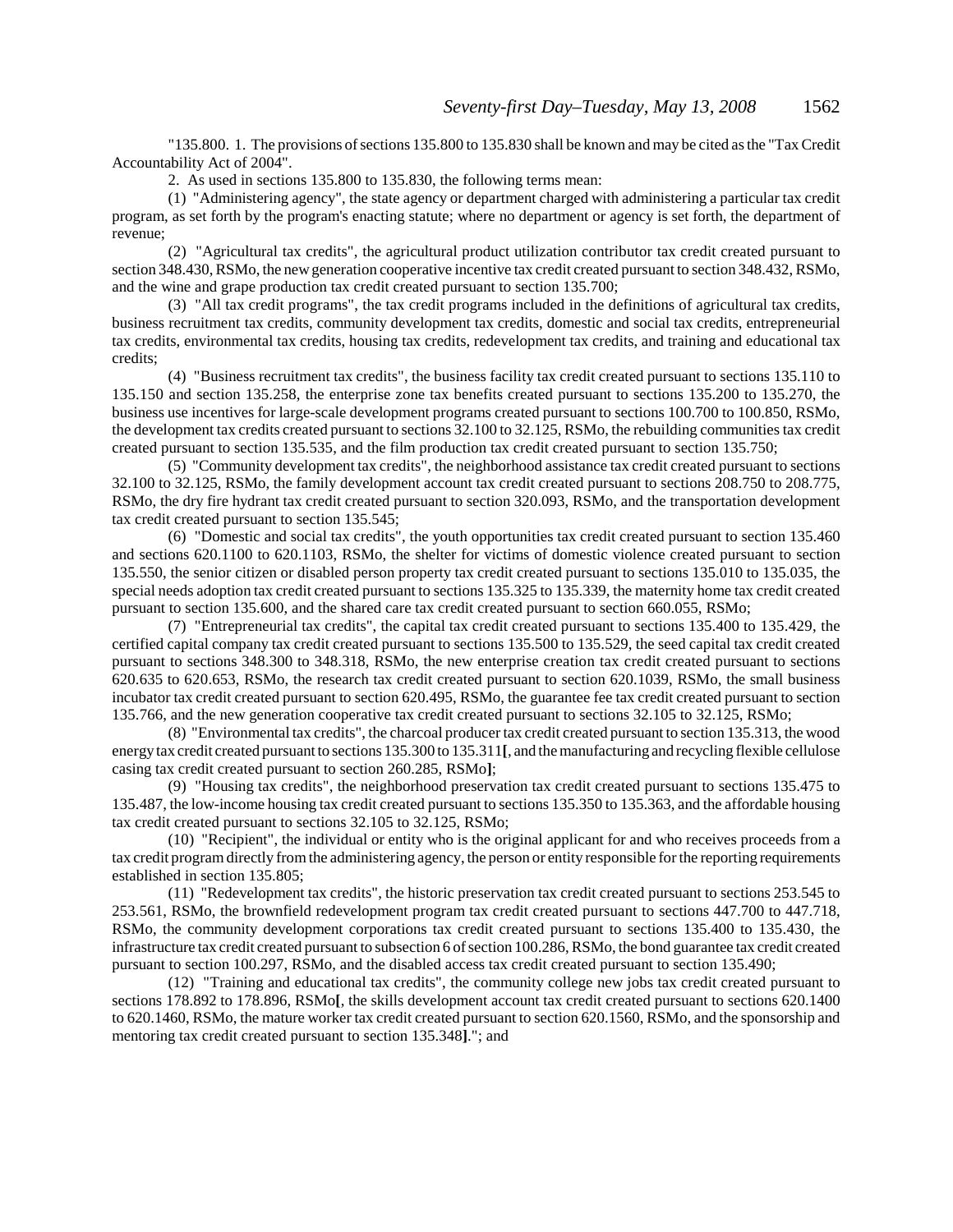Further amend said bill, Page 38, Section 478.466, Line 23, by inserting after all of said line the following:

"**[**135.348. 1. As used in this section, the following terms mean:

(1) "Approved program", a sponsorship and mentoring program established pursuant to this section and approved by the department of elementary and secondary education;

(2) "Eligible student", a resident pupil of a school district who is determined by the local school board to be eligible to participate in a sponsorship and mentoring program pursuant to this section and who participates in such program for no less than eight calendar months in the tax year for which a return is filed claiming a credit authorized in this section;

(3) "Net expenditures", only those amounts paid or incurred for the participation of an eligible student participating in an approved sponsorship and mentoring program less any amounts received by the qualified taxpayer from any source for the provision of a sponsorship and mentoring program for an eligible student;

(4) "Qualified taxpayer", an employer who makes expenditures pursuant to this section.

2. For taxable years commencing on or after January 1, 1998, a qualified taxpayer shall be allowed a credit against the tax imposed by chapter 143, RSMo, exclusive of the provisions relating to the withholding of tax as provided in sections 143.191 to 143.265, RSMo, to the extent of the lesser of two thousand dollars times the number of eligible students for which the qualified taxpayer is allowed a credit pursuant to this section or the net expenditures made directly or through a fund during a taxable year by the qualified taxpayer for the participation of an eligible student in an approved sponsorship and mentoring program established pursuant to this section. No credit shall be allowed for any amounts for which any other credit is claimed or allowed under any other provision of state law for the same net expenditures.

3. The tax credit allowed by this section shall be claimed by the qualified taxpayer at the time such taxpayer files a return and shall be applied against the income tax liability imposed by chapter 143, RSMo, after all other credits provided by law have been applied. Where the amount of the credit exceeds the tax liability, the difference between the credit and the tax liability shall not be refundable but may be carried forward to any of the taxpayer's four subsequent taxable years.

4. The department of elementary and secondary education shall establish, by rule, guidelines and criteria for approval of sponsorship and mentoring programs established by school districts and for determining the eligibility of students for participation in sponsorship and mentoring programs established pursuant to this section. Such determinations for eligibility of students shall be based upon a definition of an at-risk student as established by the department by rule.

5. A local school board may establish a sponsorship and mentoring program and apply to the department of elementary and secondary education for approval of such program. A tax credit may only be received pursuant to this section for expenditures for sponsorship and mentoring programs approved by the department. The school board of each district which has an approved program shall annually certify to the department of elementary and secondary education the number of eligible students participating in the program. The principal of any school in a district which has an approved program may recommend, to the local school board, those students who do not meet the definition of "at-risk" students established pursuant to this section, and the school board may submit the names of such students and the circumstances which justify the student's participation in an approved program to the department of elementary and secondary education for approval of such student's participation. If approved by the department, such students shall be considered eligible students for participation in an approved program.

6. The department of elementary and secondary education shall provide written notification to the department of revenue of each eligible student participating in an approved program pursuant to this section, the student's school district, the name of the qualified taxpayer approved to receive a tax credit on the basis of such eligible student's participation in an approved program pursuant to this section and the amount of such credit as determined in subsection 2 of this section. This section is subject to appropriations.**]**

**[**260.285. 1. Any manufacturer engaged in this state in production of a meat or poultry food product intended for human consumption that is recycling flexible cellulose casing manufactured from cotton linters used and consumed directly in the production of such food product shall be eligible for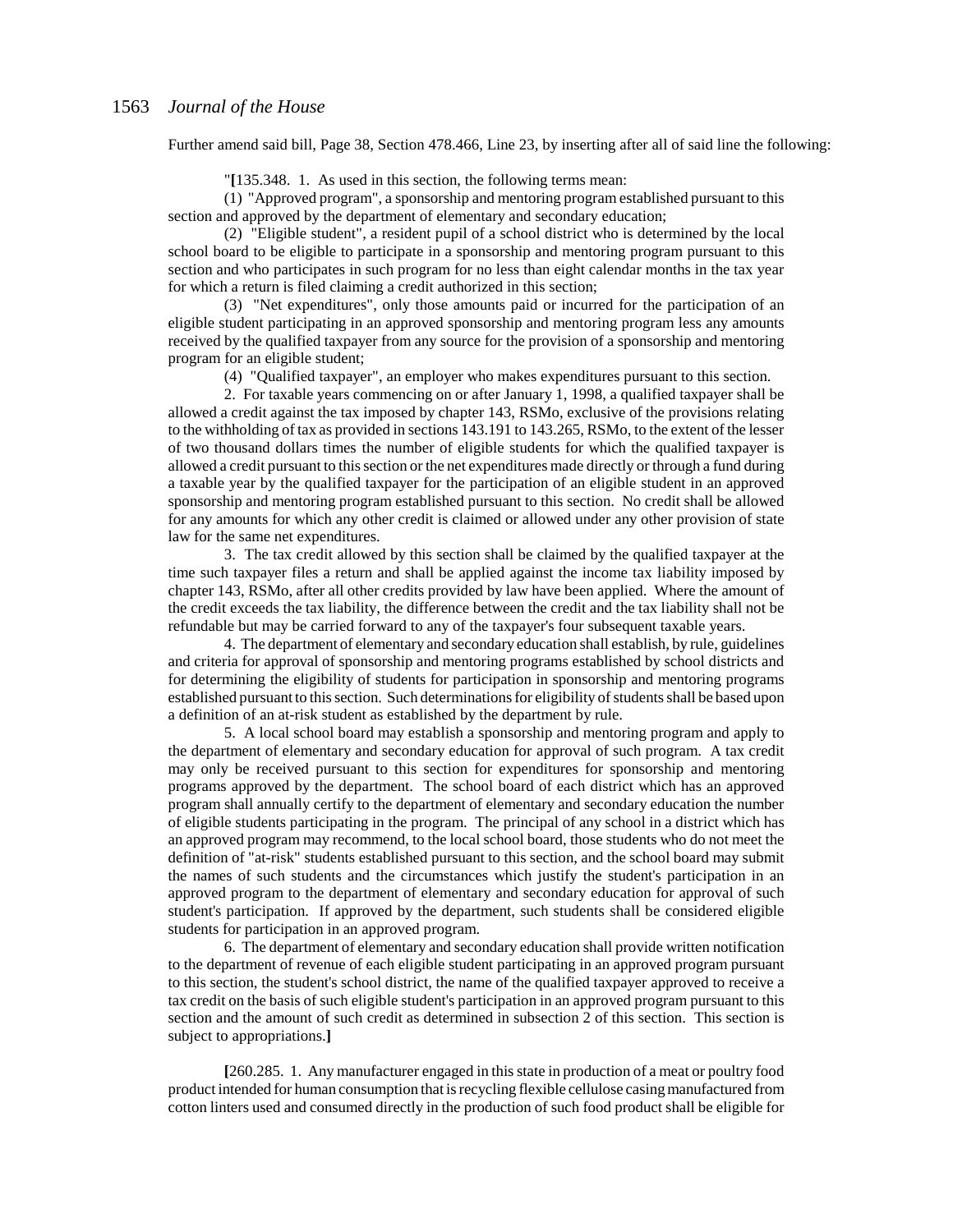a credit as defined in subsection 2 of this section. For purposes of this section, "cotton linters" means fibers from any plant or wood pulp material used for the creation of flexible cellulose casings.

2. The credit authorized in subsection 1 shall be equal to the amount of state sales or use taxes paid by a manufacturer to a retailer on such packaging material which is subsequently recycled by either the manufacturer or other person or entity to which the manufacturer conveys such packaging materials, less any consideration received by the manufacturer for such conveyance.

3. A manufacturer shall claim the refund in the month following the month in which the material has been recycled or conveyed for recycling. When claiming a credit pursuant to this section, a manufacturer shall provide a detailed accounting of the amount of packaging material recycled, amount of sales or use tax paid on such material, an affidavit attesting that the manufacturer is eligible pursuant to the provisions of this section for the credit being claimed, documentation that the activity constitutes recycling as certified by the director of the department of natural resources and any other documentation determined necessary by the director of the department of revenue. The director shall refund any valid credit claims within sixty days of receipt. If the director determines that a fraudulent claim for the credit has been filed, the director may assess a penalty in an amount not to exceed twice the amount of fraudulent credits claimed.

4. Payment of credits authorized by this section shall not alter the liability of a retailer regarding sales tax on such material. Credits authorized by this section shall be paid from funds appropriated for the refund of taxes.**]**"; and

Further amend said title, enacting clause and intersectional references accordingly.

## **HCS SCS SB 1209, as amended, with House Amendment No. 2, pending**, was laid over.

## **COMMITTEE REPORTS**

## **Special Committee on Financial Institutions**, Chairman Cunningham (145) reporting:

Mr. Speaker: Your Special Committee on Financial Institutions, to which was referred **SCS SB 865**, begs leave to report it has examined the same and recommends that it **Do Pass**, and pursuant to Rule 25(21)(f) be referred to the Committee on Rules.

## **Special Committee on Healthcare Transformation**, Chairman Schaaf reporting:

Mr. Speaker: Your Special Committee on Healthcare Transformation, to which was referred **SS SCS SB 1283**, begs leave to report it has examined the same and recommends that the **House Committee Substitute Do Pass**, and pursuant to Rule 25(21)(f) be referred to the Committee on Rules.

### **Special Committee on Student Achievement**, Chairman Muschany reporting:

Mr. Speaker: Your Special Committee on Student Achievement, to which was referred **SCS SCR 39**, begs leave to report it has examined the same and recommends that it **Do Pass**, and pursuant to Rule 25(21)(f) be referred to the Committee on Rules.

**Committee on Rules**, Chairman Cooper (120) reporting:

Mr. Speaker: Your Committee on Rules, to which was referred **HCS SS SB 817**, begs leave to report it has examined the same and recommends that it **Do Pass**.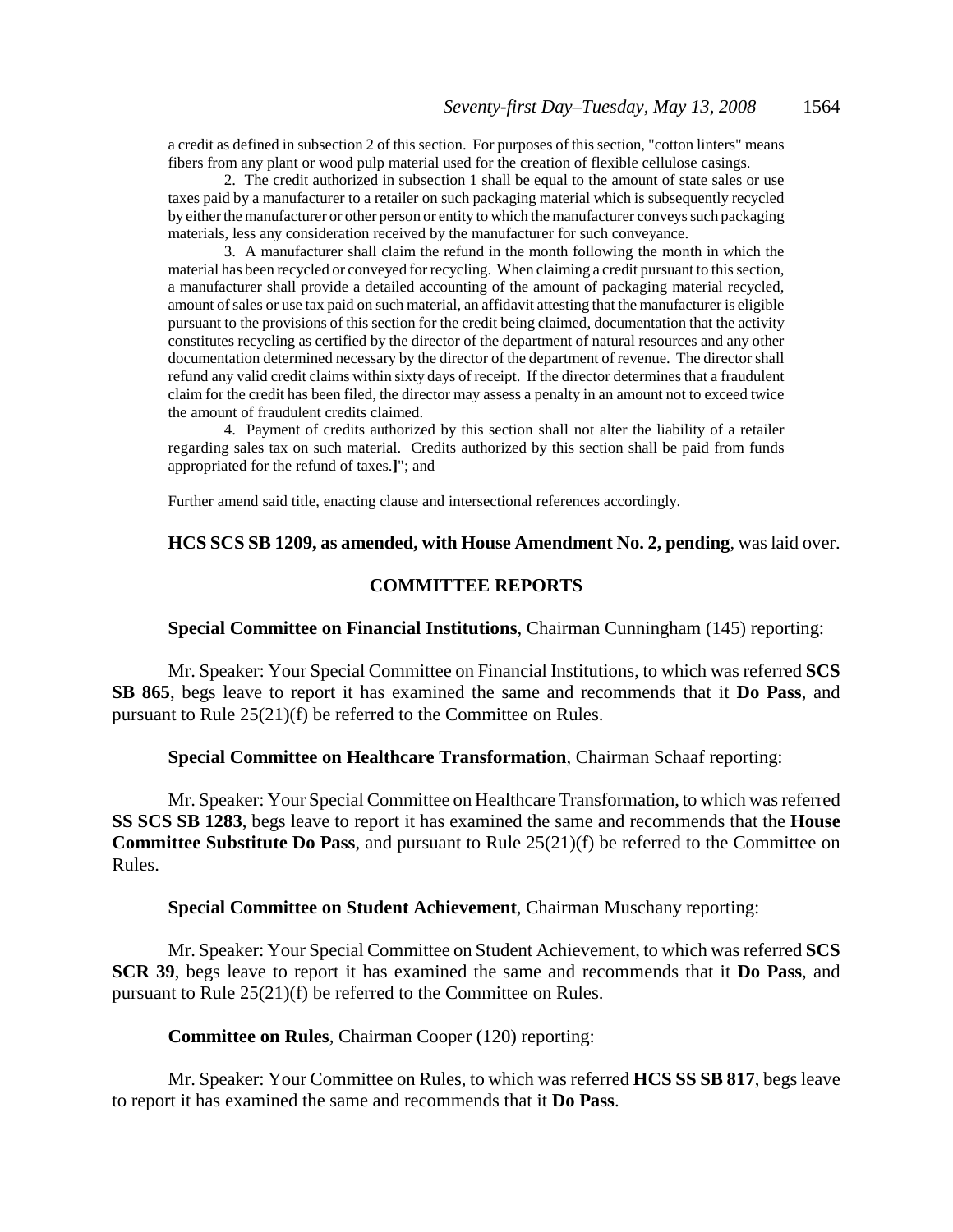## **CONFERENCE COMMITTEE REPORT ON SENATE SUBSTITUTE FOR SENATE COMMITTEE SUBSTITUTE FOR HOUSE BILL NO. 2224**

The Conference Committee appointed on Senate Substitute for Senate Committee Substitute for House Bill No. 2224 begs leave to report that we, after free and fair discussion of the differences, have agreed to recommend and do recommend to the respective bodies as follows:

1. That the Senate recede from its position on Senate Substitute for Senate Committee Substitute for House Bill No. 2224;

2. That the House recede from its position on House Bill No. 2224;

3. That the attached Conference Committee Substitute for Senate Substitute for Senate Committee Substitute for House Bill No. 2224, be Third Read and Finally Passed.

| <b>FOR THE HOUSE:</b> | <b>FOR THE SENATE:</b> |
|-----------------------|------------------------|
| /s/ Kenny Jones       | /s/ John Griesheimer   |
| /s/ Mike Parson       | /s/ Robert Mayer       |
| /s/ Jeff Roorda       | /s/ Jason Crowell      |
| /s/ Rodney Hubbard    | /s/ Wes Shoemyer       |
|                       | /s/ Ryan McKenna       |

## **ADJOURNMENT**

On motion of Representative Tilley, the House adjourned until 10:00 a.m., Wednesday, May 14, 2008.

## **CORRECTION TO THE HOUSE JOURNAL**

## AFFIDAVIT

I, State Representative Joe Smith, District 14, hereby state and affirm that my vote as recorded on Page 1501 to adopt House Amendment No. 23 to House Committee Substitute for Senate Committee Substitute for Senate Bill Nos. 930 & 947 in the House Journal for May 12, 2008 was incorrectly recorded as absent. Pursuant to House Rule 89, I ask that the Journal be corrected to show that I voted aye. I further state and affirm that I was present in the House Chamber at the time this vote was taken, I did in fact vote, and my vote was incorrectly recorded.

IN WITNESS WHEREOF, I have hereunto subscribed my hand to this affidavit on this 13th day of May 2008.

/s/ Joe Smith State Representative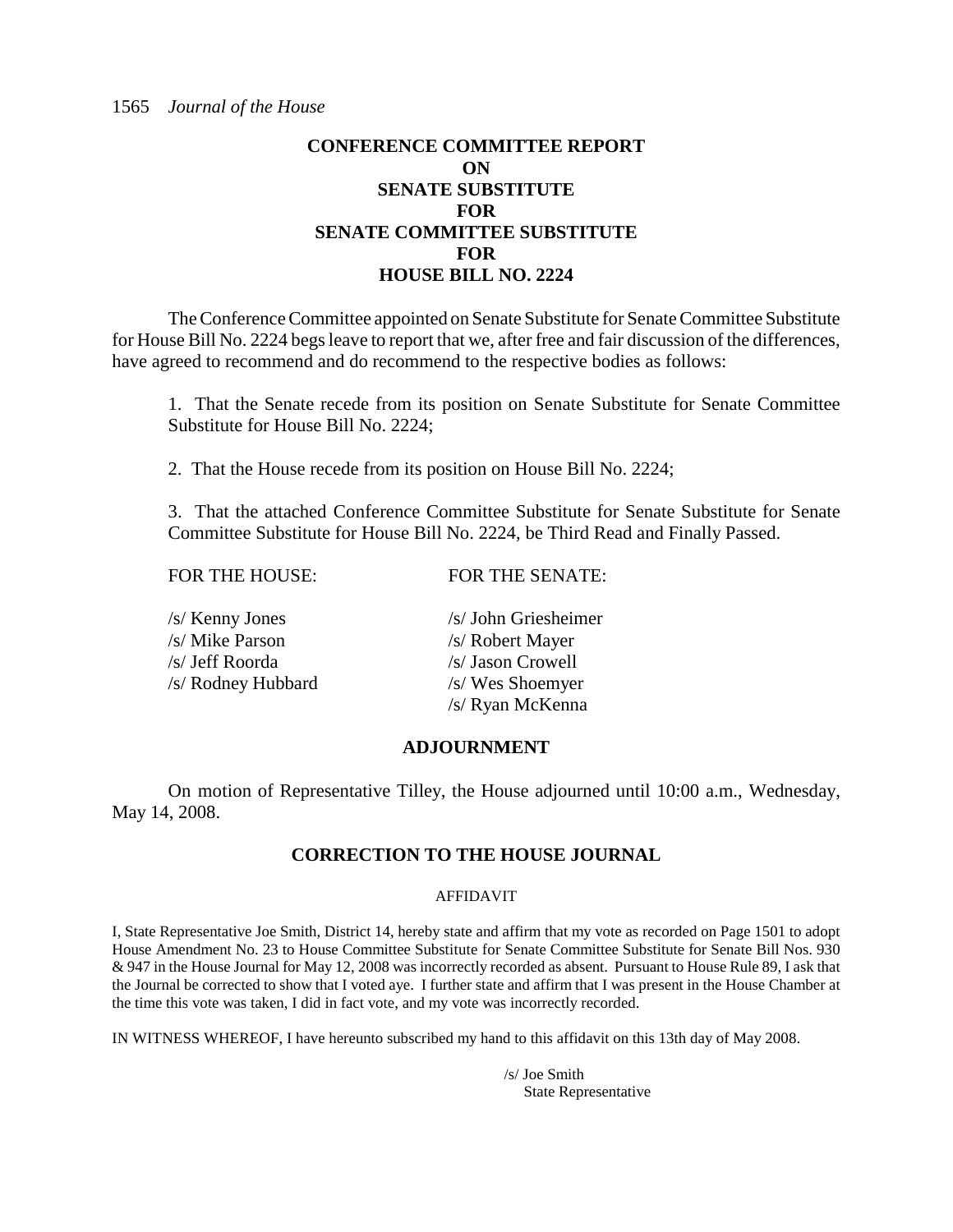State of Missouri (1988) ) ss. Signed in County of Cole  $\qquad \qquad$ ) Notary Commissioned in County of Miller )

Subscribed and sworn to before me this 13th day of May in the year 2008.

/s/ Megan Limbach Notary Public

## **COMMITTEE MEETINGS**

## CONFERENCE COMMITTEE NOTICE

Thursday, May 15, 2008, 9:00 a.m. House Chamber south gallery. Public hearing to be held on: SCS HCS HB 2279

FISCAL REVIEW Wednesday, May 14, 2008, 8:30 a.m. Hearing Room 1. Any bills presented to this committee.

FISCAL REVIEW Thursday, May 15, 2008, 8:30 a.m. Hearing Room 1. Any bills presented to this committee.

FISCAL REVIEW Friday, May 16, 2008, 8:30 a.m. Hearing Room 1. Any bills presented to this committee.

RULES - PURSUANT TO RULE 25(21)(f) Wednesday, May 14, 2008, Hearing Room 1, 5:00 p.m. or upon afternoon adjournment. Any bill referred to the Committee on Rules. Executive session may follow. AMENDED. Public hearings to be held on: HCS SS SCS SB 1283, SCS SB 865, SCS SB 1185, HCS SCS SB 767, HCS SS SCS SB 726, SCS SCR 39

SPECIAL COMMITTEE ON IMMIGRATION Wednesday, May 14, 2008, Hearing Room 7 upon evening adjournment. Executive session will be held.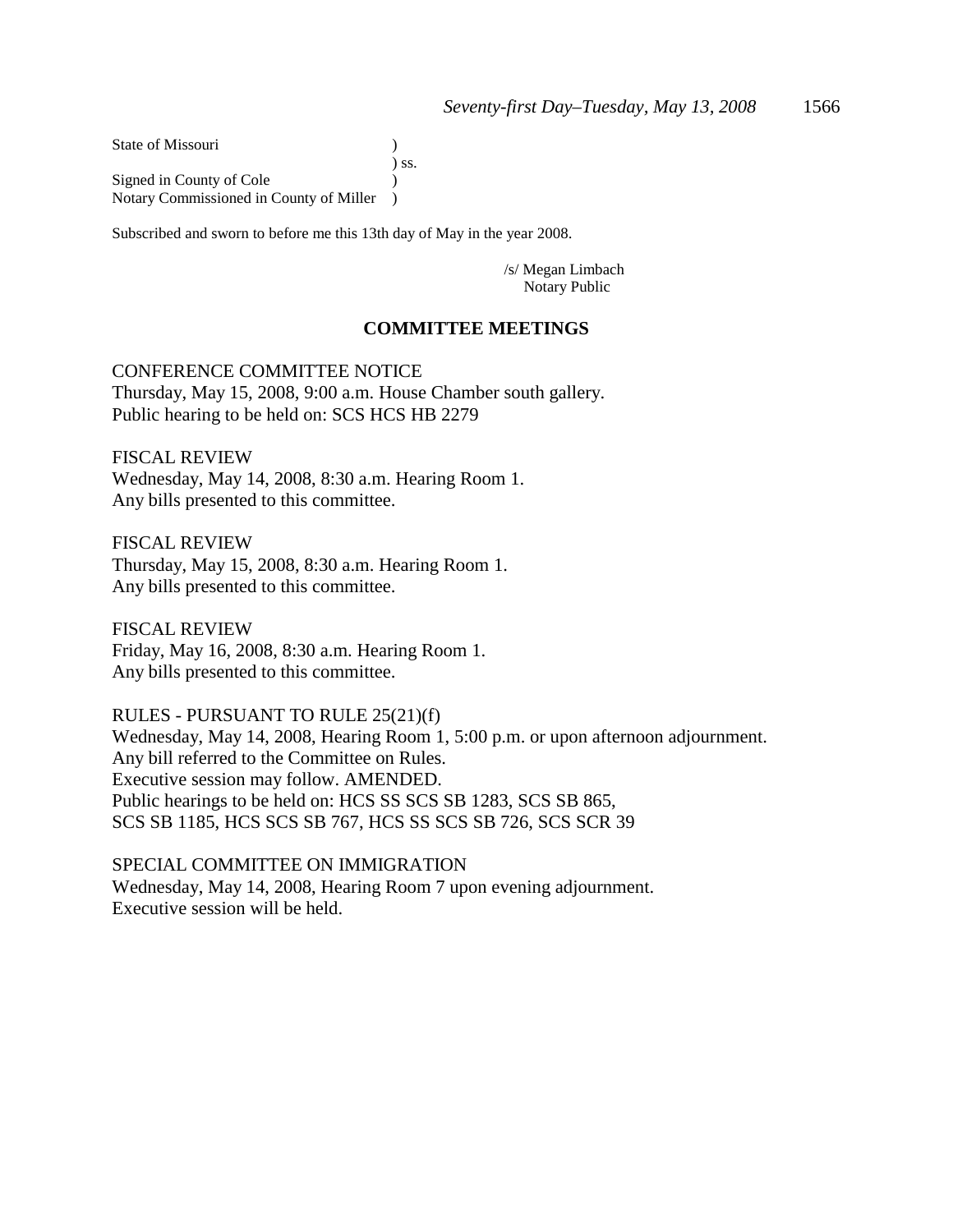## **HOUSE CALENDAR**

## SEVENTY-SECOND DAY, WEDNESDAY, MAY 14, 2008

## **HOUSE JOINT RESOLUTION FOR PERFECTION**

HCS HJR 64 - Chappelle-Nadal

## **HOUSE BILLS FOR PERFECTION**

| 1                        | HCS HB 1836 - Flook                                   |
|--------------------------|-------------------------------------------------------|
| $\overline{2}$           | HCS#2 HB 1886 - Scharnhorst                           |
| 3                        | HCS HB 1802 - Wilson (130)                            |
| $\overline{\mathcal{A}}$ | HB 2144 - Whorton                                     |
| 5                        | HB 1535 - Deeken                                      |
| 6                        | HB 1517 - Cox                                         |
| 7                        | HCS HB 2112 - Emery                                   |
| 8                        | HB 1372 - McGhee                                      |
| 9                        | HCS HB 1590 - Munzlinger                              |
| 10                       | HCS HB 1504 - Walton                                  |
| 11                       | <b>HCS HB 2156 - Grill</b>                            |
| 12                       | <b>HCS HB 2159 - Grill</b>                            |
| 13                       | <b>HB</b> 1562 - Levota                               |
| 14                       | HCS HB 2239 - Stevenson                               |
| 15                       | HCS HB 1438 - Kelly                                   |
| 16                       | HCS HB 1990, as amended, HA 2, pending - Wilson (130) |
| 17                       | HCS HB 2110 - Dixon                                   |
| 18                       | HCS HB 1723 - Franz                                   |
| 19                       | <b>HCS HB 1745 - Robb</b>                             |
| 20                       | HB 1764 - Parson                                      |
| 21                       | HB 1871 - Deeken                                      |
| 22                       | HB 1934 - May                                         |
| 23                       | HCS HB 1974 - Schlottach                              |
| 24                       | HB 2207 - Hoskins                                     |
| 25                       | <b>HB 2514 - Weter</b>                                |
| 26                       | HB 1425 - Munzlinger                                  |
| 27                       | HCS HB 1599 - Sater                                   |
| 28                       | <b>HB</b> 1673 - Parson                               |
| 29                       | HCS HB 1839 - Franz                                   |
| 30                       | HCS HB 1857 - Schaaf                                  |
| 31                       | <b>HB</b> 1954 - Dixon                                |
| 32                       | HB 2129 - Baker (123)                                 |
| 33                       | HCS HBs 2189, 2208, 2178 & 2333 - Smith (14)          |
| 34                       | HCS HB 2282 - Ervin                                   |
| 35                       | HCS HB 2330 - Brandom                                 |
| 36                       | HB 2343 - Wilson (130)                                |
| 37                       | <b>HB</b> 2365 - Pratt                                |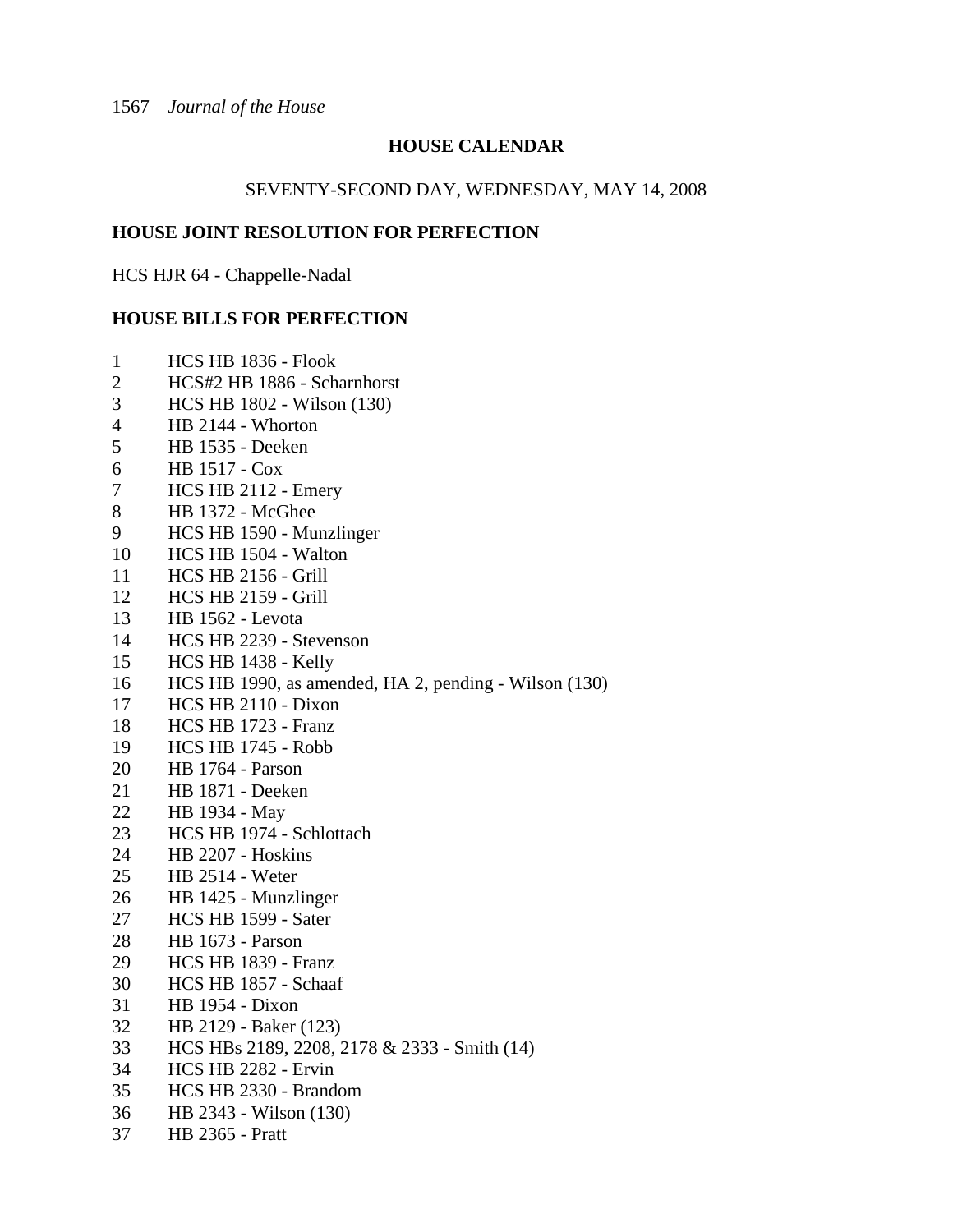- 38 HB 2429 Hunter
- 39 HB 2458 Jones (89)
- 40 HCS HB 2508 Ruestman
- 41 HCS HB 1794 Deeken
- 42 HCS HB 2354 Portwood
- 43 HB 2404 Hubbard
- 44 HCS HB 2494 Pollock
- 45 HCS HB 1468 Pratt
- 46 HCS HBs 1809 & 2173 Ruzicka
- 47 HCS HB 2420 Baker (123)
- 48 HCS HB 2421 Meiners
- 49 HB 2555 Pearce
- 50 HB 1484 Muschany
- 51 HCS HB 1880 Schaaf
- 52 HCS HB 1884 Quinn (7)
- 53 HCS HBs 2281, 2489 & 2537 Cunningham (86)
- 54 HCS HB 2460 Emery
- 55 HCS HB 2210 Jones (89)
- 56 HB 2556 Hubbard
- 57 HB 1539 Jones (89)

## **HOUSE BILLS FOR THIRD READING**

- 1 HCS HB 1929 Cooper (120)
- 2 HB 1957 Hughes
- 3 HCS HB 1644, (Fiscal Review 5-01-08), E.C. Muschany
- 4 HCS HBs 1736 & 2320, (Fiscal Review 5-09-08) Nolte

## **HOUSE BILLS FOR THIRD READING - CONSENT**

- 1 HB 1490 Deeken
- 2 HB 1572 Franz

## **HOUSE CONCURRENT RESOLUTIONS**

- 1 HCR 11, (3-05-08, Pages 421-422) Nolte
- 2 HCR 20, (4-23-08, Page 1123) Ervin
- 3 HCS HCR 27, (3-13-08, Pages 498-499) Curls

## **SENATE JOINT RESOLUTIONS FOR THIRD READING**

- 1 SS SCS SJRs 34 & 30 Bruns
- 2 SJR 45 Hobbs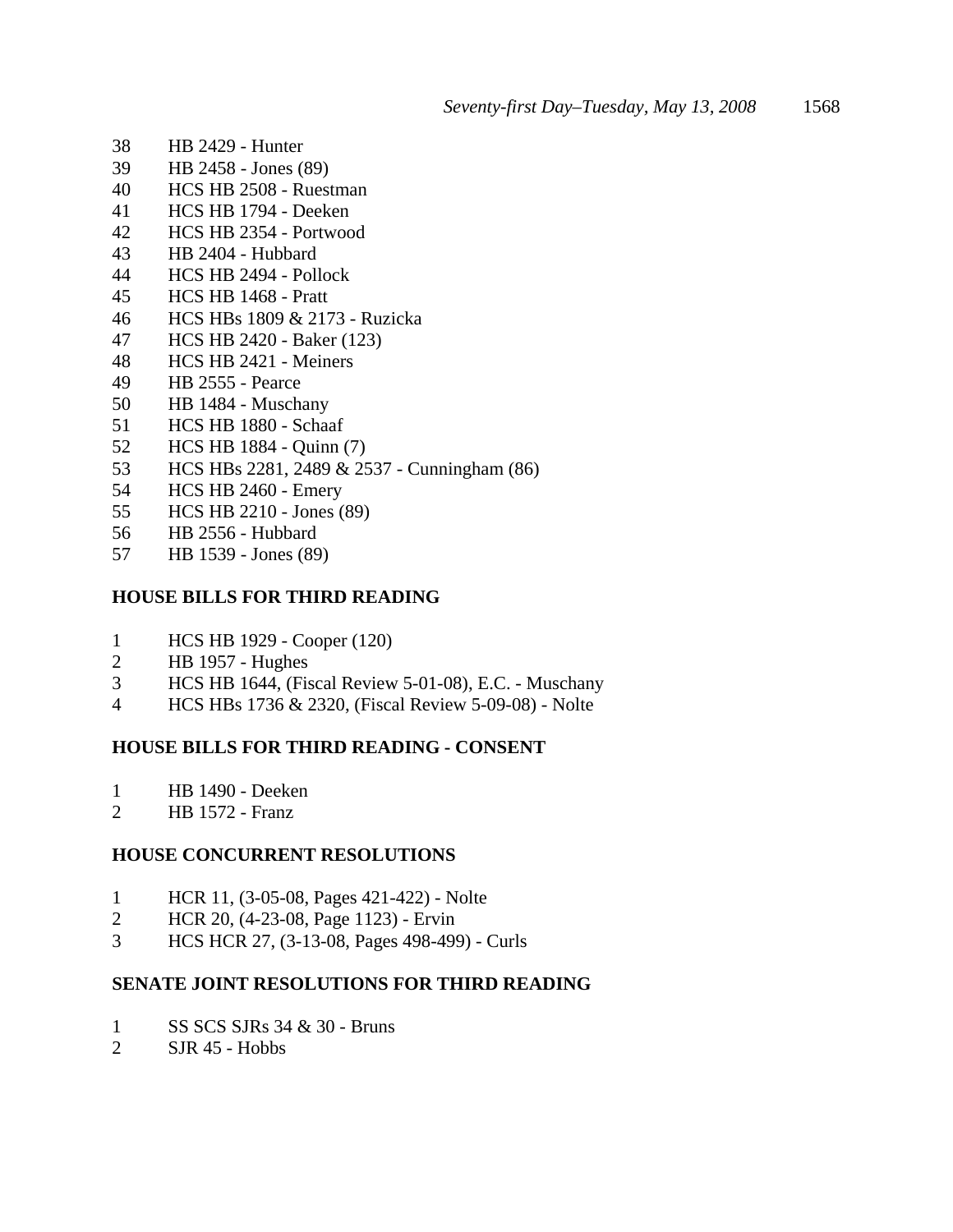## **SENATE BILLS FOR THIRD READING - CONSENT**

- 1 HCS SCS SBs 753, 728, 906 & 1026 Swinger
- 2 HCS SB 723 Bruns
- 3 HCS SB 733 Bruns
- 4 HCS SCS SB 760 St. Onge<br>5 HCS SB 797 May
- 5 HCS SB 797 May
- 6 SB 801 Flook
- 7 HCS SB 820 Schieffer
- 8 SCS SB 850 Meiners
- 9 HCS SB 856 Fallert
- 10 SB 896 McGhee
- 11 SB 928 Schad
- 12 SB 936 Lembke
- 13 HCS SB 943 Schoeller
- 14 SCS SB 951 Spreng
- 15 SB 956 Hobbs
- 16 HCS SB 978 Pollock
- 17 SB 979 Dusenberg
- 18 SB 980 Flook
- 19 SB 991 Schlottach
- 20 SB 999 Parson
- 21 HCS SB 1002 Curls
- 22 HCS SCS SB 1008 Ervin
- 23 SCS SB 1009, E.C. Wasson
- 24 SB 1016 Pratt
- 25 HCS SCS SB 1033 Sutherland
- 26 HCS SCS SB 1039 Weter
- 27 SCS SB 1044 McGhee
- 28 SB 1061 Cooper (120)
- 29 SB 1073 Faith
- 30 HCS SCS SB 1131 Curls
- 31 HCS SB 1135 Curls
- 32 SCS SB 1150 Lembke
- 33 HCS SCS SBs 1153, 1154, 1155 & 1156 Viebrock
- 34 SCS SB 1168 Scharnhorst
- 35 SB 1177 Cooper (155)
- 36 SB 1187 Pollock
- 37 SB 1190 Wasson
- 38 SCS SB 1235 Pratt

## **SENATE BILLS FOR THIRD READING**

- 1 HCS SCS SB 942 Quinn (7)
- 2 HCS SB 1010 Stevenson
- 3 SB 955 Wildberger
- 4 SB 970 May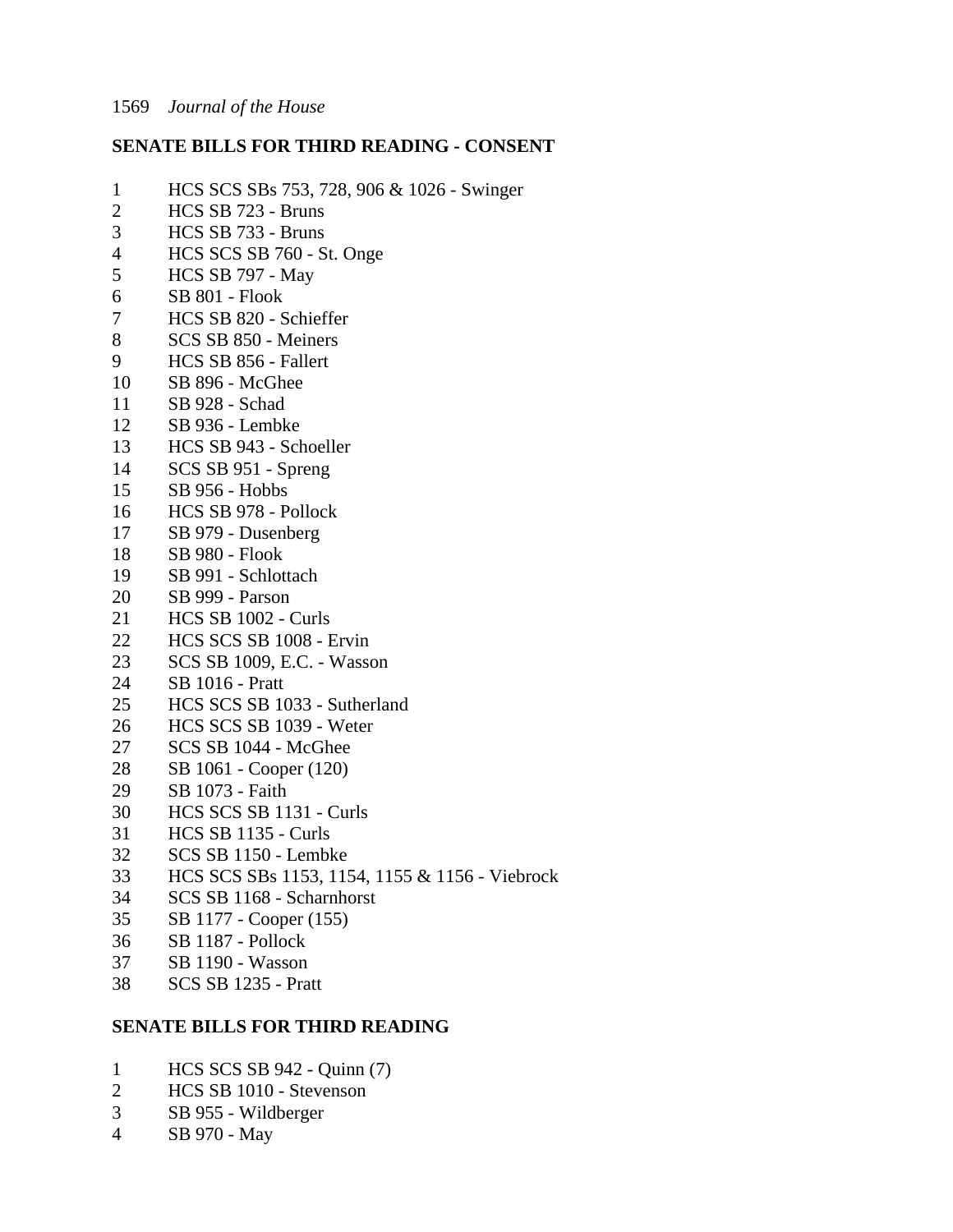- 5 HCS SB 1175 Cox
- 6 SB 1038 Cox
- 7 SB 885 Cooper (120)
- 8 SS SCS SB 1059 Pearce
- 9 SCS SB 1157, E.C. Walsh
- 10 SS SCS SBs 714, 933, 899 & 758, E.C. Bruns
- 11 HCS SS SCS SBs 818 & 795 Smith (14)
- 12 HCS SCS SBs 754 & 794 Lipke
- 13 HCS SCS SB 765, E.C. Schneider
- 14 HCS SS SCS SB 778, (Fiscal Review 5-05-08) Cooper (155)<br>15 SCS SB 873 Pratt
- 15 SCS SB 873 Pratt
- 16 SS SB 1159 Pratt
- 17 HCS SCS SB 1209, as amended, HA 2, pending, E.C. Sutherland
- 18 HCS SB 925 Aull
- 19 HCS SCS SB 994, E.C. Wallace
- 20 HCS SCS SB 732, (Fiscal Review 5-09-08) Jones (117)
- 21 HCS SB 953 Pearce
- 22 HCS#2 SB 976, (Fiscal Review 5-09-08), E.C. Stevenson
- 23 SCS SB 1040 Hobbs
- 24 HCS SCS SB 1081, E.C. Cooper (155)
- 25 SCS SB 1107, E.C. Pollock
- 26 HCS SCS SB 1172 Bruns
- 27 HCS#2 SCS SB 781, E.C. Stevenson
- 28 SB 805 Kingery
- 29 HCS SCS SB 1170, E.C. Swinger
- 30 HCS SCS SBs 1181, 1100, 1262 & 1263, (Fiscal Review 5-12-08), E.C. Schoeller
- 31 SCS SB 788 Wasson

## **HOUSE BILLS WITH SENATE AMENDMENTS**

- 1 SS HB 1678, as amended Day
- 2 SS#2 SCS HCS HB 1619, as amended Jones (117)
- 3 SCS HCS HB 2034, as amended Munzlinger
- 4 SS SCS HB 1384 & HB 2157 Cox
- 5 SS SCS HCR 30, (5-06-08, Pages 1347-1348) Emery
- 6 SCS HCS HB 1715, as amended, E.C. Schad
- 7 SCS HB 1311 Hoskins
- 8 SCS HB 1422 St. Onge
- 9 SCS HB 1450 Roorda
- 10 SCS HB 1570 Franz
- 11 SCS HB 1640 Schoeller
- 12 SCS HB 1689 Wilson (130)
- 13 SCS HCS HB 1690 Wilson (130)
- 14 SCS HCS HB 1804, as amended, E.C. Corcoran
- 15 SCS HCS HB 1807 Cox
- 16 SCS HB 1946 Franz
- 17 SCS HB 2047 Curls